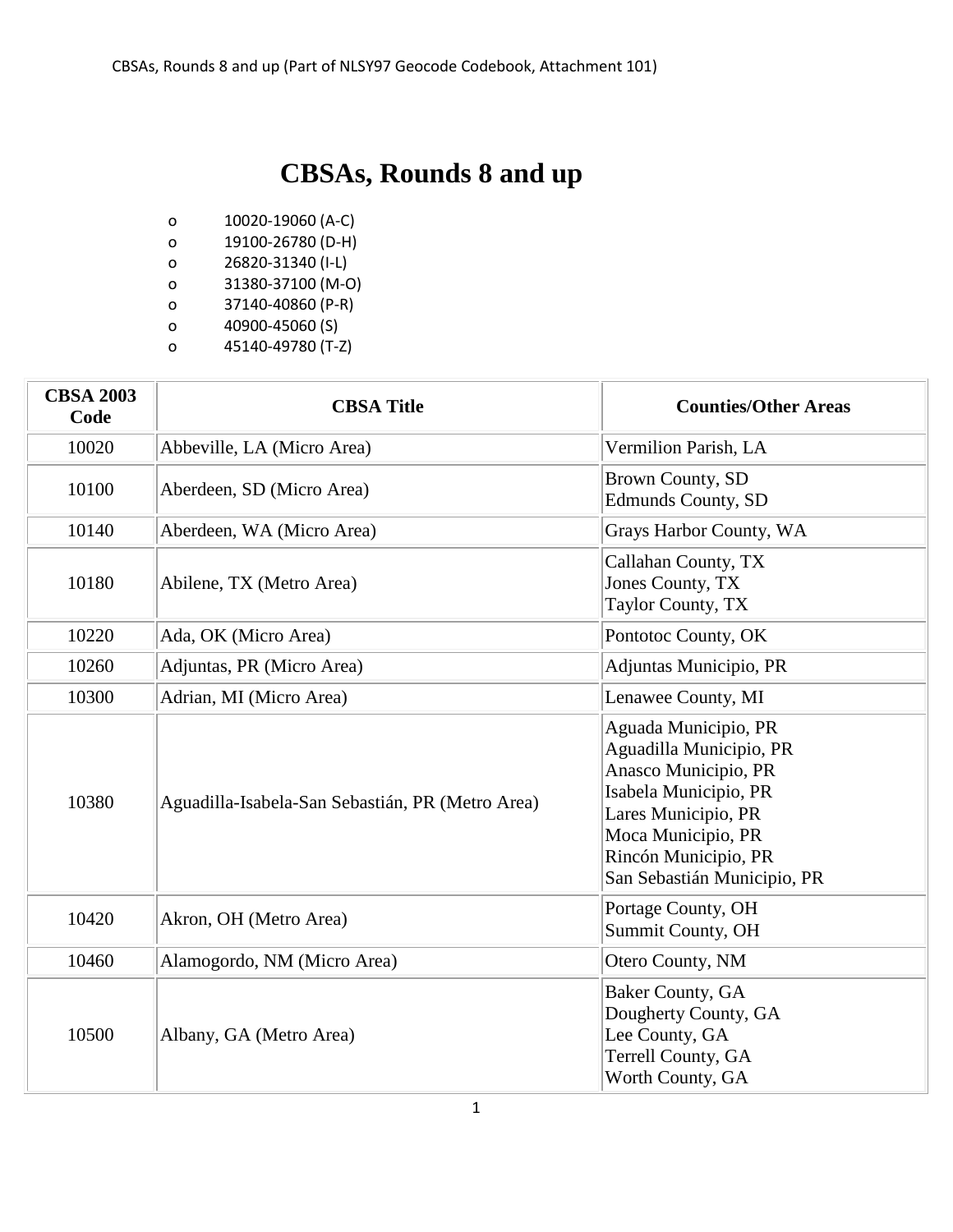| 10540 | Albany-Lebanon, OR (Micro Area)                | Linn County, OR                                                                                                            |
|-------|------------------------------------------------|----------------------------------------------------------------------------------------------------------------------------|
| 10580 | Albany-Schenectady-Troy, NY (Metro Area)       | Albany County, NY<br><b>Rensselaer County, NY</b><br>Saratoga County, NY<br>Schenectady County, NY<br>Schoharie County, NY |
| 10620 | Albemarle, NC (Micro Area)                     | <b>Stanly County, NC</b>                                                                                                   |
| 10660 | Albert Lea, MN (Micro Area)                    | Freeborn County, MN                                                                                                        |
| 10700 | Albertville, AL (Micro Area)                   | Marshall County, AL                                                                                                        |
| 10740 | Albuquerque, NM (Metro Area)                   | Bernalillo County, NM<br>Sandoval County, NM<br><b>Torrance County, NM</b><br>Valencia County, NM                          |
| 10780 | Alexandria, LA (Metro Area)                    | Grant Parish, LA<br>Rapides Parish, LA                                                                                     |
| 10820 | Alexandria, MN (Micro Area)                    | Douglas County, MN                                                                                                         |
| 10860 | Alice, TX (Micro Area)                         | Jim Wells County, TX                                                                                                       |
| 10880 | Allegan, MI (Micro Area)                       | Allegan County, MI                                                                                                         |
| 10900 | Allentown-Bethlehem-Easton, PA-NJ (Metro Area) | Warren County, NJ<br>Carbon County, NJ<br>Lehigh County, PA<br>Northampton County, PA                                      |
| 10940 | Alma, MI (Micro Area)                          | <b>Gratiot County, MI</b>                                                                                                  |
| 10980 | Alpena, MI (Micro Area)                        | Alpena County, MI                                                                                                          |
| 11020 | Altoona, PA (Metro Area)                       | <b>Blair County, PA</b>                                                                                                    |
| 11060 | Altus, OK (Micro Area)                         | Jackson County, OK                                                                                                         |
| 11100 | Amarillo, TX (Metro Area)                      | <b>Armstrong County, TX</b><br>Carson County, TX<br>Potter County, TX<br>Randall County, TX                                |
| 11140 | Americus, GA (Micro Area)                      | Schley County, GA<br>Sumter County, GA                                                                                     |
| 11180 | Ames, IA (Metro Area)                          | <b>Story County, IA</b>                                                                                                    |
| 11220 | Amsterdam, NY (Micro Area)                     | Montgomery County, NY                                                                                                      |
| 11260 | Anchorage, AK (Metro Area)                     | Anchorage Municipality, AK                                                                                                 |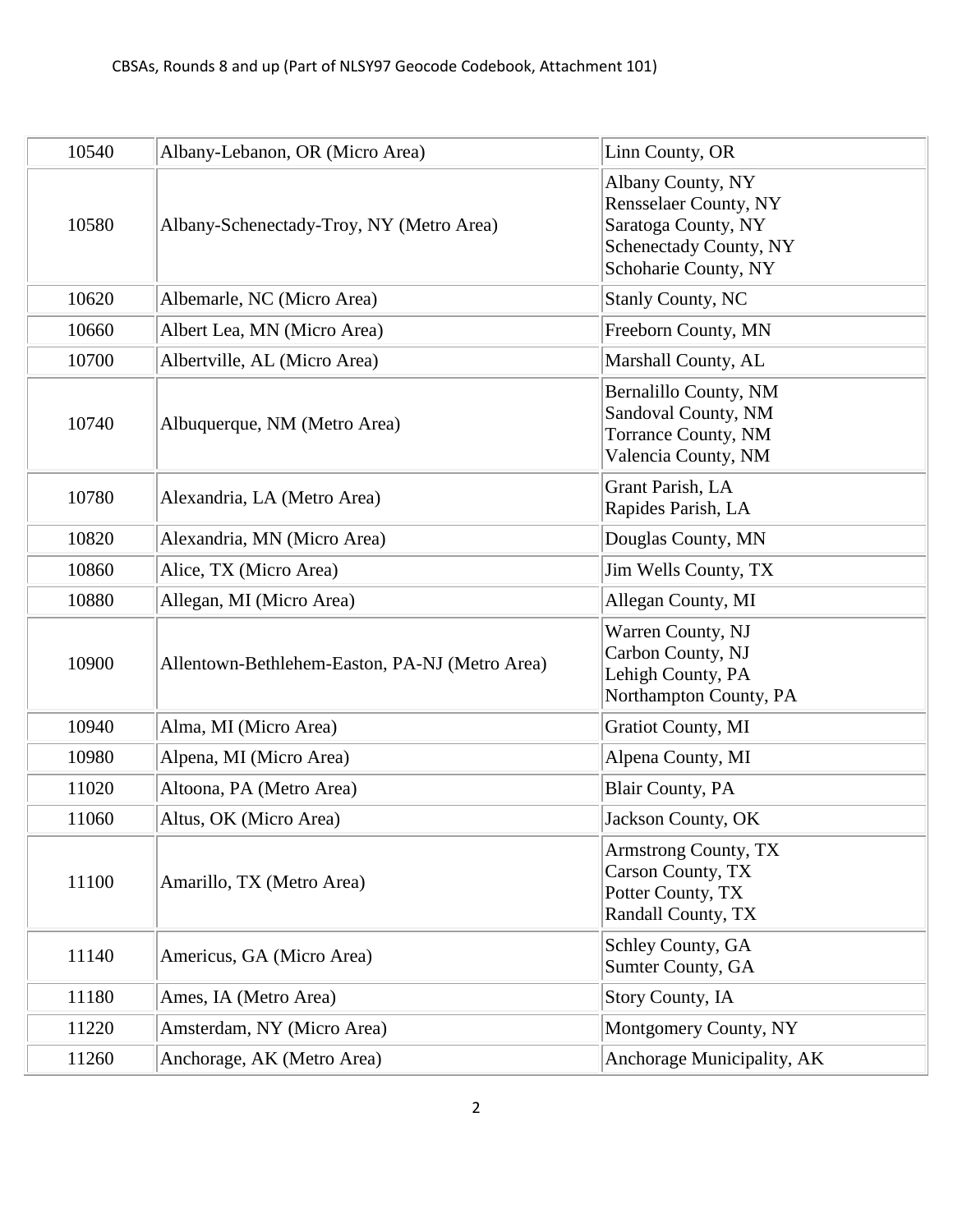|       |                                                 | Matanuska-Susitna Borough, AK                                                                                                        |
|-------|-------------------------------------------------|--------------------------------------------------------------------------------------------------------------------------------------|
| 11300 | Anderson, IN (Metro Area)                       | Madison County, IN                                                                                                                   |
| 11340 | Anderson, SC (Metro Area)                       | Anderson County, SC                                                                                                                  |
| 11380 | Andrews, TX (Micro Area)                        | Andrews County, TX                                                                                                                   |
| 11420 | Angola, IN (Micro Area)                         | Steuben County, IN                                                                                                                   |
| 11460 | Ann Arbor, MI (Metro Area)                      | Washtenaw County, MI                                                                                                                 |
| 11500 | Anniston-Oxford, AL (Metro Area)                | Calhoun County, AL                                                                                                                   |
| 11540 | Appleton, WI (Metro Area)                       | <b>Calumet County, WI</b><br>Outagamie County, WI                                                                                    |
| 11580 | Arcadia, FL (Micro Area)                        | DeSoto County, FL                                                                                                                    |
| 11620 | Ardmore, OK (Micro Area)                        | Carter County, OK<br>Love County, OK                                                                                                 |
|       | (Micro Area)                                    |                                                                                                                                      |
| 11660 | Arkadelphia, AR (Micro Area)                    | Clark County, AR                                                                                                                     |
| 11700 | Asheville, NC (Metro Area)                      | <b>Buncombe County, NC</b><br>Haywood County, NC<br>Henderson County, NC<br>Madison County, NC                                       |
| 11740 | Ashland, OH (Micro Area)                        | <b>Ashland County, OH</b>                                                                                                            |
| 11780 | Ashtabula, OH (Micro Area)                      | Ashtabula County, OH                                                                                                                 |
| 11820 | Astoria, OR (Micro Area)                        | Clatsop County, OR                                                                                                                   |
| 11860 | Atchison, KS (Micro Area)                       | Atchison County, KS                                                                                                                  |
| 11900 | Athens, OH (Micro Area)                         | Athens County, OH                                                                                                                    |
| 11940 | Athens, TN (Micro Area)                         | McMinn County, TN                                                                                                                    |
| 11980 | Athens, TX (Micro Area)                         | Henderson County, TX                                                                                                                 |
| 12020 | Athens-Clarke County, GA (Metro Area)           | Clarke County, GA<br>Madison County, GA<br>Oconee County, GA<br>Oglethorpe County, GA                                                |
| 12060 | Atlanta-Sandy Springs-Marietta, GA (Metro Area) | Barrow County, GA<br>Bartow County, GA<br><b>Butts County, GA</b><br>Carroll County, GA<br>Cherokee County, GA<br>Clayton County, GA |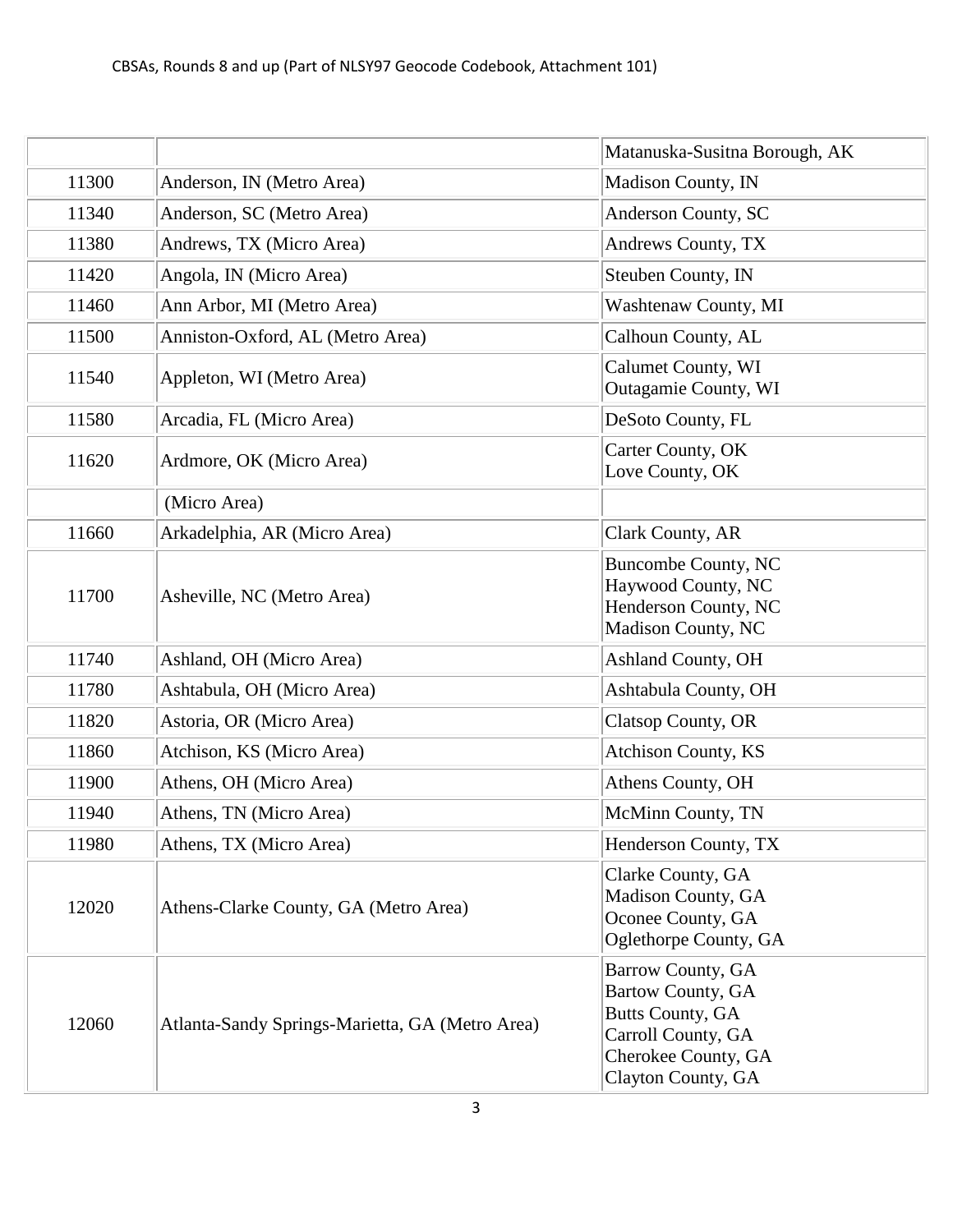|       |                                             | Cobb County, GA<br>Coweta County, GA<br>Dawson County, GA<br>DeKalb County, GA<br>Douglas County, GA<br>Fayette County, GA<br>Forsyth County, GA<br>Fulton County, GA<br><b>Gwinnett County, GA</b><br>Haralson County, GA<br>Heard County, GA<br>Henry County, GA<br>Jasper County, GA<br>Lamar County, GA<br>Meriwether County, GA<br>Newton County, GA<br>Paulding County, GA<br>Pickens County, GA<br>Pike County, GA<br>Rockdale County, GA<br>Spalding County, GA<br>Walton |
|-------|---------------------------------------------|-----------------------------------------------------------------------------------------------------------------------------------------------------------------------------------------------------------------------------------------------------------------------------------------------------------------------------------------------------------------------------------------------------------------------------------------------------------------------------------|
| 12100 | Atlantic City, NJ                           | <b>Atlantic County, NJ</b>                                                                                                                                                                                                                                                                                                                                                                                                                                                        |
| 12140 | Auburn, IN (Micro Area)                     | De Kalb County, IN                                                                                                                                                                                                                                                                                                                                                                                                                                                                |
| 12180 | Auburn, NY (Micro Area)                     | Cayuga County, NY                                                                                                                                                                                                                                                                                                                                                                                                                                                                 |
| 12220 | Auburn-Opelika, AL (Metro Area)             | Lee County, AL                                                                                                                                                                                                                                                                                                                                                                                                                                                                    |
| 12260 | Augusta-Richmond County, GA-SC (Metro Area) | Burke County, GA<br>Columbia County, GA<br>McDuffie County, GA<br>Richmond County, GA<br>Aiken County, SC<br>Edgefield County, SC                                                                                                                                                                                                                                                                                                                                                 |
| 12300 | Augusta-Waterville, ME (Micro Area)         | Kennebec County, ME                                                                                                                                                                                                                                                                                                                                                                                                                                                               |
| 12380 | Austin, MN (Micro Area)                     | Mower County, MN                                                                                                                                                                                                                                                                                                                                                                                                                                                                  |
| 12420 | Austin-Round Rock, TX (Metro Area)          | <b>Bastrop County, TX</b><br>Caldwell County, TX<br>Hays County, TX<br>Travis County, TX<br>Williamson County, TX                                                                                                                                                                                                                                                                                                                                                                 |
| 12460 | Bainbridge, GA (Micro Area)                 | Decatur County, GA                                                                                                                                                                                                                                                                                                                                                                                                                                                                |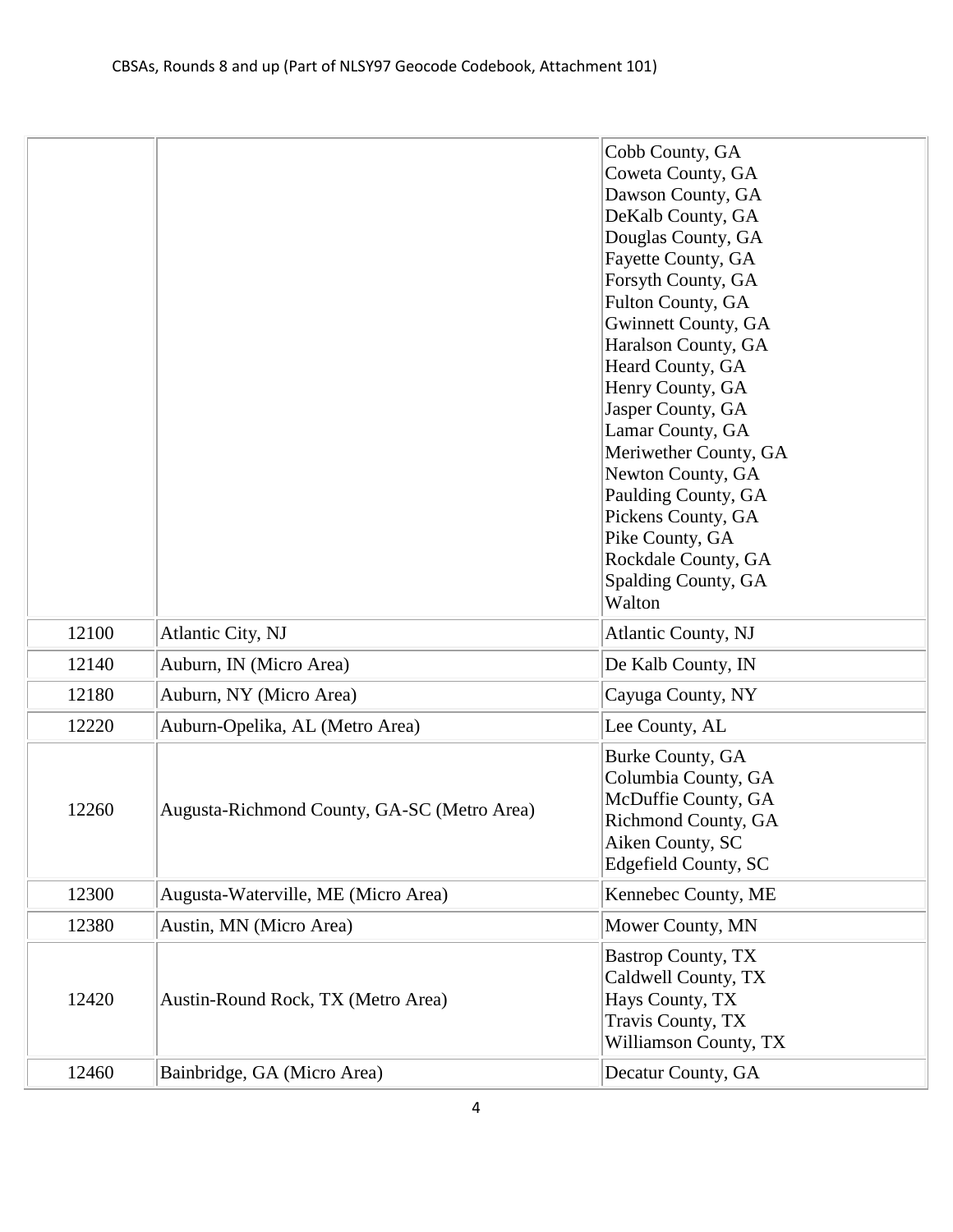| 12540 | Bakersfield, CA (Metro Area)          | Kern County, CA                                                                                                                                                                                                                                    |
|-------|---------------------------------------|----------------------------------------------------------------------------------------------------------------------------------------------------------------------------------------------------------------------------------------------------|
| 12580 | Baltimore-Towson, MD (Metro Area)     | Anne Arundel County, MD<br><b>Baltimore County, MD</b><br>Carroll County, MD<br>Harford County, MD<br>Howard County, MD<br>Queen Anne's County, MD<br>Baltimore city, MD                                                                           |
| 12620 | Bangor, ME (Metro Area)               | Penobscot County, ME                                                                                                                                                                                                                               |
| 12660 | Baraboo, WI (Micro Area)              | Sauk County, WI                                                                                                                                                                                                                                    |
| 12700 | Barnstable Town, MA (Metro Area)      | <b>Barnstable County, MA</b>                                                                                                                                                                                                                       |
| 12740 | Barre, VT (Micro Area)                | <b>Washington County, VT</b>                                                                                                                                                                                                                       |
| 12780 | Bartlesville, OK (Micro Area)         | <b>Washington Cunty, OK</b>                                                                                                                                                                                                                        |
| 12820 | Bastrop, LA (Micro Area)              | Morehouse Parish, LA                                                                                                                                                                                                                               |
| 12860 | Batavia, NY (Micro Area)              | Genesee County, NY                                                                                                                                                                                                                                 |
| 12900 | Batesville, AR (Micro Area)           | Independence County, AR                                                                                                                                                                                                                            |
| 12940 | Baton Rouge, LA (Metro Area)          | Ascension Parish, LA<br>East Baton Rouge Parish, LA<br>East Feliciana Parish, LA<br>Iberville Parish, LA<br>Livingston Parish, LA<br>Pointe Coupee Parish, LA<br>St. Helena Parish, LA<br>West Baton Rouge Parish, LA<br>West Feliciana Parish, LA |
| 12980 | Battle Creek, MI (Metro Area)         | Calhoun County, MI                                                                                                                                                                                                                                 |
| 13020 | Bay City, MI (Metro Area)             | Bay County, MI                                                                                                                                                                                                                                     |
| 13060 | Bay City, TX (Micro Area)             | Matagorda County, TX                                                                                                                                                                                                                               |
| 13100 | Beatrice, NE (Micro Area)             | Gage County, NE                                                                                                                                                                                                                                    |
| 13140 | Beaumont-Port Arthur, TX (Metro Area) | Hardin County, TX<br>Jefferson County, TX<br>Orange County, TX                                                                                                                                                                                     |
| 13180 | Beaver Dam, WI (Micro Area)           | Dodge County, WI                                                                                                                                                                                                                                   |
| 13220 | Beckley, WV (Micro Area)              | Raleigh County, WV                                                                                                                                                                                                                                 |
| 13260 | Bedford, IN (Micro Area)              | Lawrence County, IN                                                                                                                                                                                                                                |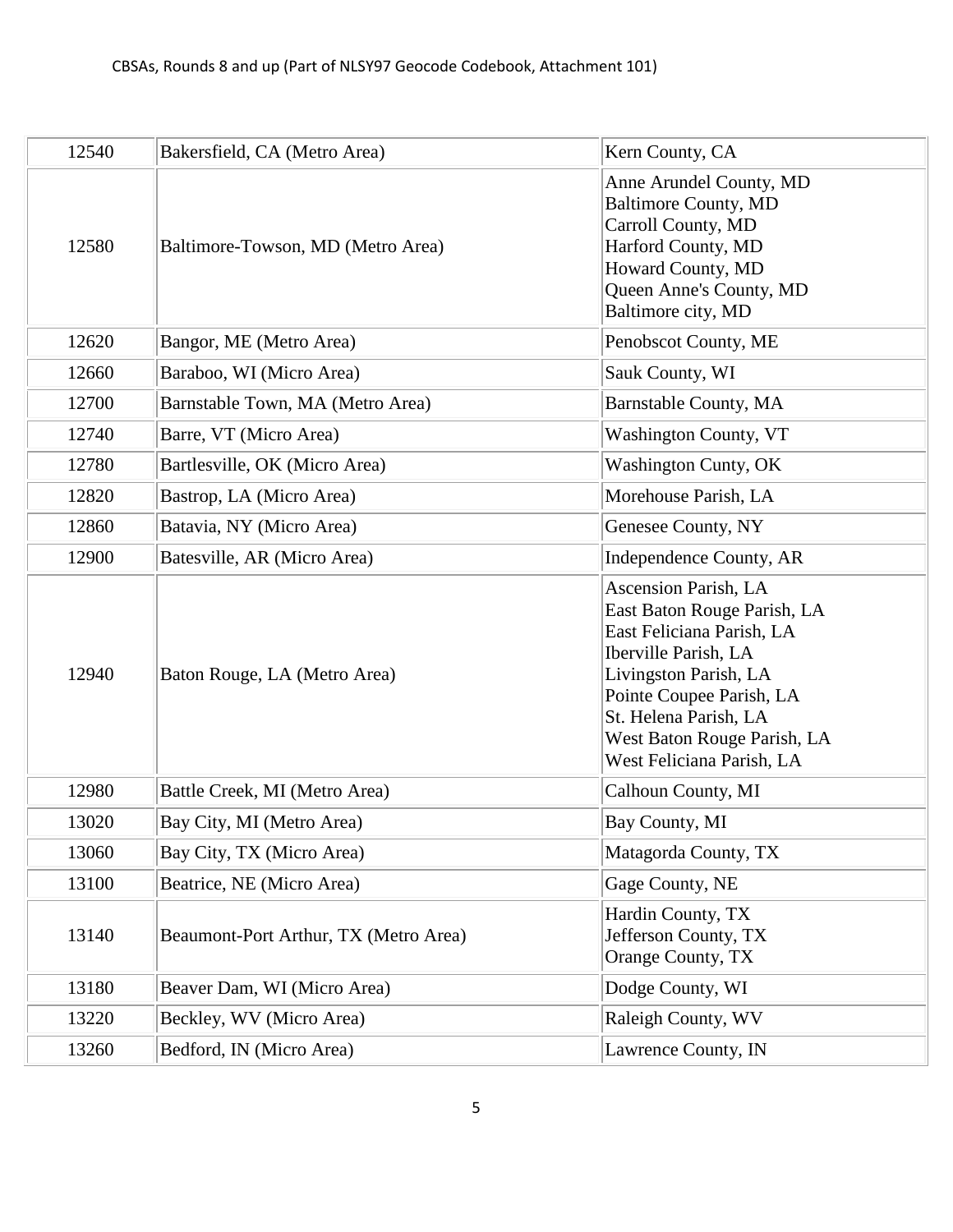| 13300 | Beeville, TX (Micro Area)                          | Bee County, TX                                                                                                                                              |
|-------|----------------------------------------------------|-------------------------------------------------------------------------------------------------------------------------------------------------------------|
| 13340 | Bellefontaine, OH (Micro Area)                     | Logan County, OH                                                                                                                                            |
| 13380 | Bellingham, WA (Metro Area)                        | Whatcom County, WA                                                                                                                                          |
| 13420 | Bemidji, MN (Micro Area)                           | Beltrami County, MN                                                                                                                                         |
| 13460 | Bend, OR (Metro Area)                              | Deschutes County, OR                                                                                                                                        |
| 13500 | Bennettsville, SC (Micro Area)                     | Marlboro County, SC                                                                                                                                         |
| 13540 | Bennington, VT (Micro Area)                        | Bennington County, VT                                                                                                                                       |
| 13620 | Berlin, NH-VT (Micro Area)                         | Coos County, NH<br>Essex County, VT                                                                                                                         |
| 13660 | Big Rapids, MI (Micro Area)                        | Mecosta County, MI                                                                                                                                          |
| 13700 | Big Spring, TX (Micro Area)                        | Howard County, TX                                                                                                                                           |
| 13740 | Billings, MT (Metro Area)                          | Carbon County, MT<br>Yellowstone County, MT                                                                                                                 |
| 13780 | Binghamton, NY (Metro Area)                        | <b>Broome County, NY</b><br><b>Tioga County, NY</b>                                                                                                         |
| 13820 | Birmingham-Hoover, AL (Metro Area)                 | Bibb County, AL<br><b>Blount County, AL</b><br>Chilton County, AL<br>Jefferson County, AL<br>St. Clair County, AL<br>Shelby County, AL<br>Walker County, AL |
| 13860 | Bishop, CA (Micro Area)                            | Inyo County, CA                                                                                                                                             |
| 13900 | Bismarck, ND (Metro Area)                          | <b>Burleigh County, ND</b><br>Morton County, ND                                                                                                             |
| 13940 | Blackfoot, ID (Micro Area)                         | Bingham County, ID                                                                                                                                          |
| 13980 | Blacksburg-Christiansburg-Radford, VA (Metro Area) | Giles County, VA<br>Montgomery County, VA<br>Pulaski County, VA<br>Radford city, VA                                                                         |
| 14020 | Bloomington, IN (Metro Area)                       | Greene County, IN<br>Monroe County, IN<br>Owen County, IN                                                                                                   |
| 14060 | Bloomington-Normal, IL (Metro Area)                | McLean County, IL                                                                                                                                           |
| 14100 | Bloomsburg-Berwick, PA (Micro Area)                | Columbia County, PA                                                                                                                                         |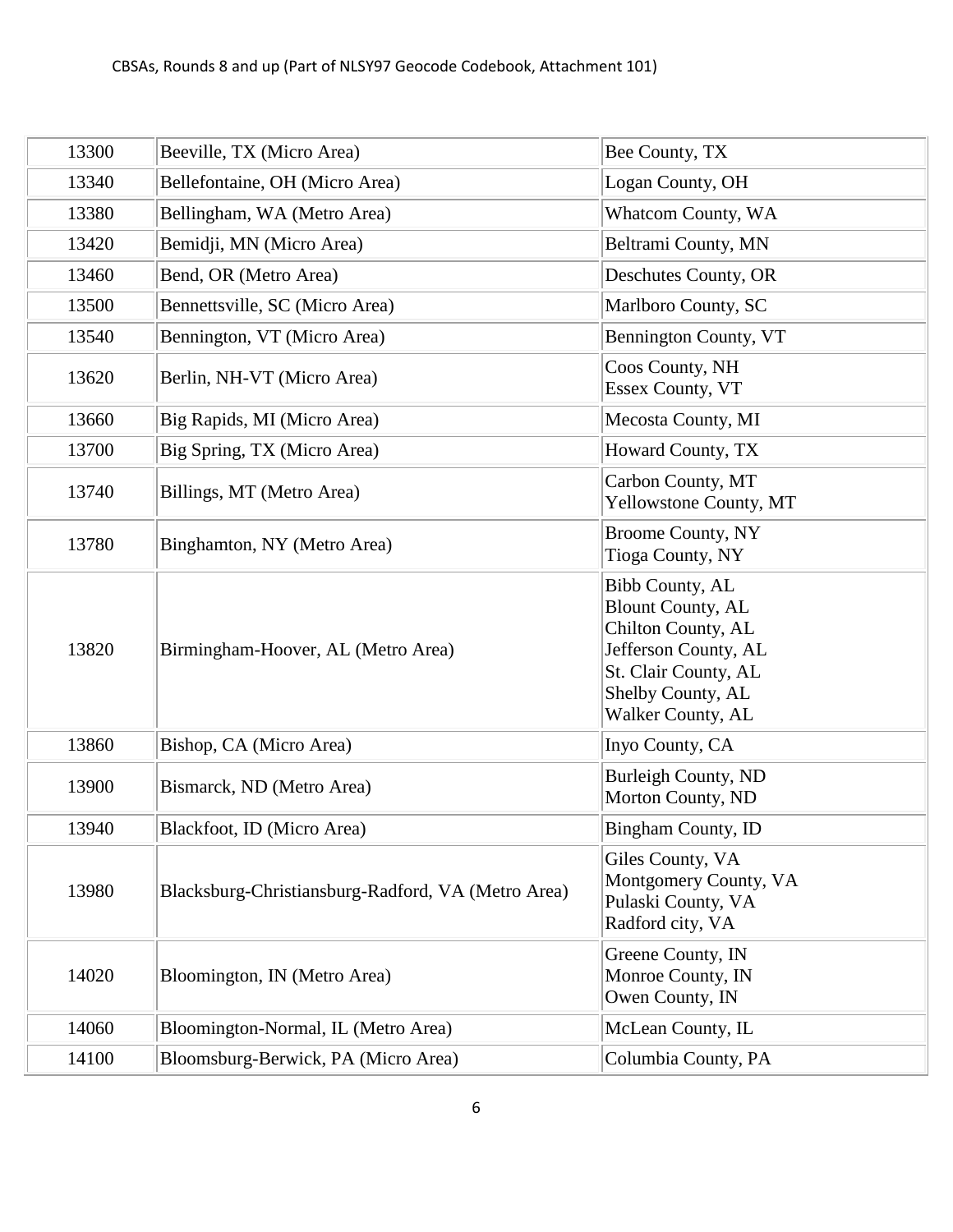|       |                                              | Montour County, PA                                                                                                                                                         |
|-------|----------------------------------------------|----------------------------------------------------------------------------------------------------------------------------------------------------------------------------|
| 14140 | Bluefield, WV-VA (Micro Area)                | Tazewell County, VA<br>Mercer County, WV                                                                                                                                   |
| 14180 | Blytheville, AR (Micro Area)                 | Mississippi County, AR                                                                                                                                                     |
| 14220 | Bogalusa, LA (Micro Area)                    | Washington Parish, LA                                                                                                                                                      |
| 14260 | Boise City-Nampa, ID (Metro Area)            | Ada County, ID<br>Boise County, ID<br>Canyon County, ID<br>Gem County, ID<br>Owyhee County, ID                                                                             |
| 14340 | Boone, IA (Micro Area)                       | Boone County, IA                                                                                                                                                           |
| 14380 | Boone, NC (Micro Area)                       | Watauga County, NC                                                                                                                                                         |
| 14420 | Borger, TX (Micro Area)                      | Hutchinson County, TX                                                                                                                                                      |
| 14460 | Boston-Cambridge-Quincy, MA-NH (Metro Area)  | Essex County, MA<br>Middlesex County, MA<br>Norfolk County, MA<br>Plymouth County, MA<br><b>Suffolk County, MA</b><br>Rockingham County, NH<br><b>Strafford County, NH</b> |
| 14500 | Boulder, CO (Metro Area)                     | Boulder County, CO                                                                                                                                                         |
| 14540 | Bowling Green, KY (Metro Area)               | <b>Edmonson County, KY</b><br>Warren County, KY                                                                                                                            |
| 14580 | Bozeman, MT (Micro Area)                     | Gallatin County, MT                                                                                                                                                        |
| 14620 | Bradford, PA (Micro Area)                    | McKean County, PA                                                                                                                                                          |
| 14660 | Brainerd, MN (Micro Area)                    | Cass County, MN<br>Crow Wing County, MN                                                                                                                                    |
| 14700 | Branson, MO (Micro Area)                     | Stone County, MO<br>Taney County, MO                                                                                                                                       |
| 14740 | Bremerton-Silverdale, WA (Metro Area)        | Kitsap County, WA                                                                                                                                                          |
| 14780 | Brenham, TX (Micro Area)                     | <b>Washington County, TX</b>                                                                                                                                               |
| 14820 | Brevard, NC (Micro Area)                     | Transylvania County, NC                                                                                                                                                    |
| 14860 | Bridgeport-Stamford-Norwalk, CT (Metro Area) | Fairfield County, CT                                                                                                                                                       |
| 14940 | Brigham City, UT (Micro Area)                | Box Elder County, UT                                                                                                                                                       |
| 14980 | Bristol, VA (Metro Area)                     | <b>Washington County, VA</b>                                                                                                                                               |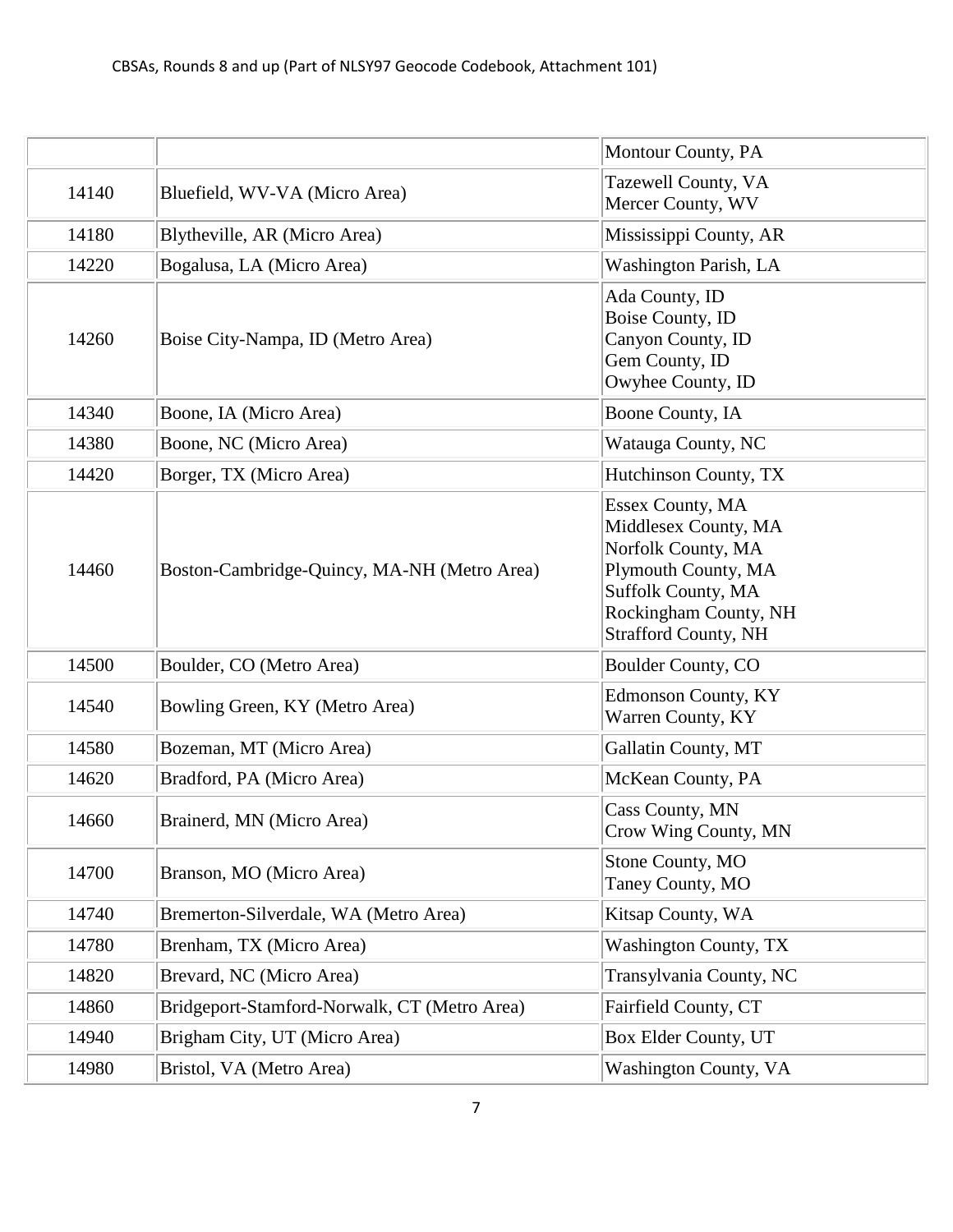|       |                                                | Bristol city, VA                                                      |
|-------|------------------------------------------------|-----------------------------------------------------------------------|
| 15020 | Brookhaven, MS (Micro Area)                    | Lincoln County, MS                                                    |
| 15060 | Brookings, OR (Micro Area)                     | Curry County, OR                                                      |
| 15100 | Brookings, SD (Micro Area)                     | <b>Brookings County, SD</b>                                           |
| 15140 | Brownsville, TN (Micro Area)                   | Haywood County, TN                                                    |
| 15180 | Brownsville-Harlingen, TX (Metro Area)         | Cameron County, TX                                                    |
| 15220 | Brownwood, TX (Micro Area)                     | Brown County, TX                                                      |
| 15260 | Brunswick, GA (Metro Area)                     | <b>Brantley County, GA</b><br>Glynn County, GA<br>McIntosh County, GA |
| 15340 | Bucyrus, OH (Micro Area)                       | Crawford County, OH                                                   |
| 15380 | Buffalo-Cheektowaga-Tonawanda, NY (Metro Area) | Erie County, NY<br>Niagara County, NY                                 |
| 15420 | Burley, ID (Micro Area)                        | Cassia County, ID<br>Minidoka County, ID                              |
| 15460 | Burlington, IA-IL (Micro Area)                 | Henderson County, IL<br>Des Moines County, IA                         |
| 15500 | Burlington, NC (Metro Area)                    | Alamance County, NC                                                   |
| 15540 | Burlington-South Burlington, VT (Metro Area)   | Chittenden County, VT<br>Franklin County, VT<br>Grand Isle County, VT |
| 15580 | Butte-Silver Bow, MT (Micro Area)              | Silver Bow County, MT                                                 |
| 15620 | Cadillac, MI (Micro Area)                      | Missaukee County, MI<br>Wexford County, MI                            |
| 15660 | Calhoun, GA (Micro Area)                       | Gordon County, GA                                                     |
| 15700 | Cambridge, MD (Micro Area)                     | Dorchester County, MD                                                 |
| 15740 | Cambridge, OH (Micro Area)                     | Guernsey County, OH                                                   |
| 15780 | Camden, AR (Micro Area)                        | Calhoun County, AR<br><b>Ouachita County, AR</b>                      |
| 15820 | Campbellsville, KY (Micro Area)                | Taylor County, KY                                                     |
| 15860 | Canon City, CO (Micro Area)                    | Fremont County, CO                                                    |
| 15900 | Canton, IL (Micro Area)                        | Fulton County, IL                                                     |
| 15940 | Canton-Massillon, OH (Metro Area)              | Carroll County, OH<br><b>Stark County, OH</b>                         |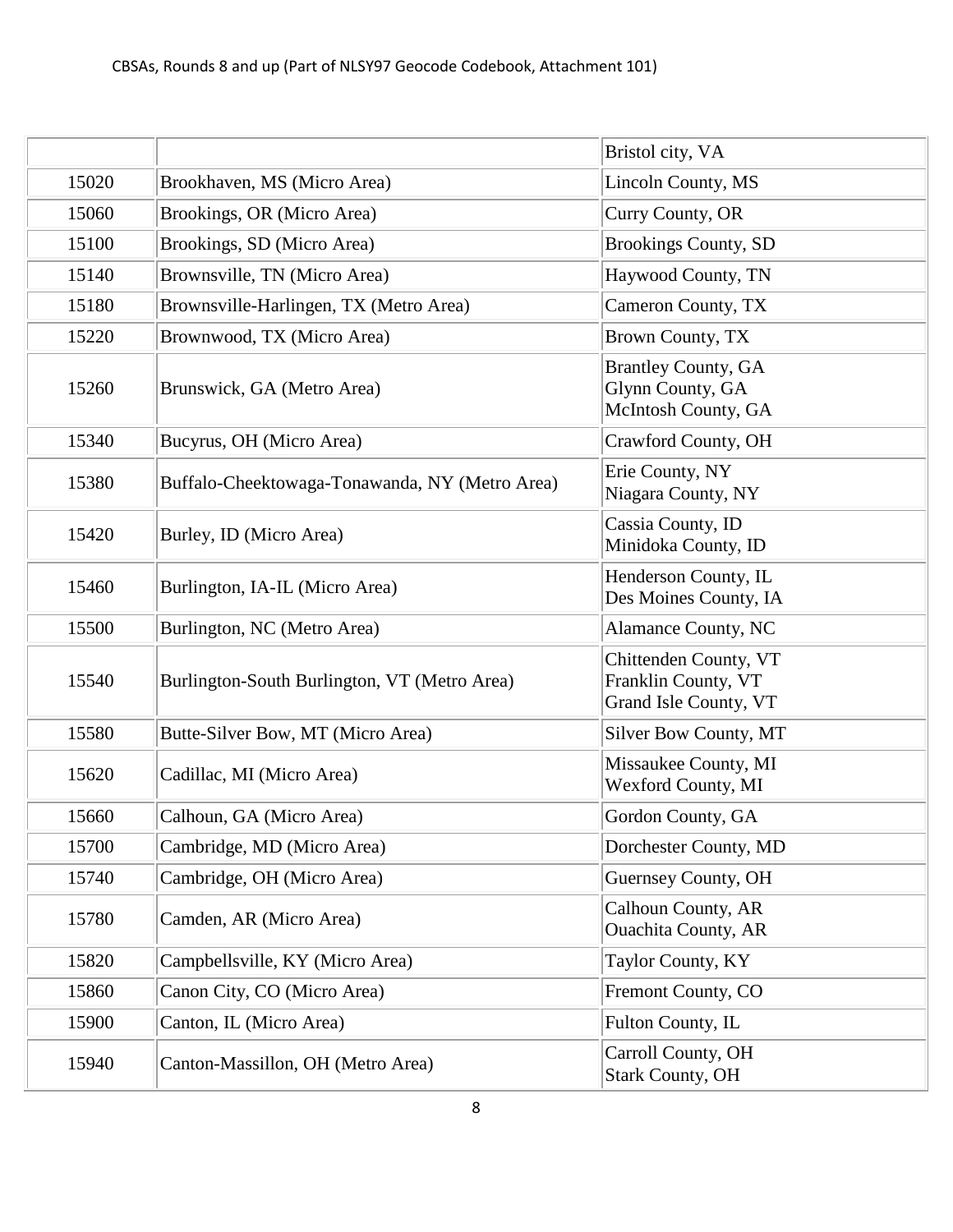| 15980 | Cape Coral-Fort Myers, FL (Metro Area)         | Lee County, FL                                                                                                    |
|-------|------------------------------------------------|-------------------------------------------------------------------------------------------------------------------|
| 16020 | Cape Girardeau-Jackson, MO-IL (Micro Area)     | Alexander County, IL<br><b>Bollinger County, MO</b><br>Cape Girardeau County, MO                                  |
| 16060 | Carbondale, IL (Micro Area)                    | Jackson County, IL                                                                                                |
| 16100 | Carlsbad-Artesia, NM (Micro Area)              | Eddy County, NM                                                                                                   |
| 16180 | Carson City, NV (Metro Area)                   | Carson City, NV                                                                                                   |
| 16220 | Casper, WY (Metro Area)                        | Natrona County, WY                                                                                                |
| 16260 | Cedar City, UT (Micro Area)                    | Iron County, UT                                                                                                   |
| 16300 | Cedar Rapids, IA (Metro Area)                  | Benton County, IA<br>Jones County, IA<br>Linn County, IA                                                          |
| 16340 | Cedartown, GA (Micro Area)                     | Polk County, GA                                                                                                   |
| 16380 | Celina, OH (Micro Area)                        | Mercer County, OH                                                                                                 |
| 16420 | Central City, KY (Micro Area)                  | Muhlenberg County, KY                                                                                             |
| 16460 | Centralia, IL (Micro Area)                     | Marion County, IL                                                                                                 |
| 16500 | Centralia, WA (Micro Area)                     | Lewis County, WA                                                                                                  |
| 16540 | Chambersburg, PA (Micro Area)                  | Franklin County, PA                                                                                               |
| 16580 | Champaign-Urbana, IL (Metro Area)              | Champaign County, IL<br>Ford County, IL<br>Piatt County, IL                                                       |
| 16620 | Charleston, WV (Metro Area)                    | Boone County, WV<br>Clay County, WV<br>Kanawha County, WV<br>Lincoln County, WV<br>Putnam County, WV              |
| 16660 | Charleston-Mattoon, IL (Micro Area)            | Coles County, IL<br>Cumberland County, IL                                                                         |
| 16700 | Charleston-North Charleston, SC (Metro Area)   | Berkeley County, SC<br>Charleston County, SC<br>Dorchester County, SC                                             |
| 16740 | Charlotte-Gastonia-Concord, NC-SC (Metro Area) | Anson County, NC<br>Cabarrus County, NC<br>Gaston County, NC<br>Mecklenburg County, NC<br><b>Union County, NC</b> |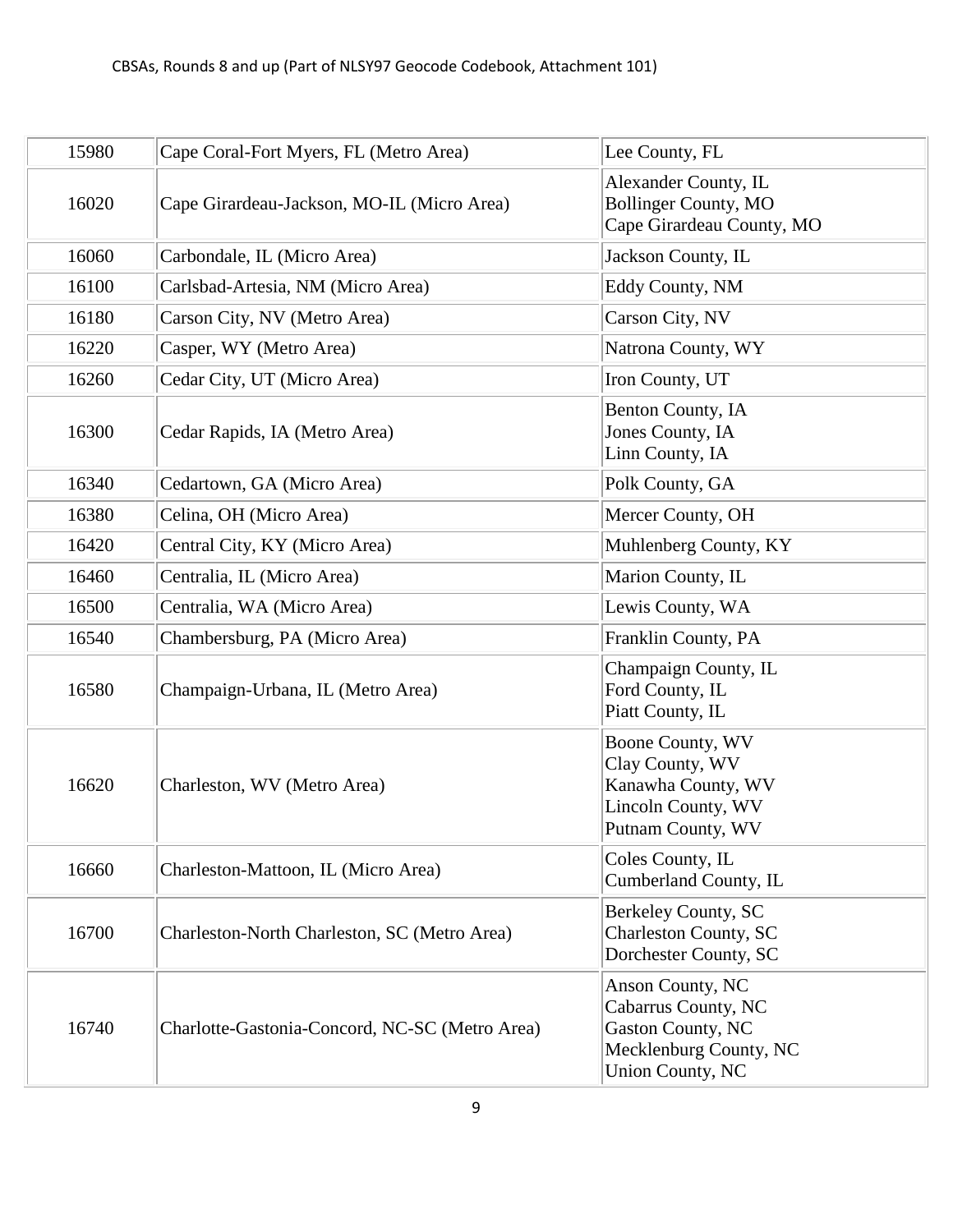|       |                                                  | York County, SC                                                                                                                                                                                                                                                                             |
|-------|--------------------------------------------------|---------------------------------------------------------------------------------------------------------------------------------------------------------------------------------------------------------------------------------------------------------------------------------------------|
| 16820 | Charlottesville, VA (Metro Area)                 | Albemarle County, VA<br>Fluvanna County, VA<br>Greene County, VA<br>Nelson County, VA<br>Charlottesville County, VA                                                                                                                                                                         |
| 16860 | Chattanooga, TN-GA (Metro Area)                  | Catoosa County, GA<br>Dade County, GA<br>Walker County, GA<br>Hamilton County, TN<br>Marion County, TN<br>Sequatchie County, TN                                                                                                                                                             |
| 16900 | Chester, SC (Micro Area)                         | <b>Chester County, SC</b>                                                                                                                                                                                                                                                                   |
| 16940 | Cheyenne, WY (Metro Area)                        | Laramie County, WY                                                                                                                                                                                                                                                                          |
| 16980 | Chicago-Naperville-Joliet, IL-IN-WI (Metro Area) | Cook County, IL<br>DeKalb County, IL<br>DuPage County, IL<br>Grundy County, IL<br>Kane County, IL<br>Kendall County, IL<br>Lake County, IL<br>McHenry County, IL<br>Will County, IL<br>Jasper County, IN<br>Lake County, IN<br>Newton County, IN<br>Porter County, IN<br>Kenosha County, WI |
| 17020 | Chico, CA (Metro Area)                           | Butte County, CA                                                                                                                                                                                                                                                                            |
| 17060 | Chillicothe, OH (Micro Area)                     | Ross County, OH                                                                                                                                                                                                                                                                             |
| 17140 | Cincinnati-Middletown, OH-KY-IN (Metro Area)     | Dearborn County, IN<br>Franklin County, IN<br>Ohio County, IN<br>Boone County, KY<br><b>Bracken County, KY</b><br>Campbell County, KY<br>Gallatin County, KY<br><b>Grant County, KY</b><br>Kenton County, KY<br>Pendleton County, KY                                                        |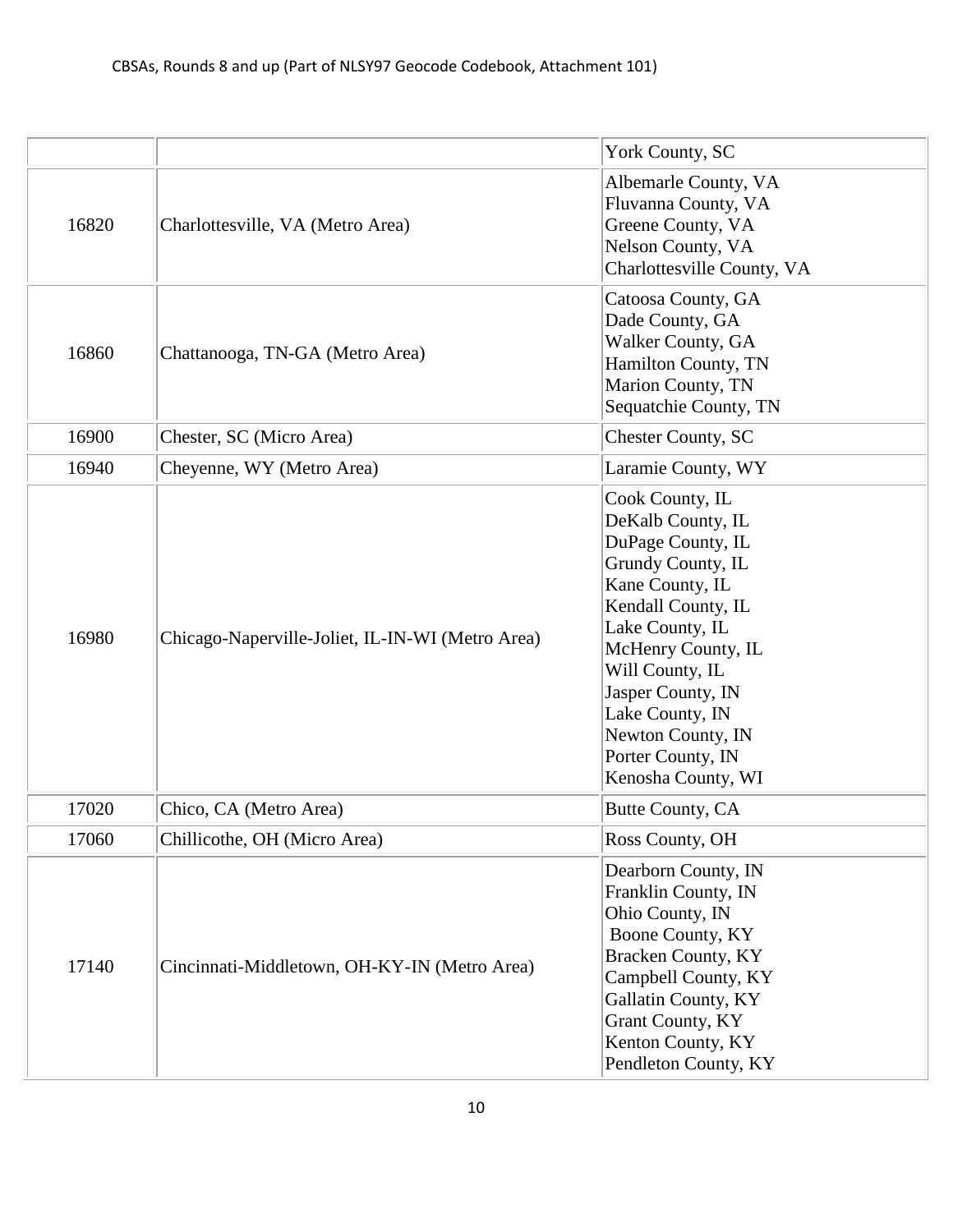|       |                                          | <b>Brown County, OH</b><br>Butler County, OH |
|-------|------------------------------------------|----------------------------------------------|
|       |                                          | <b>Clermont County, OH</b>                   |
|       |                                          | Hamilton County, OH                          |
|       |                                          | Warren County, OH                            |
| 17180 | City of The Dalles, OR (Micro Area)      | Wasco County, OR                             |
|       |                                          | Doddridge County, WV                         |
| 17220 | Clarksburg, WV (Micro Area)              | Harrison County, WV<br>Taylor County, WV     |
| 17260 | Clarksdale, MS (Micro Area)              | Coahoma County, MS                           |
|       |                                          |                                              |
|       |                                          | Christian County, KY<br>Trigg County, KY     |
| 17300 | Clarksville, TN-KY (Metro Area)          | Montgomery County, TN                        |
|       |                                          | <b>Stewart County, TN</b>                    |
| 17340 | Clearlake, CA (Micro Area)               | Lake County, CA                              |
| 17380 | Cleveland, MS (Micro Area)               | <b>Bolivar County, MS</b>                    |
| 17420 | Cleveland, TN (Metro Area)               | <b>Bradley County, TN</b>                    |
|       |                                          | Polk County, TN                              |
|       |                                          | Cuyahoga County, OH                          |
| 17460 | Cleveland-Elyria-Mentor, OH (Metro Area) | Geauga County, OH<br>Lake County, OH         |
|       |                                          | Lorain County, OH                            |
|       |                                          | Medina County, OH                            |
| 17500 | Clewiston, FL (Micro Area)               | Hendry County, FL                            |
| 17540 | Clinton, IA (Micro Area)                 | Clinton County, IA                           |
| 17580 | Clovis, NM (Micro Area)                  | Curry County, NM                             |
| 17620 | Coamo, PR (Micro Area)                   | Coamo Municipio, PR                          |
| 17660 | Coeur d'Alene, ID (Metro Area)           | Kootenai County, ID                          |
| 17700 | Coffeyville, KS (Micro Area)             | Montgomery County, KS                        |
| 17740 | Coldwater, MI (Micro Area)               | <b>Branch County, MI</b>                     |
|       |                                          | <b>Brazos County, TX</b>                     |
| 17780 | College Station-Bryan, TX (Metro Area)   | <b>Burleson County, TX</b>                   |
|       |                                          | Robertson, County, TX                        |
| 17820 | Colorado Springs, CO (Metro Area)        | El Paso County, CO<br>Teller County, CO      |
|       |                                          |                                              |
| 17860 | Columbia, MO (Metro Area)                | Boone County, MO                             |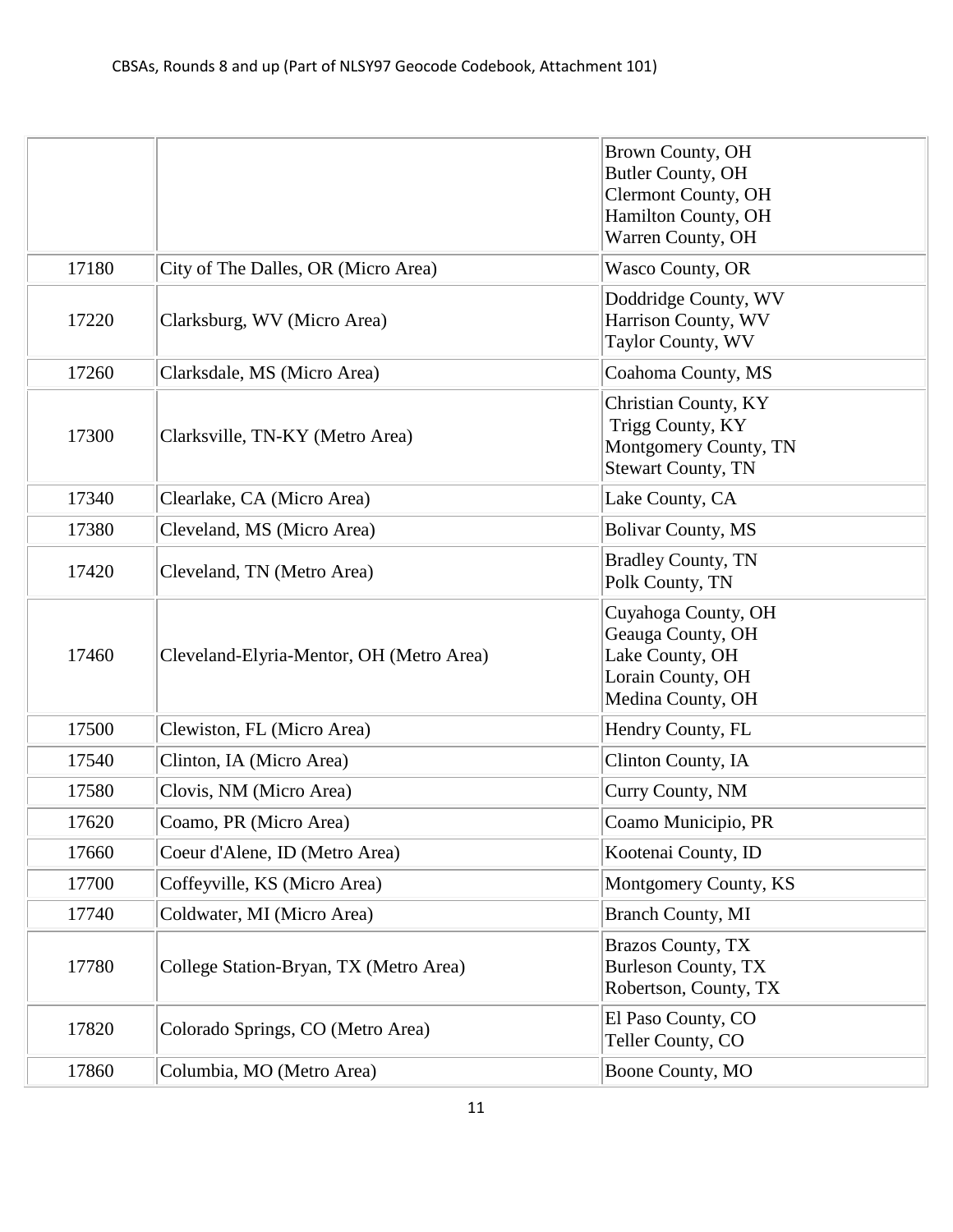|       |                                 | Howard County, MO                                                                                                                                                              |
|-------|---------------------------------|--------------------------------------------------------------------------------------------------------------------------------------------------------------------------------|
| 17900 | Columbia, SC (Metro Area)       | Calhoun County, SC<br>Fairfield County, SC<br>Kershaw County, SC<br>Lexington County, SC<br>Richland County, SC<br>Saluda County, SC                                           |
| 17940 | Columbia, TN (Micro Area)       | Maury County, TN                                                                                                                                                               |
| 17980 | Columbus, GA-AL (Metro Area)    | Russell County, AL<br>Chattahoochee County, GA<br>Harris County, GA<br>Marion County, GA<br>Muscogee County, GA                                                                |
| 18020 | Columbus, IN (Metro Area)       | Bartholomew County, IN                                                                                                                                                         |
| 18060 | Columbus, MS (Micro Area)       | Lowndes County, MS                                                                                                                                                             |
| 18100 | Columbus, NE (Micro Area)       | Platte County, NE                                                                                                                                                              |
| 18140 | Columbus, OH (Metro Area)       | Delaware County, OH<br>Fairfield County, OH<br>Franklin County, OH<br>Licking County, OH<br>Madison County, OH<br>Morrow County, OH<br>Pickaway County, OH<br>Union County, OH |
| 18180 | Concord, NH (Micro Area)        | Merrimack County, NH                                                                                                                                                           |
| 18220 | Connersville, IN (Micro Area)   | Fayette County, IN                                                                                                                                                             |
| 18260 | Cookeville, TN (Micro Area)     | Jackson County, TN<br>Overton County, TN<br>Putnam County, TN                                                                                                                  |
| 18300 | Coos Bay, OR (Micro Area)       | Coos County, OR                                                                                                                                                                |
| 18340 | Corbin, KY (Micro Area)         | Whitley County, KY                                                                                                                                                             |
| 18380 | Cordele, GA (Micro Area)        | Crisp County, GA                                                                                                                                                               |
| 18420 | Corinth, MS (Micro Area)        | Alcorn County, MS                                                                                                                                                              |
| 18460 | Cornelia, GA (Micro Area)       | Habersham County, GA                                                                                                                                                           |
| 18500 | Corning, NY (Micro Area)        | <b>Steuben County, NY</b>                                                                                                                                                      |
| 18580 | Corpus Christi, TX (Metro Area) | Aransas County, TX                                                                                                                                                             |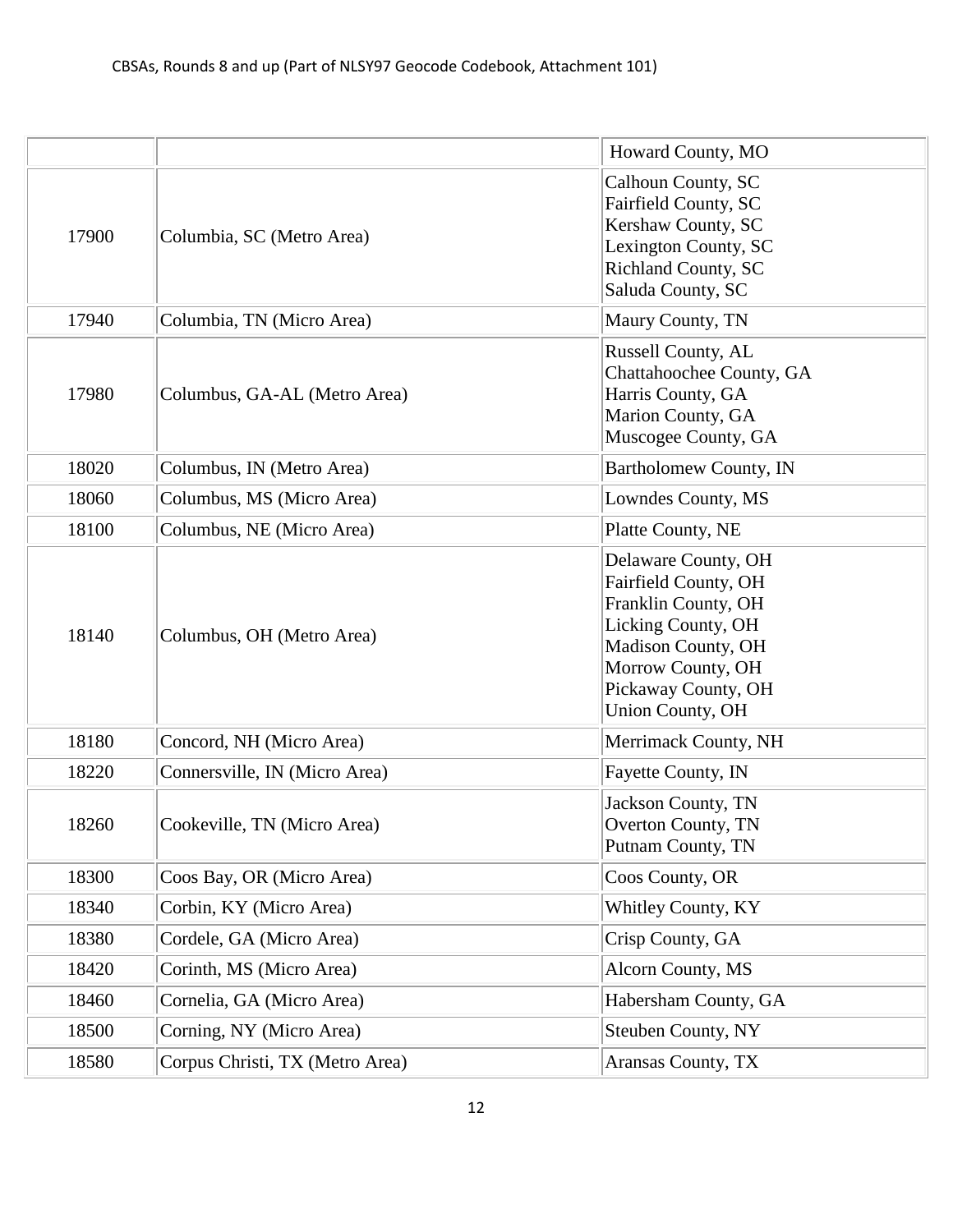|       |                                      | Nueces County, TX<br>San Patricio County, TX |
|-------|--------------------------------------|----------------------------------------------|
| 18620 | Corsicana, TX (Micro Area)           | Navarro County, TX                           |
| 18660 | Cortland, NY (Micro Area)            | Cortland County, NY                          |
| 18700 | Corvallis, OR (Metro Area)           | <b>Benton County, OR</b>                     |
| 18740 | Coshocton, OH (Micro Area)           | Coshocton County, OH                         |
| 18820 | Crawfordsville, IN (Micro Area)      | Montgomery County, IN                        |
| 18860 | Crescent City North, CA (Micro Area) | Del Norte County, CA                         |
| 18900 | Crossville, TN (Micro Area)          | Cumberland County, TN                        |
| 18940 | Crowley, LA (Micro Area)             | Acadia Parish, LA                            |
| 18980 | Cullman, AL (Micro Area)             | Cullman County, AL                           |
| 19060 | Cumberland, MD-WV (Metro Area)       | Allegany County, MD<br>Mineral County, WV    |

| <b>CBSA 2003</b><br>Code | <b>CBSA Title</b>                            | <b>Counties/Other Areas</b>                                                                                                                                                                                                                                    |
|--------------------------|----------------------------------------------|----------------------------------------------------------------------------------------------------------------------------------------------------------------------------------------------------------------------------------------------------------------|
| 19100                    | Dallas-Fort Worth-Arlington, TX (Metro Area) | Collin County, TX<br>Dallas County, TX<br>Delta County, TX<br>Denton County, TX<br>Ellis County, TX<br>Hunt County, TX<br>Johnson County, TX<br>Kaufman County, TX<br>Parker County, TX<br>Rockwall County, TX<br><b>Tarrant County, TX</b><br>Wise County, TX |
| 19140                    | Dalton, GA (Metro Area)                      | Murray County, GA<br>Whitfield County, GA                                                                                                                                                                                                                      |
| 19180                    | Danville, IL (Metro Area)                    | Vermilion County, IL                                                                                                                                                                                                                                           |
| 19220                    | Danville, KY (Micro Area)                    | Boyle County, KY<br>Lincoln County, KY                                                                                                                                                                                                                         |
| 19260                    | Danville, VA (Metro Area)                    | Pittsylvania County, VA<br>Danville city, VA                                                                                                                                                                                                                   |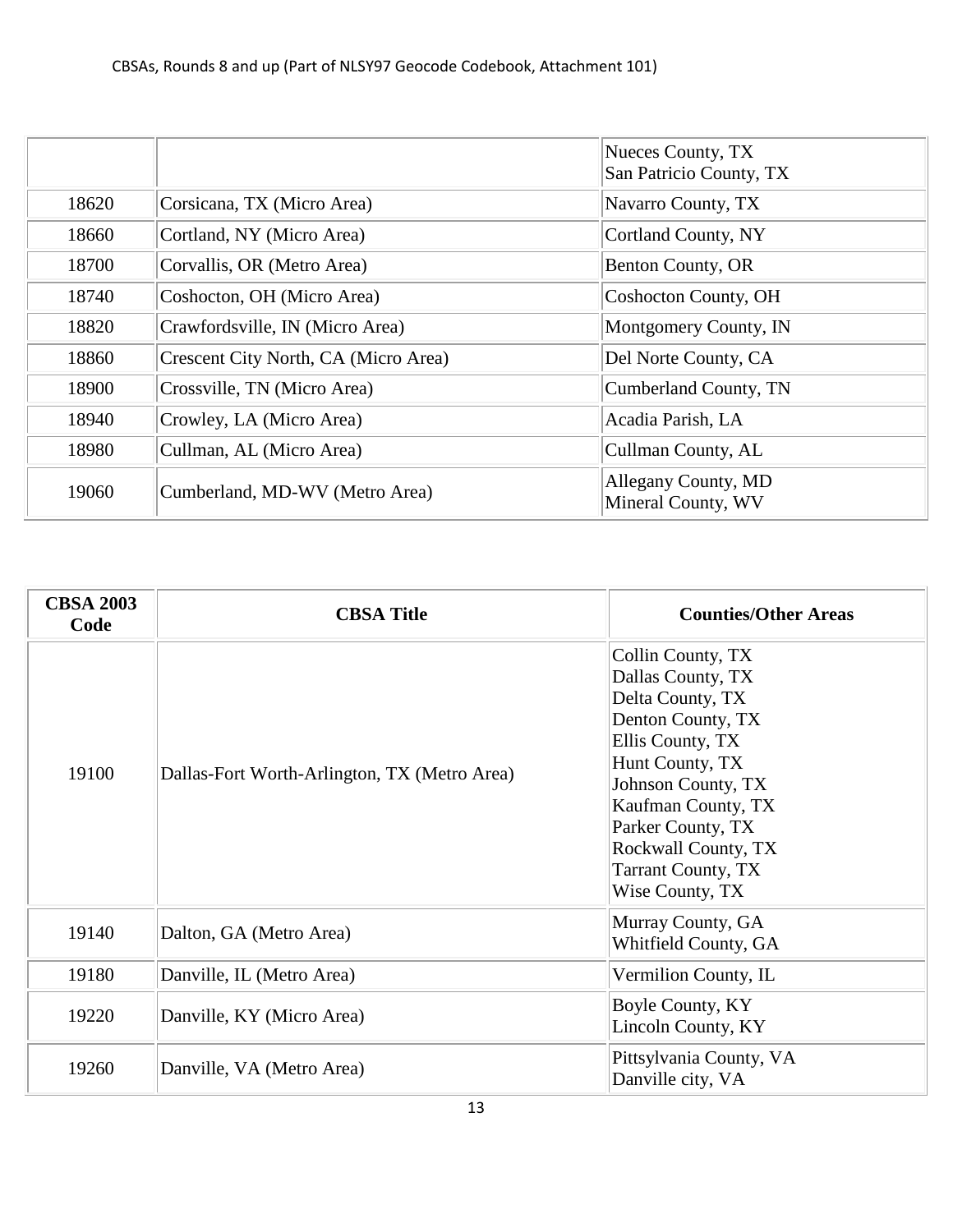| 19300 | Daphne-Fairhope, AL (Micro Area)                    | <b>Baldwin County, AL</b>                                                                                                                                                                                                         |
|-------|-----------------------------------------------------|-----------------------------------------------------------------------------------------------------------------------------------------------------------------------------------------------------------------------------------|
| 19340 | Davenport-Moline-Rock Island, IA-IL (Metro Area)    | Henry County, IL<br>Mercer County, IL<br>Rock Island County, IL<br>Scott County, IA                                                                                                                                               |
| 19380 | Dayton, OH (Metro Area)                             | Greene County, OH<br>Miami County, OH<br>Montgomery County, OH<br>Preble County, OH                                                                                                                                               |
| 19460 | Decatur, AL (Metro Area)                            | Lawrence County, AL<br>Morgan County, AL                                                                                                                                                                                          |
| 19500 | Decatur, IL (Metro Area)                            | Macon County, IL                                                                                                                                                                                                                  |
| 19540 | Decatur, IN (Micro Area)                            | Adams County, IN                                                                                                                                                                                                                  |
| 19580 | Defiance, OH (Micro Area)                           | Defiance County, OH                                                                                                                                                                                                               |
| 19620 | Del Rio, TX (Micro Area)                            | Val Verde County, TX                                                                                                                                                                                                              |
| 19660 | Deltona-Daytona Beach-Ormond Beach, FL (Metro Area) | Volusia County, FL                                                                                                                                                                                                                |
| 19700 | Deming, NM (Micro Area)                             | Luna County, NM                                                                                                                                                                                                                   |
| 19740 | Denver-Aurora, CO (Metro Area)                      | Adams County, CO<br>Arapahoe County, CO<br><b>Broomfield County, CO</b><br>Clear Creek County, CO<br>Denver County, CO<br>Douglas County, CO<br>Elbert County, CO<br>Gilpin County, CO<br>Jefferson County, CO<br>Park County, CO |
| 19760 | De Ridder, LA (Micro Area)                          | <b>Beauregard Parish, LA</b>                                                                                                                                                                                                      |
| 19780 | Des Moines, IA (Metro Area)                         | Dallas County, IA<br>Guthrie County, IA<br>Madison County, IA<br>Polk County, IA<br>Warren County, IA                                                                                                                             |
| 19820 | Detroit-Warren-Livonia, MI (Metro Area)             | Lapeer County, MI<br>Livingston County, MI<br>Macomb County, MI<br>Oakland County, MI<br>St. Clair County, MI                                                                                                                     |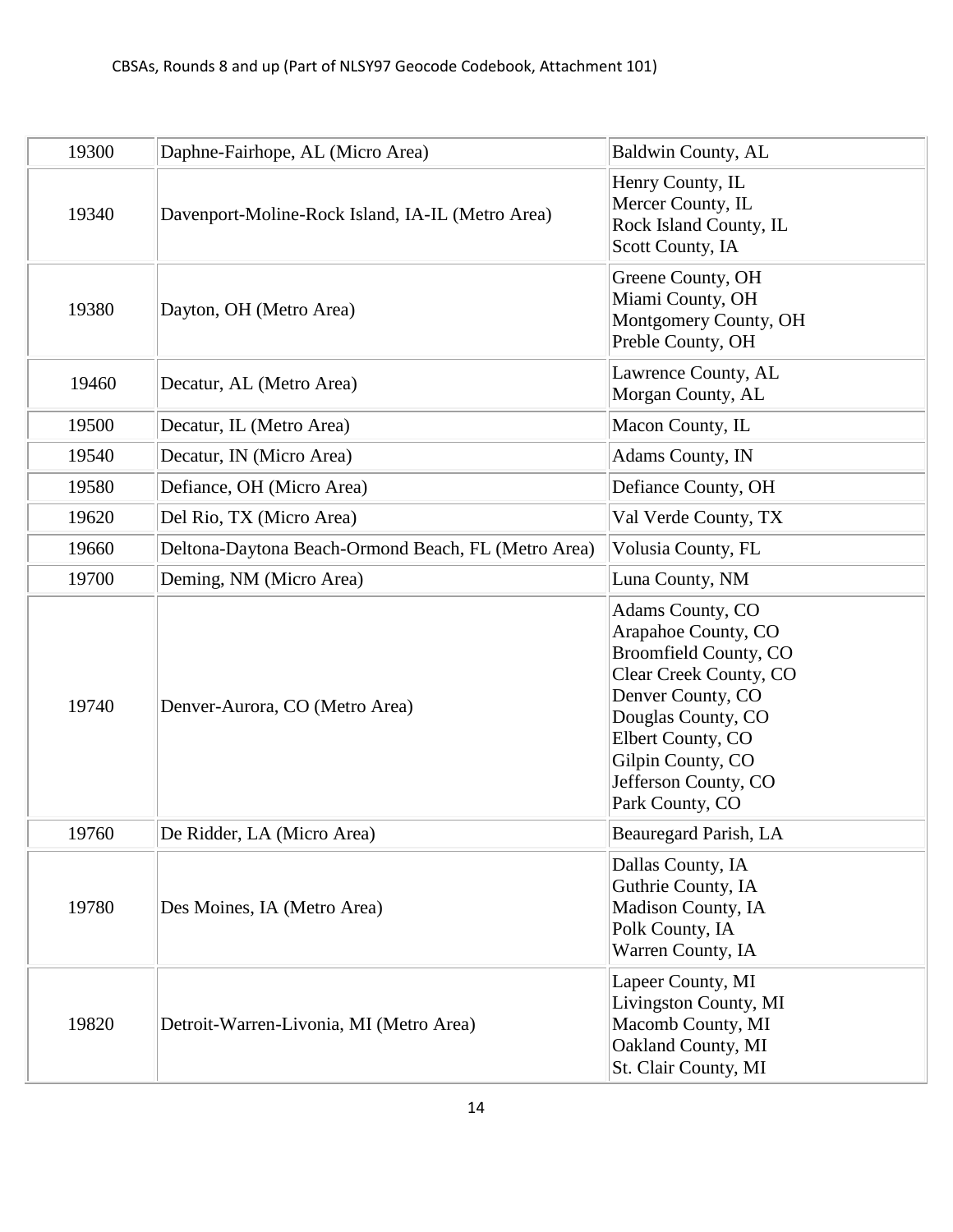|       |                                       | Wayne County, MI                                                                  |
|-------|---------------------------------------|-----------------------------------------------------------------------------------|
| 19860 | Dickinson, ND (Micro Area)            | <b>Billings County, ND</b><br><b>Stark County, ND</b>                             |
| 19900 | Dillon, SC (Micro Area)               | Dillon County, SC                                                                 |
| 19940 | Dixon, IL (Micro Area)                | Lee County, IL                                                                    |
| 19980 | Dodge City, KS (Micro Area)           | Ford County, KS                                                                   |
| 20020 | Dothan, AL (Metro Area)               | Geneva County, AL<br>Henry County, AL<br>Houston County, AL                       |
| 20060 | Douglas, GA (Micro Area)              | Atkinson County, GA<br>Coffee County, GA                                          |
| 20100 | Dover, DE (Metro Area)                | Kent County, DE                                                                   |
| 20140 | Dublin, GA (Micro Area)               | Johnson County, GA<br>Laurens County, GA                                          |
| 20180 | DuBois, PA (Micro Area)               | Clearfield County, PA                                                             |
| 20220 | Dubuque, IA (Metro Area)              | Dubuque County, IA                                                                |
| 20260 | Duluth, MN-WI (Metro Area)            | Carlton County, MN<br>St. Louis County, MN<br>Douglas County, WI                  |
| 20300 | Dumas, TX (Micro Area)                | Moore County, TX                                                                  |
| 20340 | Duncan, OK (Micro Area)               | Stephens County, OK                                                               |
| 20380 | Dunn, NC (Micro Area)                 | Harnett County, NC                                                                |
| 20420 | Durango, CO (Micro Area)              | La Plata County, CO                                                               |
| 20460 | Durant, OK (Micro Area)               | Bryan County, OK                                                                  |
| 20500 | Durham, NC (Metro Area)               | Chatham County, NC<br>Durham County, NC<br>Orange County, NC<br>Person County, NC |
| 20540 | Dyersburg, TN (Micro Area)            | Dyer County, TN                                                                   |
| 20580 | Eagle Pass, TX (Micro Area)           | Maverick County, TX                                                               |
| 20620 | East Liverpool-Salem, OH (Micro Area) | Columbiana County, OH                                                             |
| 20660 | Easton, MD (Micro Area)               | Talbot County, MD                                                                 |
| 20700 | East Stroudsburg, PA (Micro Area)     | Monroe County, PA                                                                 |
| 20740 | Eau Claire, WI (Metro Area)           | Chippewa County, WI                                                               |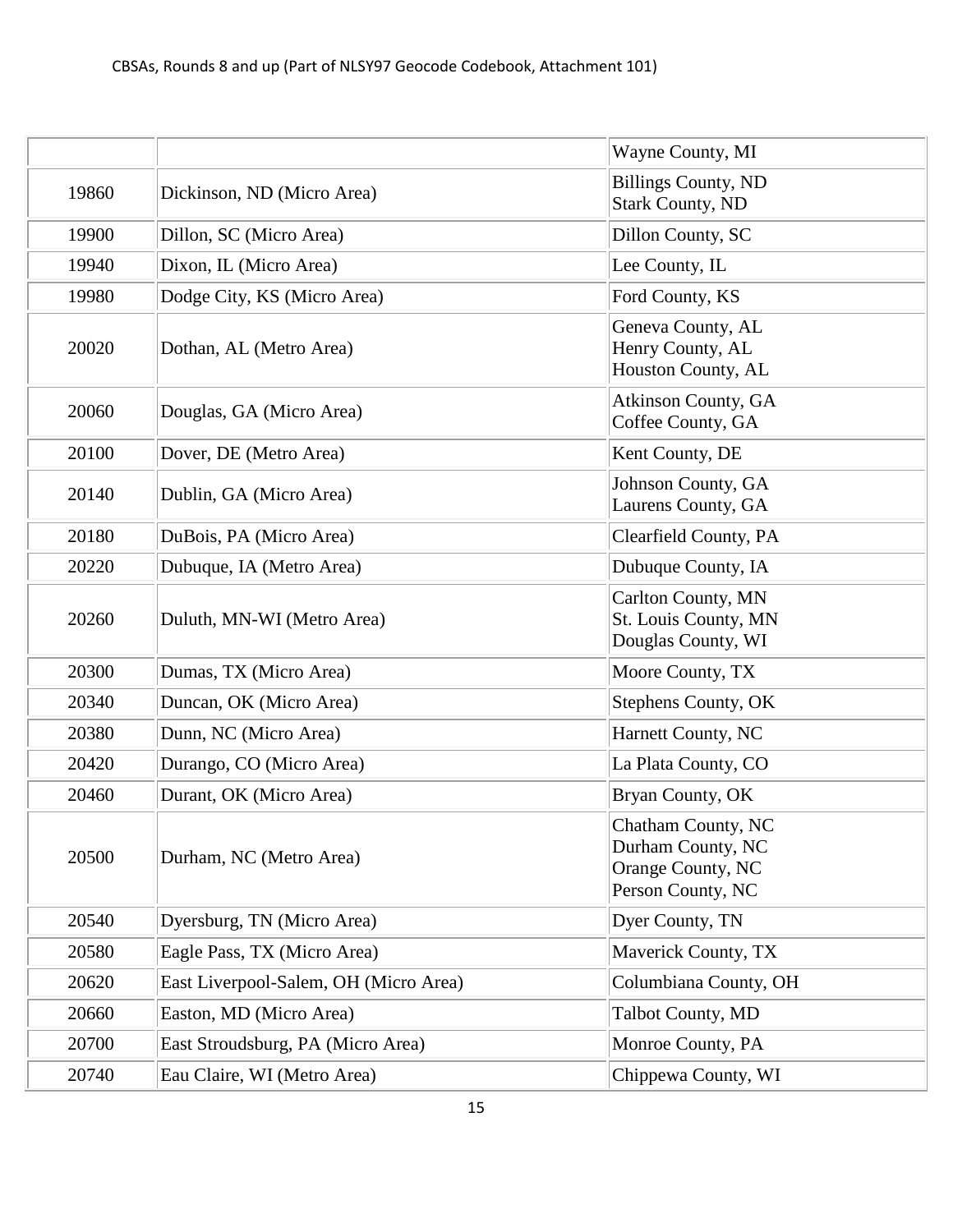|       |                                        | Eau Claire, WI                                                                                                |
|-------|----------------------------------------|---------------------------------------------------------------------------------------------------------------|
| 20780 | Edwards, CO (Micro Area)               | Eagle County, CO<br>Lake County, CO                                                                           |
| 20820 | Effingham, IL (Micro Area)             | Effingham County, IL                                                                                          |
| 20900 | El Campo, TX (Micro Area)              | Wharton County, TX                                                                                            |
| 20940 | El Centro, CA (Metro Area)             | Imperial County, CA                                                                                           |
| 20980 | El Dorado, AR (Micro Area)             | <b>Union County, AR</b>                                                                                       |
| 21020 | Elizabeth City, NC (Micro Area)        | Camden County, NC<br>Pasquotank County, NC<br>Perquimans County, NC                                           |
| 21060 | Elizabethtown, KY (Metro Area)         | Hardin County, KY<br>Larue County, KY                                                                         |
| 21140 | Elkhart-Goshen, IN (Metro Area)        | Elkhart County, IN                                                                                            |
| 21220 | Elko, NV (Micro Area)                  | Elko County, NV<br>Eureka County, NV                                                                          |
| 21260 | Ellensburg, WA (Micro Area)            | Kittitas County, WA                                                                                           |
| 21300 | Elmira, NY (Metro Area)                | Chemung County, NY                                                                                            |
| 21340 | El Paso, TX (Metro Area)               | El Paso County, TX                                                                                            |
| 21380 | Emporia, KS (Micro Area)               | Chase County, KS<br>Lyon County, KS                                                                           |
| 21420 | Enid, OK (Micro Area)                  | Garfield County, OK                                                                                           |
| 21460 | Enterprise-Ozark, AL (Micro Area)      | Coffee County, AL<br>Dale County, AL                                                                          |
| 21500 | Erie, PA (Metro Area)                  | Erie County, PA                                                                                               |
| 21540 | Escanaba, MI (Micro Area)              | Delta County, MI                                                                                              |
| 21580 | Espanola, NM (Micro Area)              | Rio Arriba County, NM                                                                                         |
| 21660 | Eugene-Springfield, OR (Metro Area)    | Lane County, OR                                                                                               |
| 21700 | Eureka-Arcata-Fortuna, CA (Micro Area) | Humboldt County, CA                                                                                           |
| 21740 | Evanston, WY (Micro Area)              | Uinta County, WY                                                                                              |
| 21780 | Evansville, IN-KY (Metro Area)         | Gibson County, IN<br>Posey County, IN<br>Vanderburgh County, IN<br>Warrick County, IN<br>Henderson County, KY |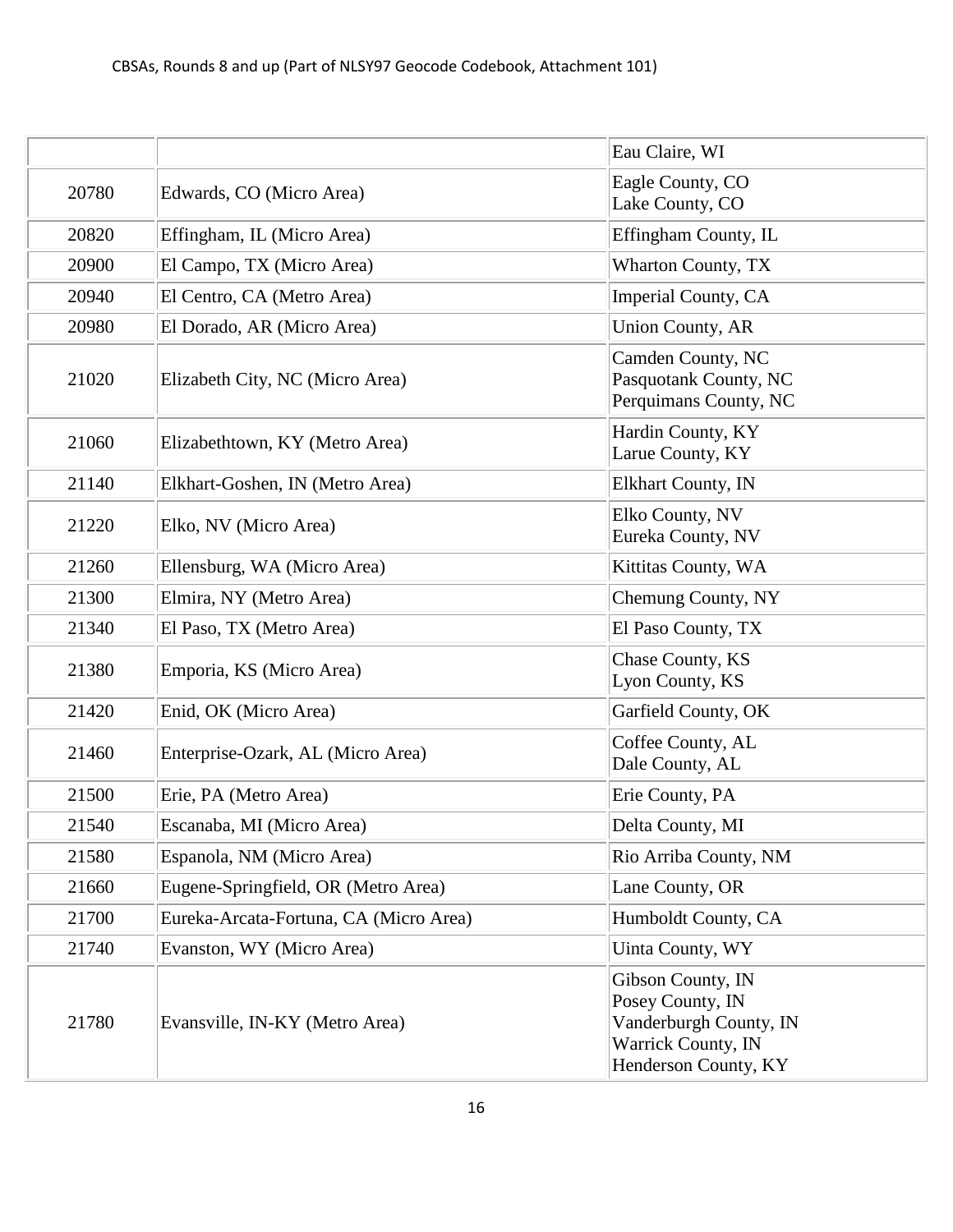|       |                                                    | Webster County, KY                                                                                           |
|-------|----------------------------------------------------|--------------------------------------------------------------------------------------------------------------|
| 21820 | Fairbanks, AK (Metro Area)                         | Fairbanks North Star Borough, AK                                                                             |
| 21860 | Fairmont, MN (Micro Area)                          | Martin County, MN                                                                                            |
| 21900 | Fairmont, WV (Micro Area)                          | Marion County, WV                                                                                            |
| 21940 | Fajardo, PR (Metro Area)                           | Ceiba Municipio, PR<br>Fajardo Municipio, PR<br>Luquillo Municipio, PR                                       |
| 21980 | Fallon, NV (Micro Area)                            | Churchill County, NV                                                                                         |
| 22020 | Fargo, ND-MN (Metro Area)                          | Clay County, MN<br>Cass County, ND                                                                           |
| 22060 | Faribault-Northfield, MN (Micro Area)              | Rice County, MN                                                                                              |
| 22100 | Farmington, MO (Micro Area)                        | St. Francois County, MO                                                                                      |
| 22140 | Farmington, NM (Metro Area)                        | San Juan County, NM                                                                                          |
| 22180 | Fayetteville, NC (Metro Area)                      | Cumberland County, NC<br>Hoke County, NC                                                                     |
| 22220 | Fayetteville-Springdale-Rogers, AR-MO (Metro Area) | <b>Benton County, AR</b><br><b>Madison County, AR</b><br><b>Washington County, AR</b><br>McDonald County, MO |
| 22260 | Fergus Falls, MN (Micro Area)                      | Otter Tail County, MN                                                                                        |
| 22300 | Findlay, OH (Micro Area)                           | Hancock County, OH                                                                                           |
| 22340 | Fitzgerald, GA (Micro Area)                        | Ben Hill County, GA<br>Irwin County, GA                                                                      |
| 22380 | Flagstaff, AZ (Metro Area)                         | Coconino County, AZ                                                                                          |
| 22420 | Flint, MI (Metro Area)                             | Genesee County, MI                                                                                           |
| 22460 | Florence, AL (Metro Area)                          | Colbert County, AL<br>Lauderdale County, AL                                                                  |
| 22500 | Florence, SC (Metro Area)                          | Darlington County, SC<br>Florence County, SC                                                                 |
| 22540 | Fond du Lac, WI (Metro Area)                       | Fond du Lac County, WI                                                                                       |
| 22580 | Forest City, NC (Micro Area)                       | Rutherford County, NC                                                                                        |
| 22620 | Forrest City, AR (Micro Area)                      | St. Francis County, AR                                                                                       |
| 22660 | Fort Collins-Loveland, CO (Metro Area)             | Larimer County, CO                                                                                           |
| 22700 | Fort Dodge, IA (Micro Area)                        | Webster County, IA                                                                                           |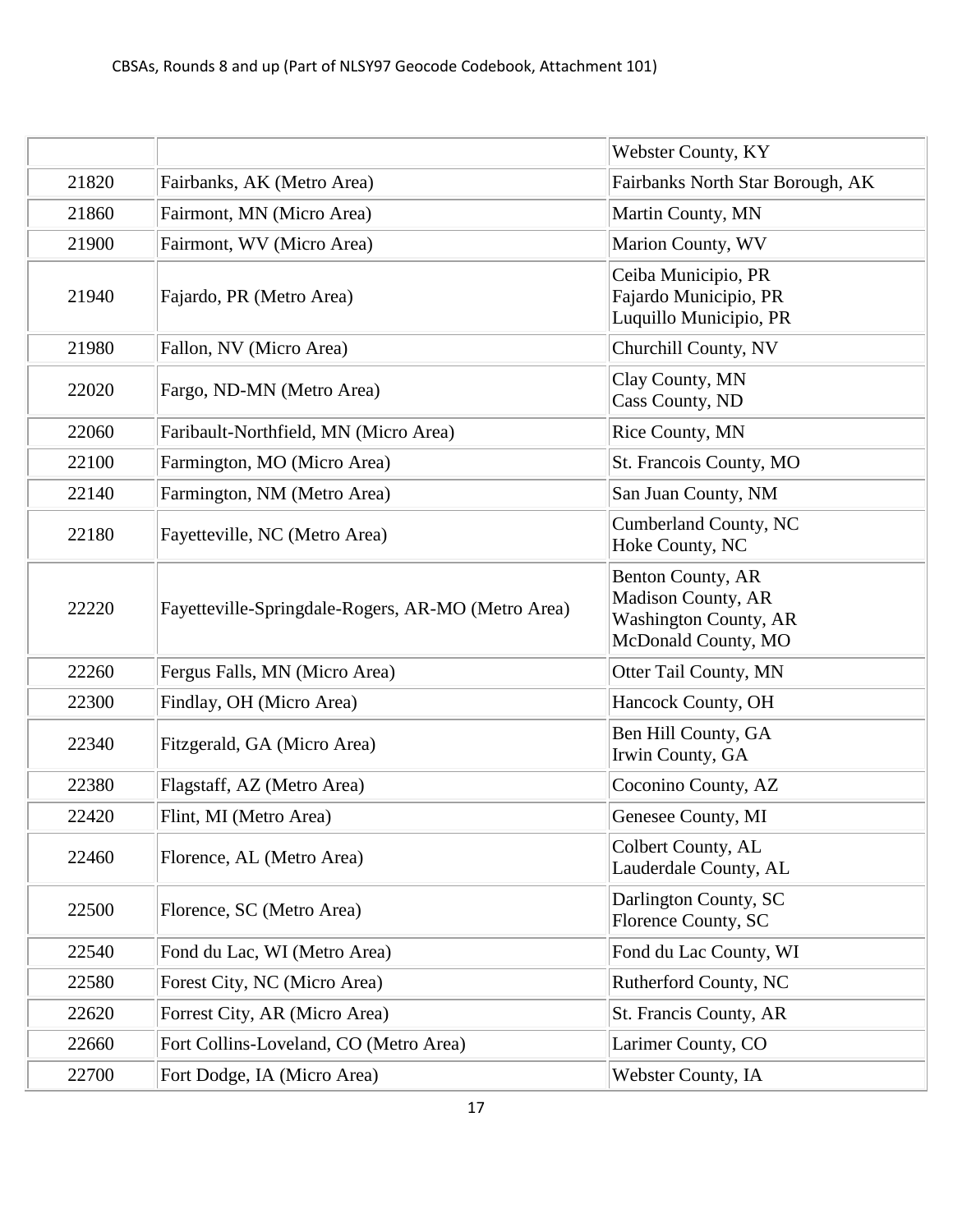| 22780 | Fort Leonard Wood, MO (Micro Area)                  | Pulaski County, MO                                                                                               |
|-------|-----------------------------------------------------|------------------------------------------------------------------------------------------------------------------|
| 22820 | Fort Morgan, CO (Micro Area)                        | Morgan County, CO                                                                                                |
| 22860 | Fort Polk South, LA (Micro Area)                    | Vernon Parish, LA                                                                                                |
| 22900 | Fort Smith, AR-OK (Metro Area)                      | Crawford County, AR<br>Franklin County, AR<br>Sebastian County, AR<br>Le Flore County, OK<br>Sequoyah County, OK |
| 22980 | Fort Valley, GA (Micro Area)                        | Peach County, GA                                                                                                 |
| 23020 | Fort Walton Beach-Crestview-Destin, FL (Metro Area) | Okaloosa County, FL                                                                                              |
| 23060 | Fort Wayne, IN (Metro Area)                         | Allen County, IN<br>Wells County, IN<br>Whitley County, IN                                                       |
| 23140 | Frankfort, IN (Micro Area)                          | Clinton County, IN                                                                                               |
| 23180 | Frankfort, KY (Micro Area)                          | Anderson County, KY<br>Franklin County, KY                                                                       |
| 23300 | Freeport, IL (Micro Area)                           | Stephenson County, IL                                                                                            |
| 23340 | Fremont, NE (Micro Area)                            | Dodge County, NE                                                                                                 |
| 23380 | Fremont, OH (Micro Area)                            | Sandusky County, OH                                                                                              |
| 23420 | Fresno, CA (Metro Area)                             | Fresno County, CA                                                                                                |
| 23460 | Gadsden, AL (Metro Area)                            | Etowah County, AL                                                                                                |
| 23500 | Gaffney, SC (Micro Area)                            | Cherokee County, SC                                                                                              |
| 23540 | Gainesville, FL (Metro Area)                        | Alachua County, FL<br>Gilchrist County, FL                                                                       |
| 23580 | Gainesville, GA (Metro Area)                        | Hall County, GA                                                                                                  |
| 23620 | Gainesville, TX (Micro Area)                        | Cooke County, TX                                                                                                 |
| 23660 | Galesburg, IL (Micro Area)                          | Knox County, IL<br>Warren County, IL                                                                             |
| 23700 | Gallup, NM (Micro Area)                             | McKinley County, NM                                                                                              |
| 23780 | Garden City, KS (Micro Area)                        | Finney County, KS                                                                                                |
| 23820 | Gardnerville Ranchos, NV (Micro Area)               | Douglas County, NV                                                                                               |
| 23860 | Georgetown, SC (Micro Area)                         | Georgetown County, SC                                                                                            |
| 23900 | Gettysburg, PA (Micro Area)                         | Adams County, PA                                                                                                 |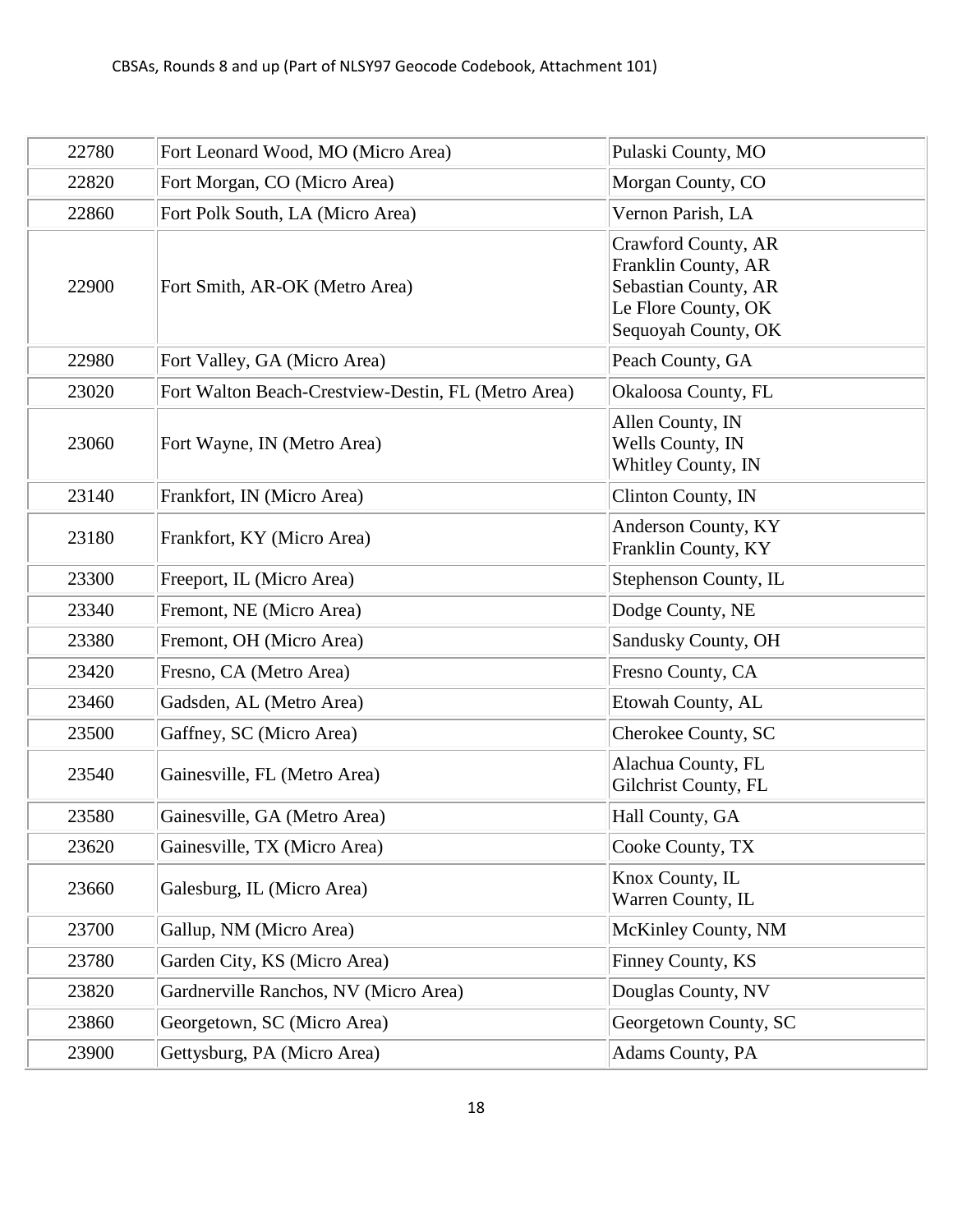| 23940 | Gillette, WY (Micro Area)              | Campbell County, WY                                                           |
|-------|----------------------------------------|-------------------------------------------------------------------------------|
| 23980 | Glasgow, KY (Micro Area)               | Barren County, KY<br>Metcalfe County, KY                                      |
| 24020 | Glens Falls, NY (Metro Area)           | Warren County, NY<br><b>Washington County, NY</b>                             |
| 24100 | Gloversville, NY (Micro Area)          | Fulton County, NY                                                             |
| 24140 | Goldsboro, NC (Metro Area)             | Wayne County, NC                                                              |
| 24180 | Granbury, TX (Micro Area)              | Hood County, TX<br>Somervell County, TX                                       |
| 24220 | Grand Forks, ND-MN (Metro Area)        | Polk County, MN<br><b>Grand Forks County, ND</b>                              |
| 24260 | Grand Island, NE (Micro Area)          | Hall County, NE<br>Howard County, NE<br>Merrick County, NE                    |
| 24300 | Grand Junction, CO (Metro Area)        | Mesa County, CO                                                               |
| 24340 | Grand Rapids-Wyoming, MI (Metro Area)  | Barry County, MI<br>Ionia County, MI<br>Kent County, MI<br>Newaygo County, MI |
| 24380 | Grants, NM (Micro Area)                | Cibola County, NM                                                             |
| 24420 | Grants Pass, OR (Micro Area)           | Josephine County, OR                                                          |
| 24460 | Great Bend, KS (Micro Area)            | Barton County, KS                                                             |
| 24500 | Great Falls, MT (Metro Area)           | Cascade County, MT                                                            |
| 24540 | Greeley, CO (Metro Area)               | Weld County, CO                                                               |
| 24580 | Green Bay, WI (Metro Area)             | Brown County, WI<br>Kewaunee County, WI<br>Oconto County, WI                  |
| 24620 | Greeneville, TN (Micro Area)           | Greene County, TN                                                             |
| 24660 | Greensboro-High Point, NC (Metro Area) | Guilford County, NC<br>Randolph County, NC<br>Rockingham County, NC           |
| 24700 | Greensburg, IN (Micro Area)            | Decatur County, IN                                                            |
| 24740 | Greenville, MS (Micro Area)            | <b>Washington County, MS</b>                                                  |
| 24780 | Greenville, NC (Metro Area)            | Greene County, NC<br>Pitt County, NC                                          |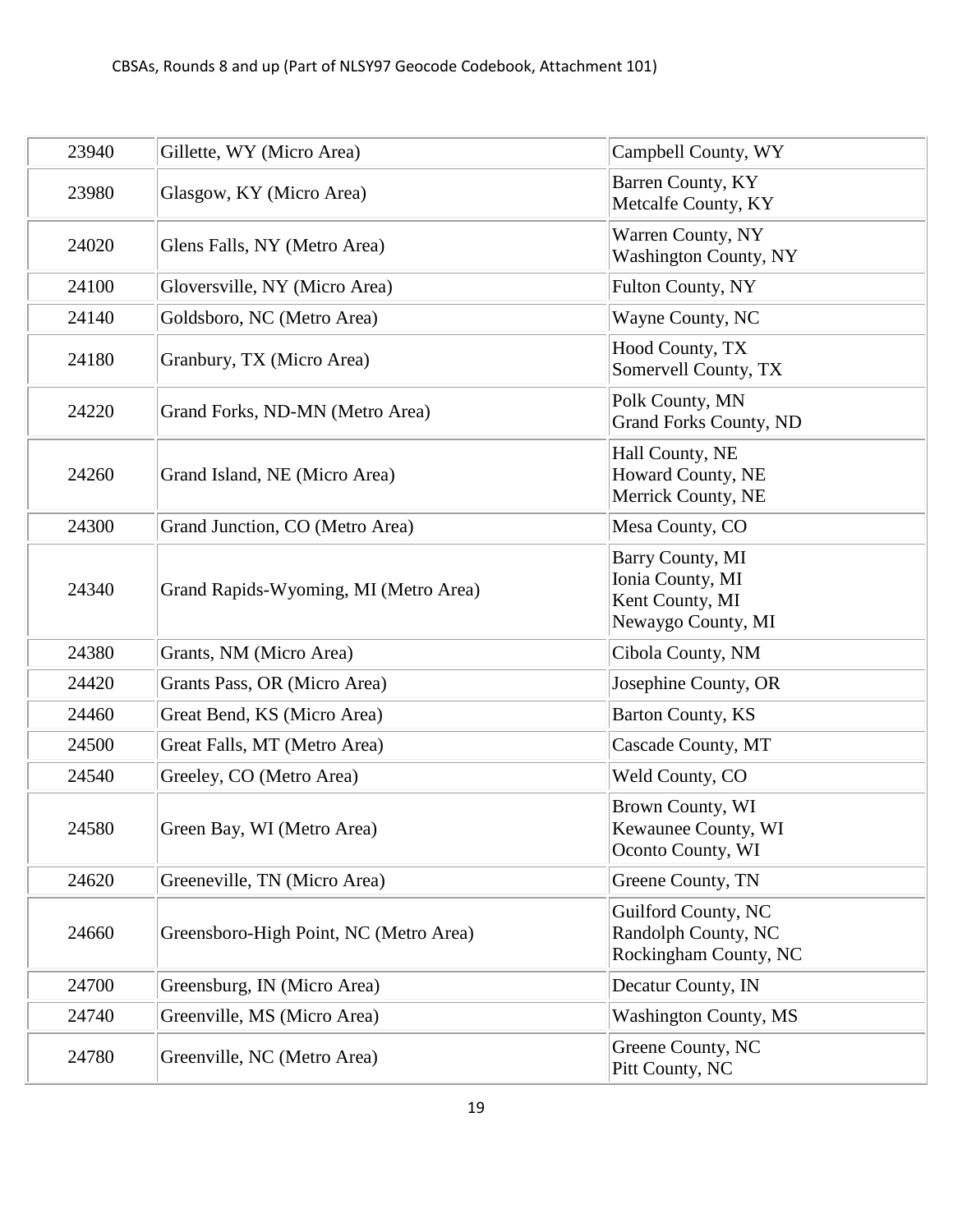| 24820 | Greenville, OH (Micro Area)                           | Darke County, OH                                                         |
|-------|-------------------------------------------------------|--------------------------------------------------------------------------|
| 24860 | Greenville, SC (Metro Area)                           | Greenville County, SC<br>Laurens County, SC<br>Pickens County, SC        |
| 24900 | Greenwood, MS (Micro Area)                            | Carroll County, MS<br>Leflore County, MS                                 |
| 24940 | Greenwood, SC (Micro Area)                            | Greenwood County, SC                                                     |
| 24980 | Grenada, MS (Micro Area)                              | Grenada County, MS                                                       |
| 25020 | Guayama, PR (Metro Area)                              | Arroyo Municipio, PR<br>Guayama Municipio, PR<br>Patillas Municipio, PR  |
| 25060 | Gulfport-Biloxi, MS (Metro Area)                      | Hancock County, MS<br>Harrison County, MS<br>Stone County, MS            |
| 25100 | Guymon, OK (Micro Area)                               | Texas County, OK                                                         |
| 25180 | Hagerstown-Martinsburg, MD-WV (Metro Area)            | <b>Washington County, MD</b><br>Berkeley County, WV<br>Morgan County, WV |
| 25220 | Hammond, LA (Micro Area)                              | Tangipahoa Parish, LA                                                    |
| 25260 | Hanford-Corcoran, CA (Metro Area)                     | Kings County, CA                                                         |
| 25300 | Hannibal, MO (Micro Area)                             | Marion County, MO<br>Ralls County, MO                                    |
| 25340 | Harriman, TN (Micro Area)                             | Roane County, TN                                                         |
| 25380 | Harrisburg, IL (Micro Area)                           | Saline County, IL                                                        |
| 25420 | Harrisburg-Carlisle, PA (Metro Area)                  | Cumberland County, PA<br>Dauphin County, PA<br>Perry County, PA          |
| 25460 | Harrison, AR (Micro Area)                             | Boone County, AR<br>Newton County, AR                                    |
| 25500 | Harrisonburg, VA (Metro Area)                         | Rockingham County, VA<br>Harrisonburg city, VA                           |
| 25540 | Hartford-West Hartford-East Hartford, CT (Metro Area) | Hartford County, CT<br>Middlesex County, CT<br>Tolland County, CT        |
| 25580 | Hastings, NE (Micro Area)                             | Adams County, NE<br>Clay County, NE                                      |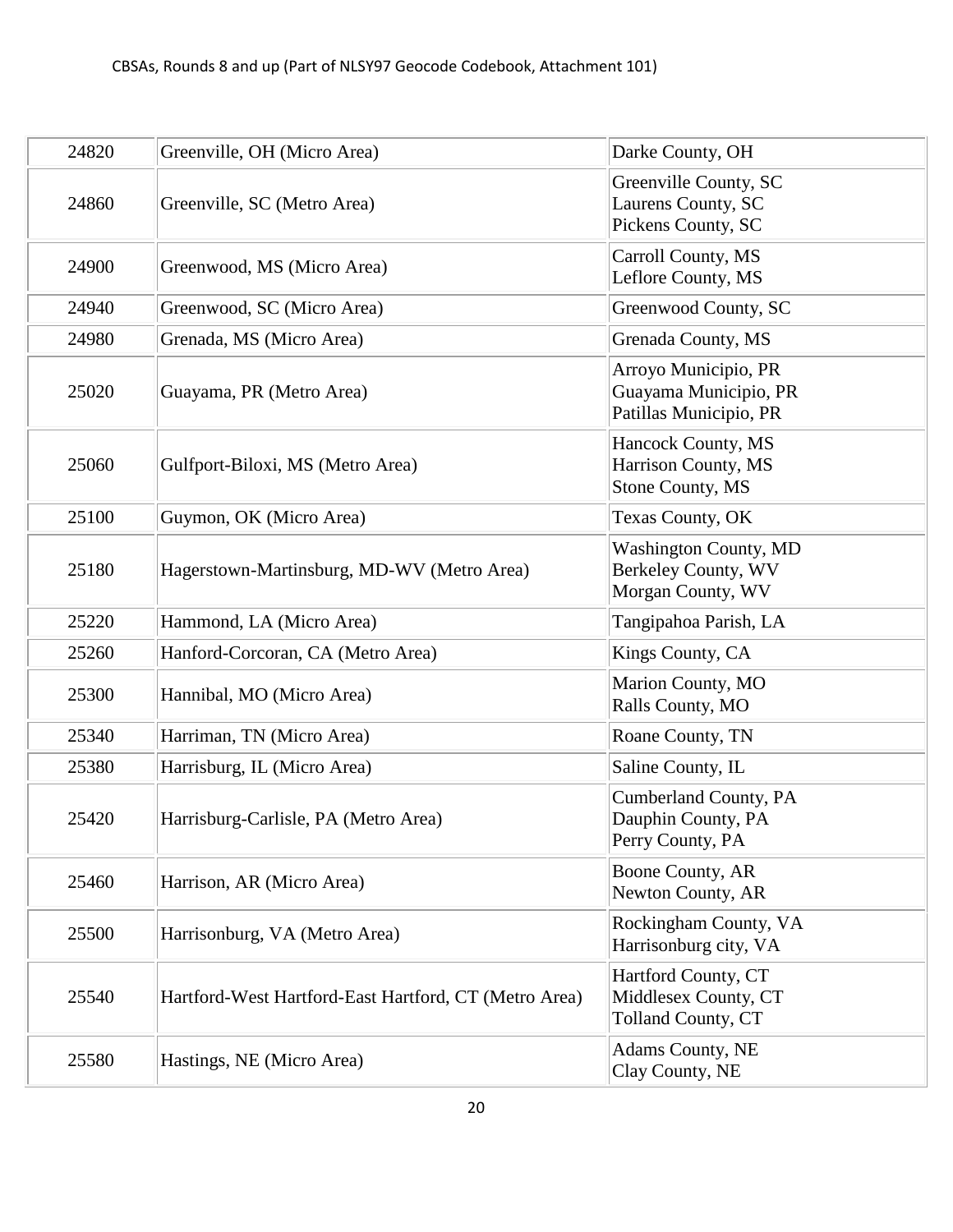| 25620 | Hattiesburg, MS (Metro Area)                 | Forrest County, MS<br>Lamar County, MS<br>Perry County, MS                                                             |
|-------|----------------------------------------------|------------------------------------------------------------------------------------------------------------------------|
| 25660 | Havre, MT (Micro Area)                       | Hill County, MT                                                                                                        |
| 25700 | Hays, KS (Micro Area)                        | Ellis County, KS                                                                                                       |
| 25740 | Helena, MT (Micro Area)                      | Jefferson County, MT<br>Lewis and Clark County, MT                                                                     |
| 25780 | Henderson, NC (Micro Area)                   | Vance County, NC                                                                                                       |
| 25820 | Hereford, TX (Micro Area)                    | Deaf Smith County, TX                                                                                                  |
| 25860 | Hickory-Morganton-Lenoir, NC (Metro Area)    | Alexander County, NC<br>Burke County, NC<br>Caldwell County, NC<br>Catawba County, NC                                  |
| 25900 | Hilo, HI (Micro Area)                        | Hawaii County, HI                                                                                                      |
| 25940 | Hilton Head Island-Beaufort, SC (Micro Area) | <b>Beaufort County, SC</b><br>Jasper County, SC                                                                        |
| 25980 | Hinesville-Fort Stewart, GA (Metro Area)     | Liberty County, GA<br>Long County, GA                                                                                  |
| 26020 | Hobbs, NM (Micro Area)                       | Lea County, NM                                                                                                         |
| 26100 | Holland-Grand Haven, MI (Metro Area)         | Ottawa County, MI                                                                                                      |
| 26140 | Homosassa Springs, FL (Micro Area)           | Citrus County, FL                                                                                                      |
| 26180 | Honolulu, HI (Metro Area)                    | Honolulu County, HI                                                                                                    |
| 26220 | Hood River, OR (Micro Area)                  | Hood River County, OR                                                                                                  |
| 26260 | Hope, AR (Micro Area)                        | Hempstead COuinty, AR<br>Nevada County, AR                                                                             |
| 26300 | Hot Springs, AR (Metro Area)                 | Garland County, AR                                                                                                     |
| 26340 | Houghton, MI (Micro Area)                    | Houghton County, MI<br>Keweenaw County, MI                                                                             |
| 26380 | Houma-Bayou Cane-Thibodaux, LA (Metro Area)  | Lafourche Parish, LA<br>Terrebonne Parish, LA                                                                          |
| 26420 | Houston-Baytown-Sugar Land, TX (Metro Area)  | <b>Austin County, TX</b><br>Brazoria County, TX<br>Chambers County, TX<br>Fort Bend County, TX<br>Galveston County, TX |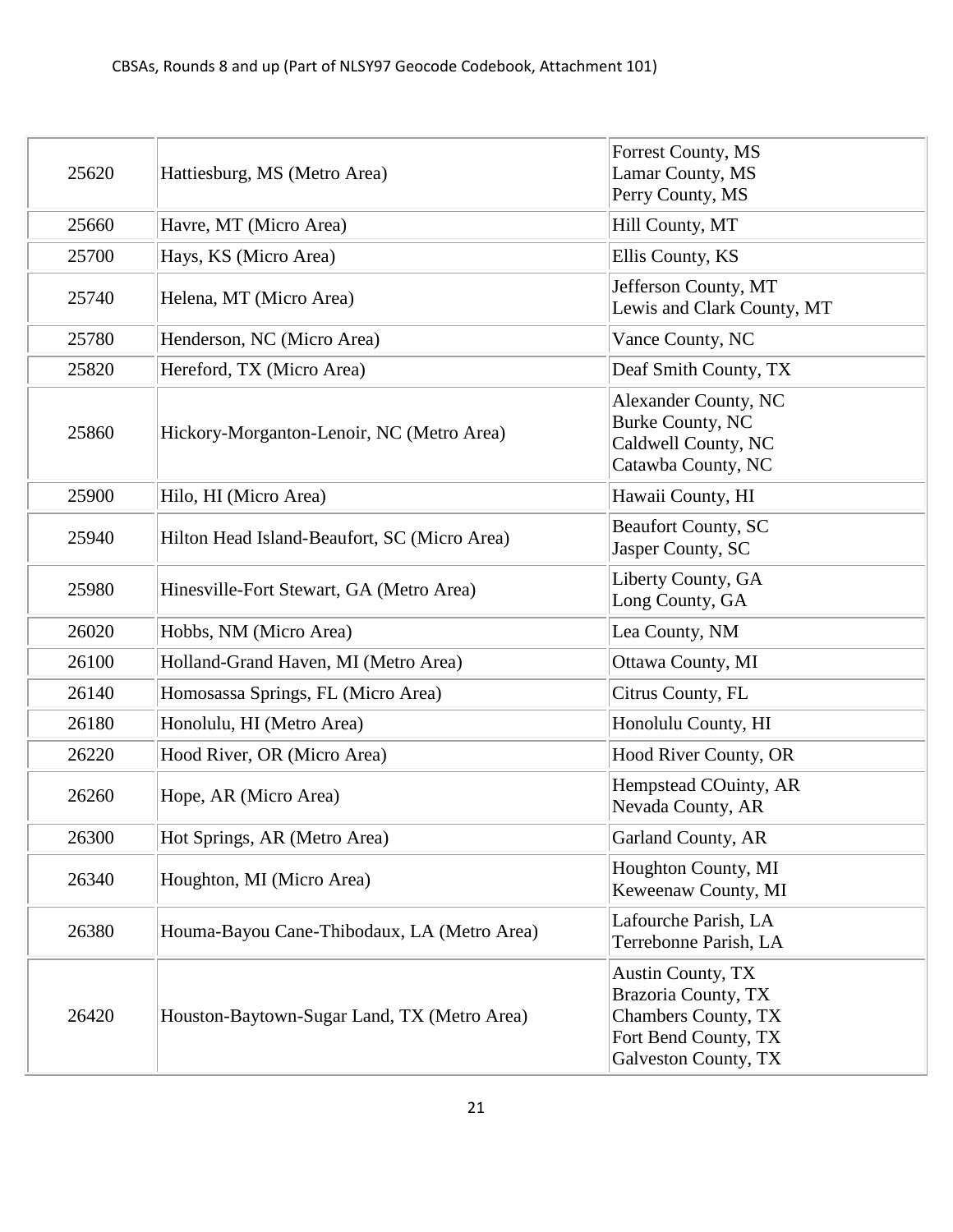|       |                                           | Harris County, TX<br>Liberty County, TX<br>Montgomery County, TX<br>San Jacinto County, TX<br>Waller County, TX |
|-------|-------------------------------------------|-----------------------------------------------------------------------------------------------------------------|
| 26460 | Hudson, NY (Micro Area)                   | Columbia County, NY                                                                                             |
| 26500 | Huntingdon, PA (Micro Area)               | Huntingdon County, PA                                                                                           |
| 26540 | Huntington, IN (Micro Area)               | Huntington County, IN                                                                                           |
| 26580 | Huntington-Ashland, WV-KY-OH (Metro Area) | Boyd County, KY<br>Greenup County, KY<br>Lawrence County, OH<br>Cabell County, WV<br>Wayne County, WV           |
| 26620 | Huntsville, AL (Metro Area)               | Limestone County, AL<br>Madison County, AL                                                                      |
| 26660 | Huntsville, TX (Micro Area)               | Walker County, TX                                                                                               |
| 26700 | Huron, SD (Micro Area)                    | Beadle County, SD                                                                                               |
| 26740 | Hutchinson, KS (Micro Area)               | Reno County, KS                                                                                                 |
| 26780 | Hutchinson, MN (Micro Area)               | McLeod County, MN                                                                                               |

| <b>CBSA 2003</b><br>Code | <b>CBSA Title</b>             | <b>Counties/Other Areas</b>                                                                                                                                                                                         |
|--------------------------|-------------------------------|---------------------------------------------------------------------------------------------------------------------------------------------------------------------------------------------------------------------|
| 26820                    | Idaho Falls, ID (Metro Area)  | Bonneville County, ID<br>Jefferson County, ID                                                                                                                                                                       |
| 26860                    | Indiana, PA (Micro Area)      | Indiana                                                                                                                                                                                                             |
| 26900                    | Indianapolis, IN (Metro Area) | Boone County, IN<br>Brown County, IN<br>Hamilton County, IN<br>Hancock County, IN<br>Hendricks County, IN<br>Johnson County, IN<br>Marion County, IN<br>Morgan County, IN<br>Putnam County, IN<br>Shelby County, IN |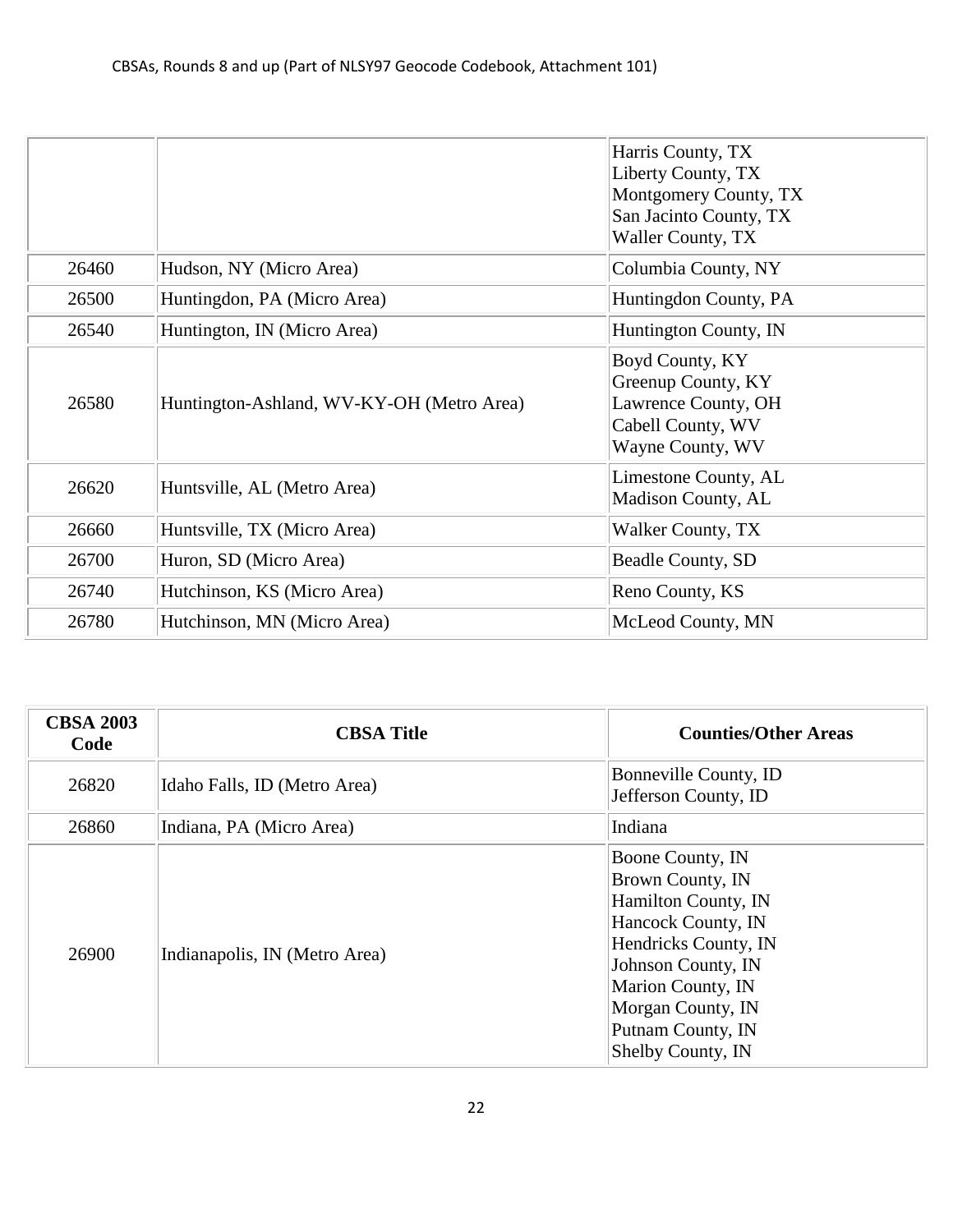| 26940 | Indianola, MS (Micro Area)                  | <b>Sunflower County, MS</b>                                                                                   |
|-------|---------------------------------------------|---------------------------------------------------------------------------------------------------------------|
| 26980 | Iowa City, IA (Metro Area)                  | Johnson County, IA<br><b>Washington County, IA</b>                                                            |
| 27020 | Iron Mountain, MI-WI (Micro Area)           | Dickinson County, MI<br>Florence County, WI                                                                   |
| 27060 | Ithaca, NY (Metro Area)                     | Tompkins County, NY                                                                                           |
| 27100 | Jackson, MI (Metro Area)                    | Jackson County, MI                                                                                            |
| 27140 | Jackson, MS (Metro Area)                    | Copiah County, MS<br>Hinds County, MS<br><b>Madison County, MS</b><br>Rankin County, MS<br>Simpson County, MS |
| 27180 | Jackson, TN (Metro Area)                    | <b>Chester County, TN</b><br>Madison County, TN                                                               |
| 27220 | Jackson, WY-ID (Micro Area)                 | Teton County, ID<br>Teton County, WY                                                                          |
| 27260 | Jacksonville, FL (Metro Area)               | Baker County, FL<br>Clay County, FL<br>Duval County, FL<br>Nassau County, FL<br>St. Johns County, FL          |
| 27300 | Jacksonville, IL (Micro Area)               | Morgan County, IL<br>Scott County, IL                                                                         |
| 27340 | Jacksonville, NC (Metro Area)               | <b>Onslow County, NC</b>                                                                                      |
| 27380 | Jacksonville, TX (Micro Area)               | Cherokee County, TX                                                                                           |
| 27420 | Jamestown, ND (Micro Area)                  | <b>Stutsman County, ND</b>                                                                                    |
| 27460 | Jamestown-Dunkirk-Fredonia, NY (Micro Area) | Chautauqua County, NY                                                                                         |
| 27500 | Janesville, WI (Metro Area)                 | Rock County, WI                                                                                               |
| 27540 | Jasper, IN (Micro Area)                     | Dubois County, IN<br>Pike County, IN                                                                          |
| 27580 | Jayuya, PR (Micro Area)                     | Jayuya Municipio, PR                                                                                          |
| 27620 | Jefferson City, MO (Metro Area)             | Callaway County, MO<br>Cole County, MO<br>Moniteau County, MO<br>Osage County, MO                             |
| 27660 | Jennings, LA (Micro Area)                   | Jefferson Davis Parish, LA                                                                                    |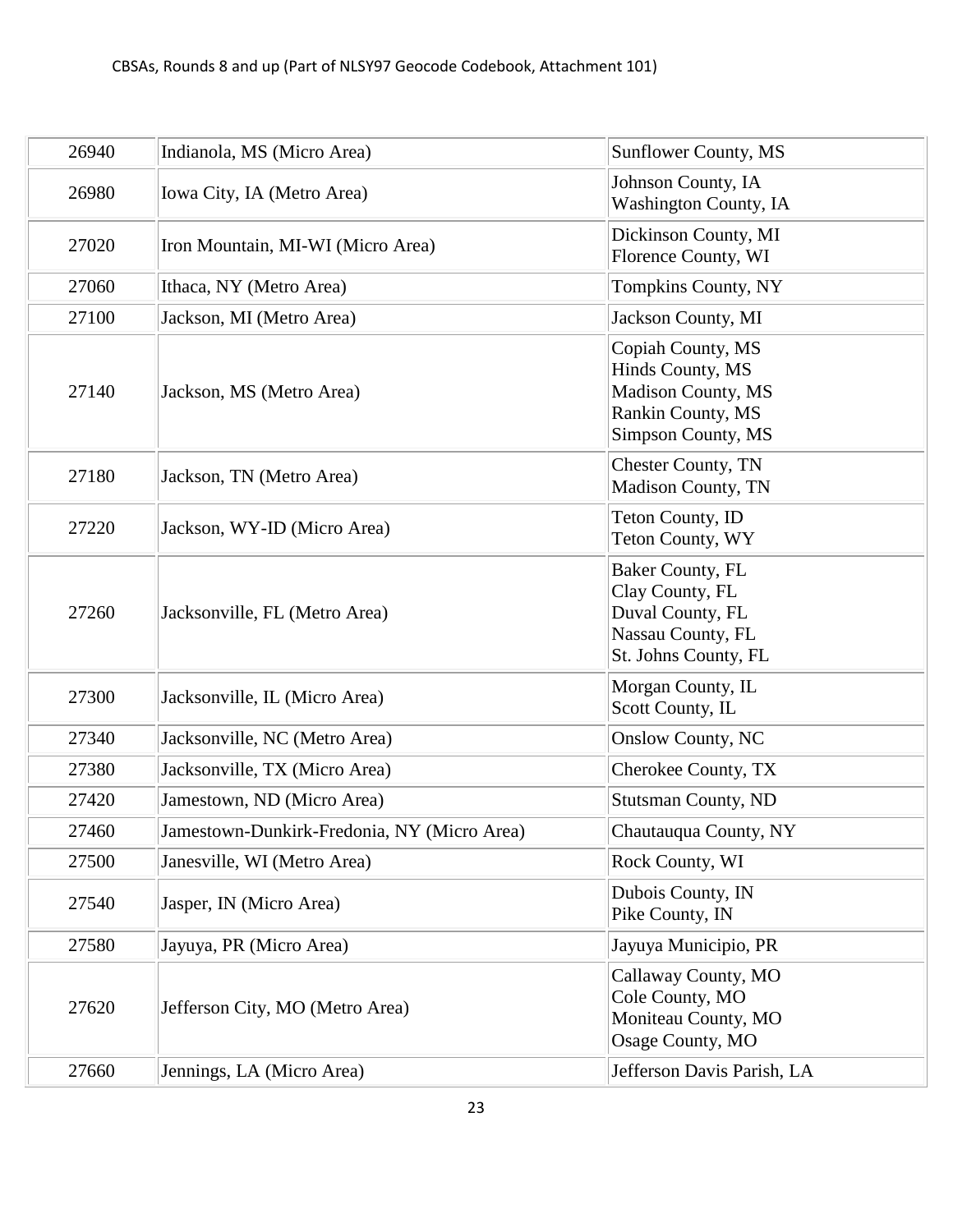| 27700 | Jesup, GA (Micro Area)                    | Wayne County, GA                                                                                                                                                                                                                                                                                                               |
|-------|-------------------------------------------|--------------------------------------------------------------------------------------------------------------------------------------------------------------------------------------------------------------------------------------------------------------------------------------------------------------------------------|
| 27740 | Johnson City, TN (Metro Area)             | Carter County, TN<br>Unicoi County, TN<br><b>Washington County, TN</b>                                                                                                                                                                                                                                                         |
| 27780 | Johnstown, PA (Metro Area)                | Cambria County, PA                                                                                                                                                                                                                                                                                                             |
| 27860 | Jonesboro, AR (Metro Area)                | Craighead County, AR<br>Poinsett County, AR                                                                                                                                                                                                                                                                                    |
| 27900 | Joplin, MO (Metro Area)                   | Jasper County, MO<br>Newton County, MO                                                                                                                                                                                                                                                                                         |
| 27940 | Juneau, AK (Micro Area)                   | Juneau City and Borough, AK                                                                                                                                                                                                                                                                                                    |
| 27980 | Kahului-Wailuku, HI (Micro Area)          | Maui County, HI                                                                                                                                                                                                                                                                                                                |
| 28020 | Kalamazoo-Portage, MI (Metro Area)        | Kalamazoo County, MI<br>Van Buren County, MI                                                                                                                                                                                                                                                                                   |
| 28060 | Kalispell, MT (Micro Area)                | Flathead County, MT                                                                                                                                                                                                                                                                                                            |
| 28100 | Kankakee-Bradley, IL (Metro Area)         | Kankakee County, IL                                                                                                                                                                                                                                                                                                            |
| 28140 | Kansas City, MO-KS (Metro Area)           | Franklin County, KS<br>Johnson County, KS<br>Leavenworth County, KS<br>Linn County, KS<br>Miami County, KS<br>Wyandotte County, KS<br>Bates County, MO<br>Caldwell County, MO<br>Cass County, MO<br>Clay County, MO<br>Clinton County, MO<br>Jackson County, MO<br>Lafayette County, MO<br>Platte County, MO<br>Ray County, MO |
| 28180 | Kapaa, HI (Micro Area)                    | Kauai County, HI                                                                                                                                                                                                                                                                                                               |
| 28260 | Kearney, NE (Micro Area)                  | <b>Buffalo County, NE</b><br>Kearney County, NE                                                                                                                                                                                                                                                                                |
| 28300 | Keene, NH (Micro Area)                    | Cheshire County, NH                                                                                                                                                                                                                                                                                                            |
| 28340 | Kendallville, IN (Micro Area)             | Noble County, IN                                                                                                                                                                                                                                                                                                               |
| 28380 | Kennett, MO (Micro Area)                  | Dunklin County, MO                                                                                                                                                                                                                                                                                                             |
| 28420 | Kennewick-Richland-Pasco, WA (Metro Area) | Benton County, WA                                                                                                                                                                                                                                                                                                              |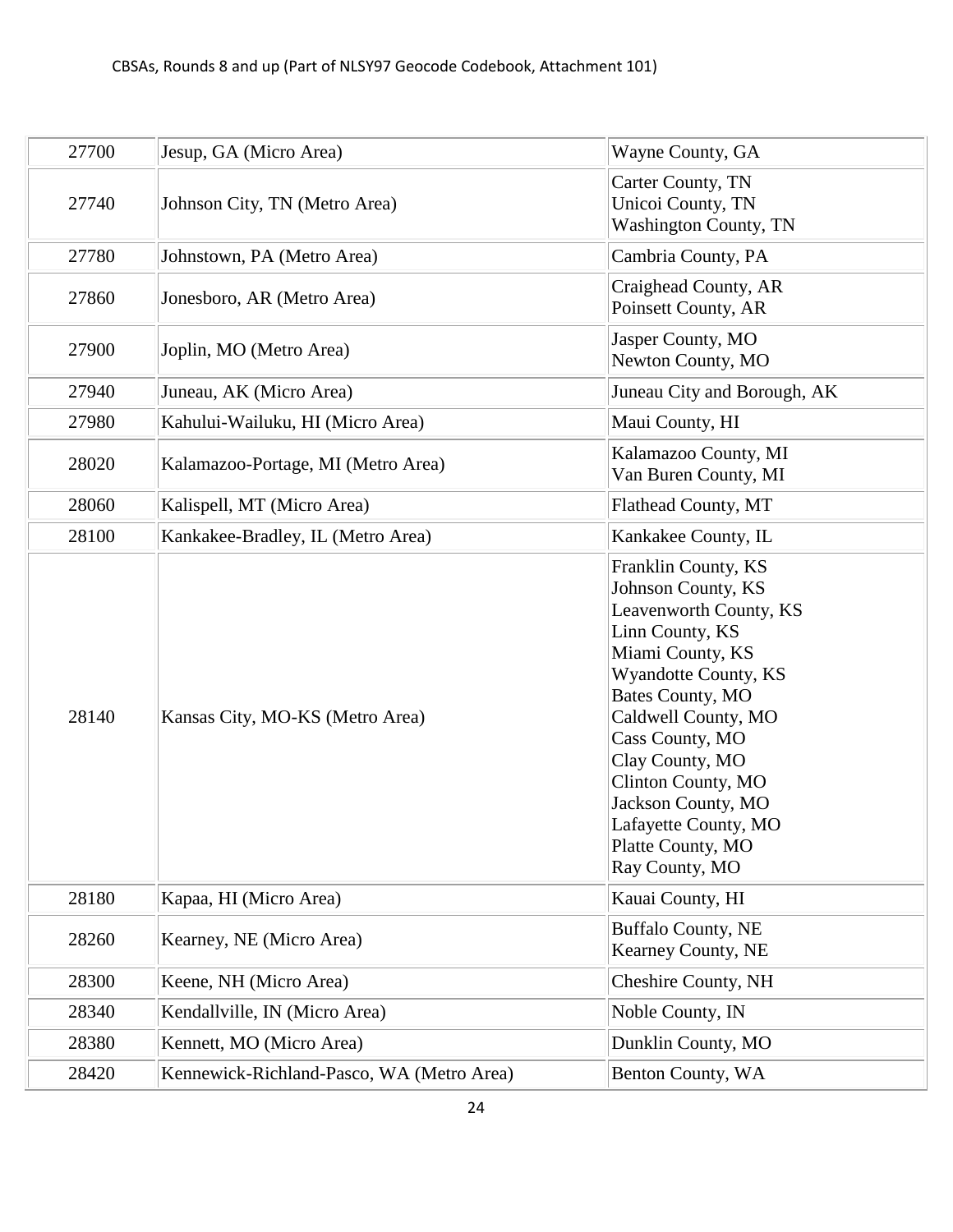|       |                                           | Franklin County, WA                                                                                                |
|-------|-------------------------------------------|--------------------------------------------------------------------------------------------------------------------|
| 28460 | Keokuk-Fort Madison, IA-MO (Micro Area)   | Lee County, IA<br>Clark County, MO                                                                                 |
| 28500 | Kerrville, TX (Micro Area)                | Kerr County, TX                                                                                                    |
| 28540 | Ketchikan, AK (Micro Area)                | Ketchikan Gateway Borough, AK                                                                                      |
| 28580 | Key West-Marathon, FL (Micro Area)        | Monroe County, FL                                                                                                  |
| 28620 | Kill Devil Hills, NC (Micro Area)         | Dare County, NC                                                                                                    |
| 28660 | Killeen-Temple-Fort Hood, TX (Metro Area) | Bell County, TX<br>Coryell County, TX<br>Lampasas County, TX                                                       |
| 28700 | Kingsport-Bristol, TN-VA (Metro Area)     | Hawkins County, TN<br><b>Sullivan County, TN</b><br>Scott County, VA                                               |
| 28740 | Kingston, NY (Metro Area)                 | <b>Ulster County, NY</b>                                                                                           |
| 28780 | Kingsville, TX (Micro Area)               | Kenedy County, TX<br>Kleberg County, TX                                                                            |
| 28820 | Kinston, NC (Micro Area)                  | Lenoir County, NC                                                                                                  |
| 28860 | Kirksville, MO (Micro Area)               | Adair County, MO<br>Schuyler County, MO                                                                            |
| 28900 | Klamath Falls, OR (Micro Area)            | Klamath County, OR                                                                                                 |
| 28940 | Knoxville, TN (Metro Area)                | Anderson County, TN<br><b>Blount County, TN</b><br>Knox County, TN<br>Loudon County, TN<br><b>Union County, TN</b> |
| 28980 | Kodiak, AK (Micro Area)                   | Kodiak Island Borough, AK                                                                                          |
| 29020 | Kokomo, IN (Metro Area)                   | Howard County, IN<br><b>Tipton County, IN</b>                                                                      |
| 29060 | Laconia, NH (Micro Area)                  | Belknap County, NH                                                                                                 |
| 29100 | La Crosse, WI-MN (Metro Area)             | Houston County, MN<br>La Crosse County, WI                                                                         |
| 29140 | Lafayette, IN (Metro Area)                | Benton County, IN<br>Carroll County, IN<br>Tippecanoe County, IN                                                   |
| 29180 | Lafayette, LA (Metro Area)                | Lafayette Parish, LA                                                                                               |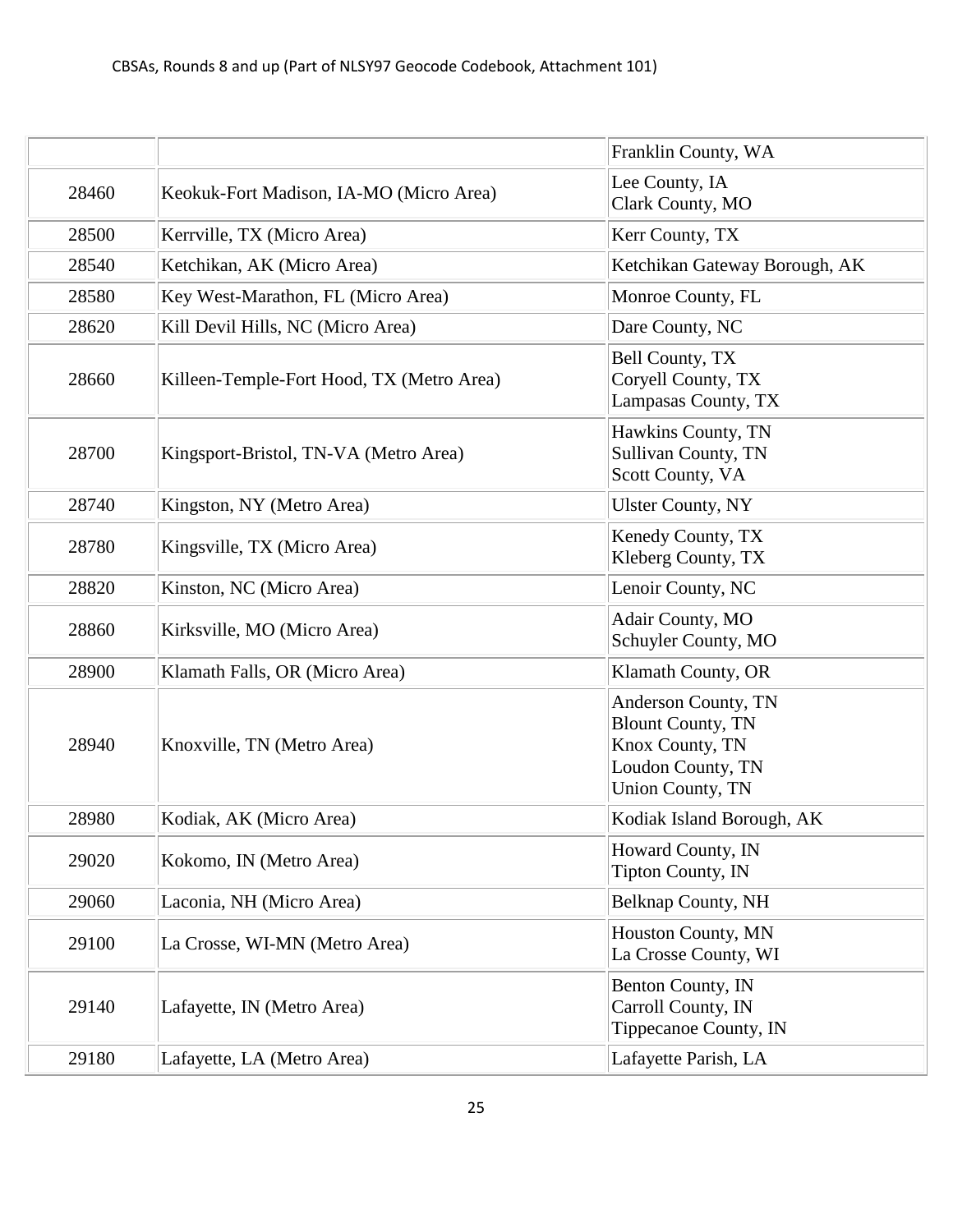|       |                                           | St. Martin Parish, LA                                                |
|-------|-------------------------------------------|----------------------------------------------------------------------|
| 29220 | La Follette, TN (Micro Area)              | Campbell County, TN                                                  |
| 29260 | La Grande, OR (Micro Area)                | <b>Union County, OR</b>                                              |
| 29300 | LaGrange, GA (Micro Area)                 | Troup County, GA                                                     |
| 29340 | Lake Charles, LA (Metro Area)             | Calcasieu Parish, LA<br>Cameron Parish, LA                           |
| 29380 | Lake City, FL (Micro Area)                | Columbia County, FL                                                  |
| 29420 | Lake Havasu City-Kingman, AZ (Micro Area) | Mohave County, AZ                                                    |
| 29460 | Lakeland-Winter Haven, FL (Metro Area)    | Polk County, FL                                                      |
| 29500 | Lamesa, TX (Micro Area)                   | Dawson County, TX                                                    |
| 29540 | Lancaster, PA (Metro Area)                | Lancaster County, PA                                                 |
| 29580 | Lancaster, SC (Micro Area)                | Lancaster County, SC                                                 |
| 29620 | Lansing-East Lansing, MI (Metro Area)     | Clinton County, MI<br>Eaton County, MI<br>Ingham County, MI          |
| 29660 | Laramie, WY (Micro Area)                  | Albany County, WY                                                    |
| 29700 | Laredo, TX (Metro Area)                   | Webb County, TX                                                      |
| 29740 | Las Cruces, NM (Metro Area)               | Dona Ana County, NM                                                  |
| 29780 | Las Vegas, NM (Micro Area)                | San Miguel County, NM                                                |
| 29820 | Las Vegas-Paradise, NV (Metro Area)       | Clark County, NV                                                     |
| 29860 | Laurel, MS (Micro Area)                   | Jasper County, MS<br>Jones County, MS                                |
| 29900 | Laurinburg, NC (Micro Area)               | Scotland County, NC                                                  |
| 29940 | Lawrence, KS (Metro Area)                 | Douglas County, KS                                                   |
| 29980 | Lawrenceburg, TN (Micro Area)             | Lawrence County, TN                                                  |
| 30020 | Lawton, OK (Metro Area)                   | Comanche County, OK                                                  |
| 30060 | Lebanon, MO (Micro Area)                  | Laclede County, MO                                                   |
| 30100 | Lebanon, NH-VT (Micro Area)               | <b>Grafton County, NH</b><br>Orange County, VT<br>Windsor County, VT |
| 30140 | Lebanon, PA (Metro Area)                  | Lebanon County, PA                                                   |
| 30220 | Levelland, TX (Micro Area)                | Hockley County, TX                                                   |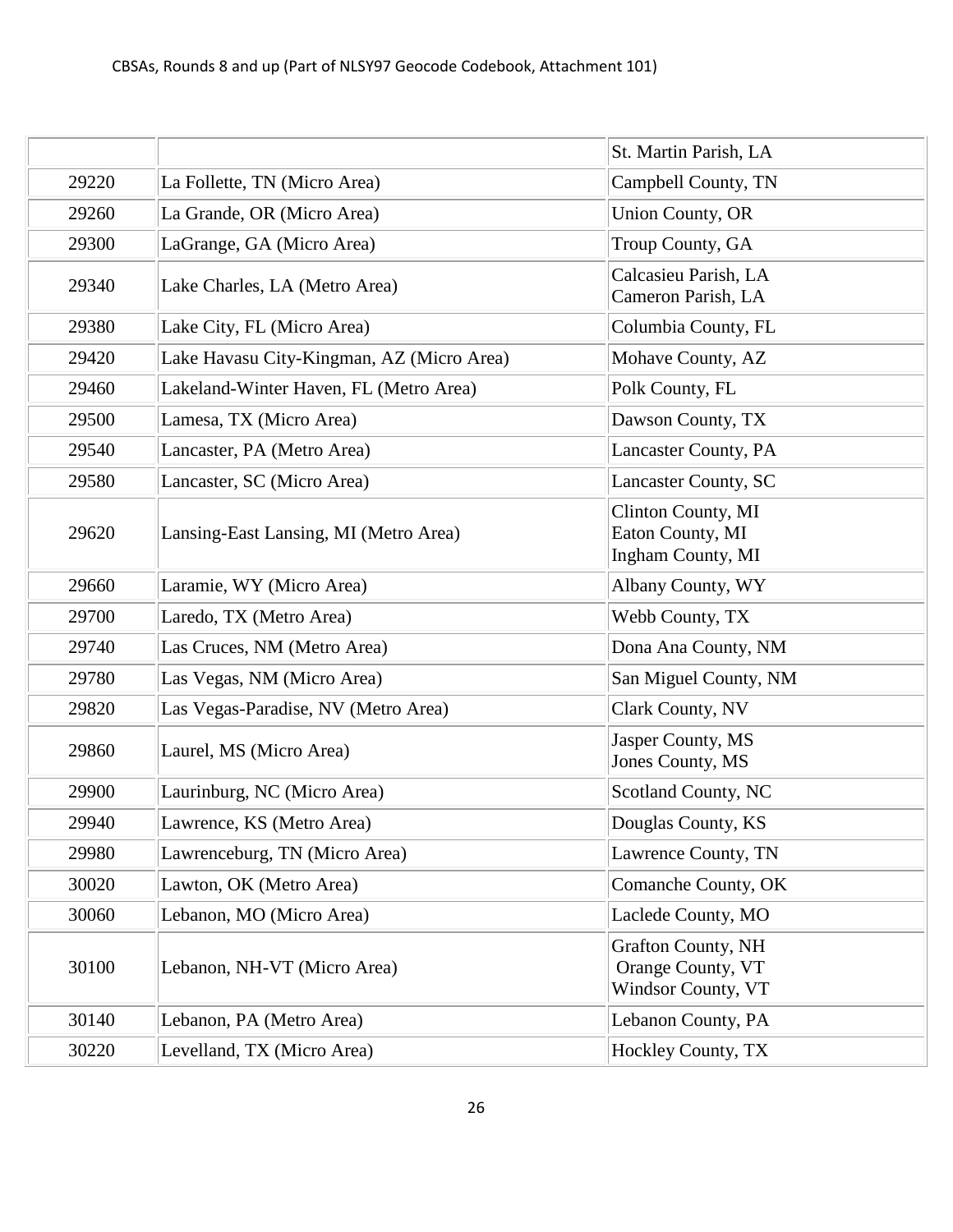| 30260 | Lewisburg, PA (Micro Area)                     | <b>Union County, PA</b>                                                                                                            |
|-------|------------------------------------------------|------------------------------------------------------------------------------------------------------------------------------------|
| 30300 | Lewiston, ID-WA (Metro Area)                   | Nez Perce County, ID<br>Asotin County, WA                                                                                          |
| 30340 | Lewiston-Auburn, ME (Metro Area)               | Androscoggin County, ME                                                                                                            |
| 30380 | Lewistown, PA (Micro Area)                     | Mifflin County, PA                                                                                                                 |
| 30420 | Lexington, NE (Micro Area)                     | Dawson County, NE<br>Gosper County, NE                                                                                             |
| 30460 | Lexington-Fayette, KY (Metro Area)             | Bourbon County, KY<br>Clark County, KY<br>Fayette County, KY<br>Jessamine County, KY<br>Scott County, KY<br>Woodford County, KY    |
| 30500 | Lexington Park, MD (Micro Area)                | St. Mary's County, MD                                                                                                              |
| 30540 | Lexington-Thomasville, NC (Micro Area)         | Davidson County, NC                                                                                                                |
| 30580 | Liberal, KS (Micro Area)                       | Seward County, KS                                                                                                                  |
| 30620 | Lima, OH (Metro Area)                          | Allen County, OH                                                                                                                   |
| 30660 | Lincoln, IL (Micro Area)                       | Logan County, IL                                                                                                                   |
| 30700 | Lincoln, NE (Metro Area)                       | <b>Lancaster County, NE</b><br>Seward County, NE                                                                                   |
| 30740 | Lincolnton, NC (Micro Area)                    | Lincoln County, NC                                                                                                                 |
| 30780 | Little Rock-North Little Rock, AR (Metro Area) | Faulkner County, AR<br><b>Grant County, AR</b><br>Lonoke County, AR<br>Perry County, AR<br>Pulaski County, AR<br>Saline County, AR |
| 30820 | Lock Haven, PA (Micro Area)                    | <b>Clinton County, PA</b>                                                                                                          |
| 30860 | Logan, UT-ID (Metro Area)                      | Franklin County, ID<br>Cache County, UT                                                                                            |
| 30900 | Logansport, IN (Micro Area)                    | Cass County, IN                                                                                                                    |
| 30940 | London, KY (Micro Area)                        | Laurel County, KY                                                                                                                  |
| 30980 | Longview, TX (Metro Area)                      | Gregg County, TX<br>Rusk County, TX<br><b>Upshur County, TX</b>                                                                    |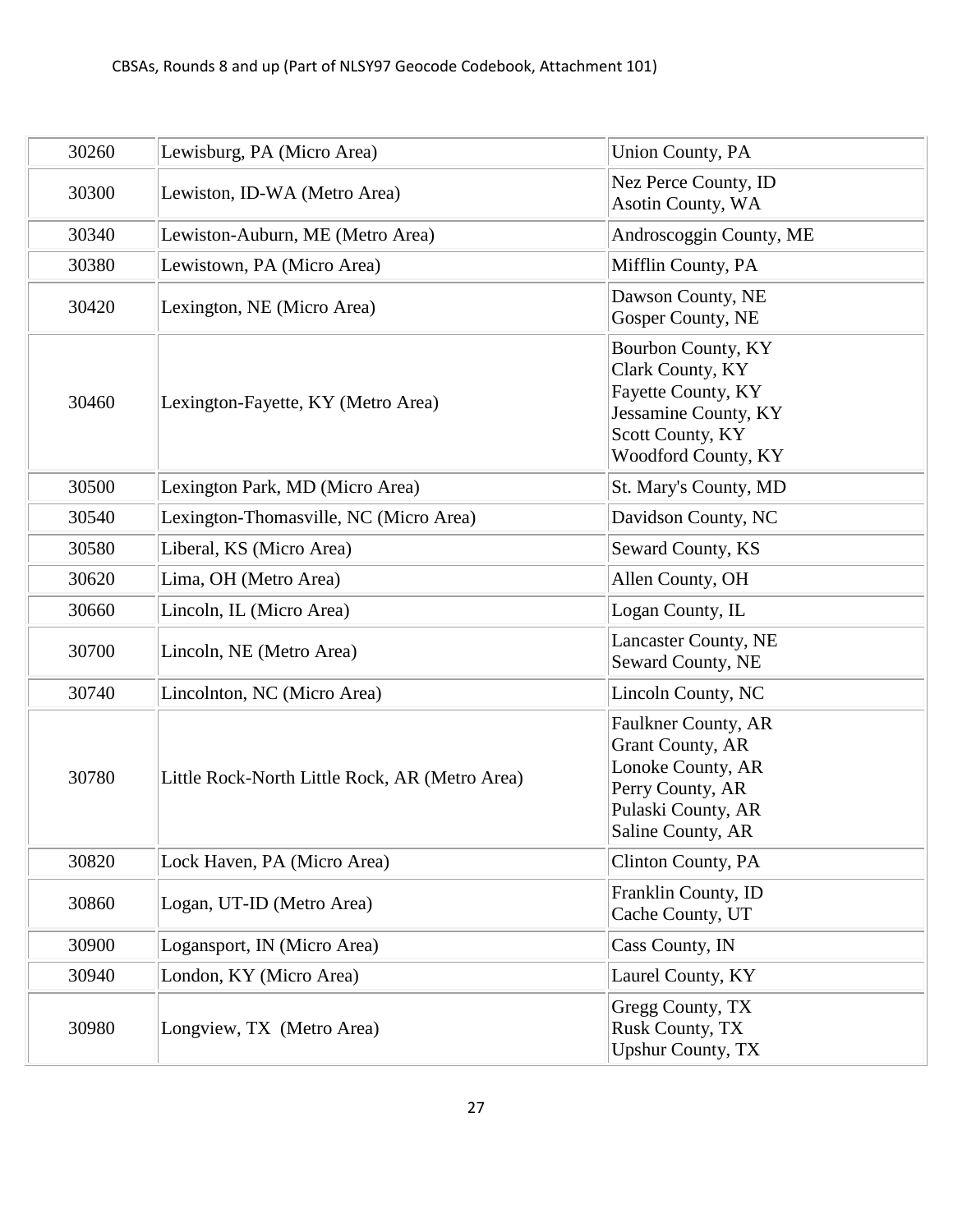| 31020 | Longview-Kelso, WA (Metro Area)                   | Cowlitz County, WA                                                                                                                                                                                                                                                                           |
|-------|---------------------------------------------------|----------------------------------------------------------------------------------------------------------------------------------------------------------------------------------------------------------------------------------------------------------------------------------------------|
| 31060 | Los Alamos, NM (Micro Area)                       | Los Alamos County, NM                                                                                                                                                                                                                                                                        |
| 31100 | Los Angeles-Long Beach-Santa Ana, CA (Metro Area) | Los Angeles County, CA<br>Orange County, CA                                                                                                                                                                                                                                                  |
| 31140 | Louisville, KY-IN (Metro Area)                    | Clark County, IN<br>Floyd County, IN<br>Harrison County, IN<br>Washington County, IN<br><b>Bullitt County, KY</b><br>Henry County, KY<br>Jefferson County, KY<br>Meade County, KY<br>Nelson County, KY<br>Oldham County, KY<br>Shelby County, KY<br>Spencer County, KY<br>Trimble County, KY |
| 31180 | Lubbock, TX (Metro Area)                          | Crosby County, TX<br>Lubbock County, TX                                                                                                                                                                                                                                                      |
| 31260 | Lufkin, TX (Micro Area)                           | Angelina County, TX                                                                                                                                                                                                                                                                          |
| 31300 | Lumberton, NC (Micro Area)                        | Robeson County, NC                                                                                                                                                                                                                                                                           |
| 31340 | Lynchburg, VA (Metro Area)                        | <b>Amherst County, VA</b><br>Appomattox County, VA<br>Bedford County, VA<br>Campbell County, VA<br>Bedford city, VA<br>Lynchburg city, VA                                                                                                                                                    |

| <b>CBSA 2003</b><br>Code | <b>CBSA Title</b>       | <b>Counties/Other Areas</b>                                                                                 |
|--------------------------|-------------------------|-------------------------------------------------------------------------------------------------------------|
| 31380                    | Macomb, IL (Micro Area) | McDonough County, IL                                                                                        |
| 31420                    | Macon, GA (Metro Area)  | <b>Bibb County, GA</b><br>Crawford County, GA<br>Jones County, GA<br>Monroe County, GA<br>Twiggs County, GA |
| 31460                    | Madera, CA (Metro Area) | Madera County, CA                                                                                           |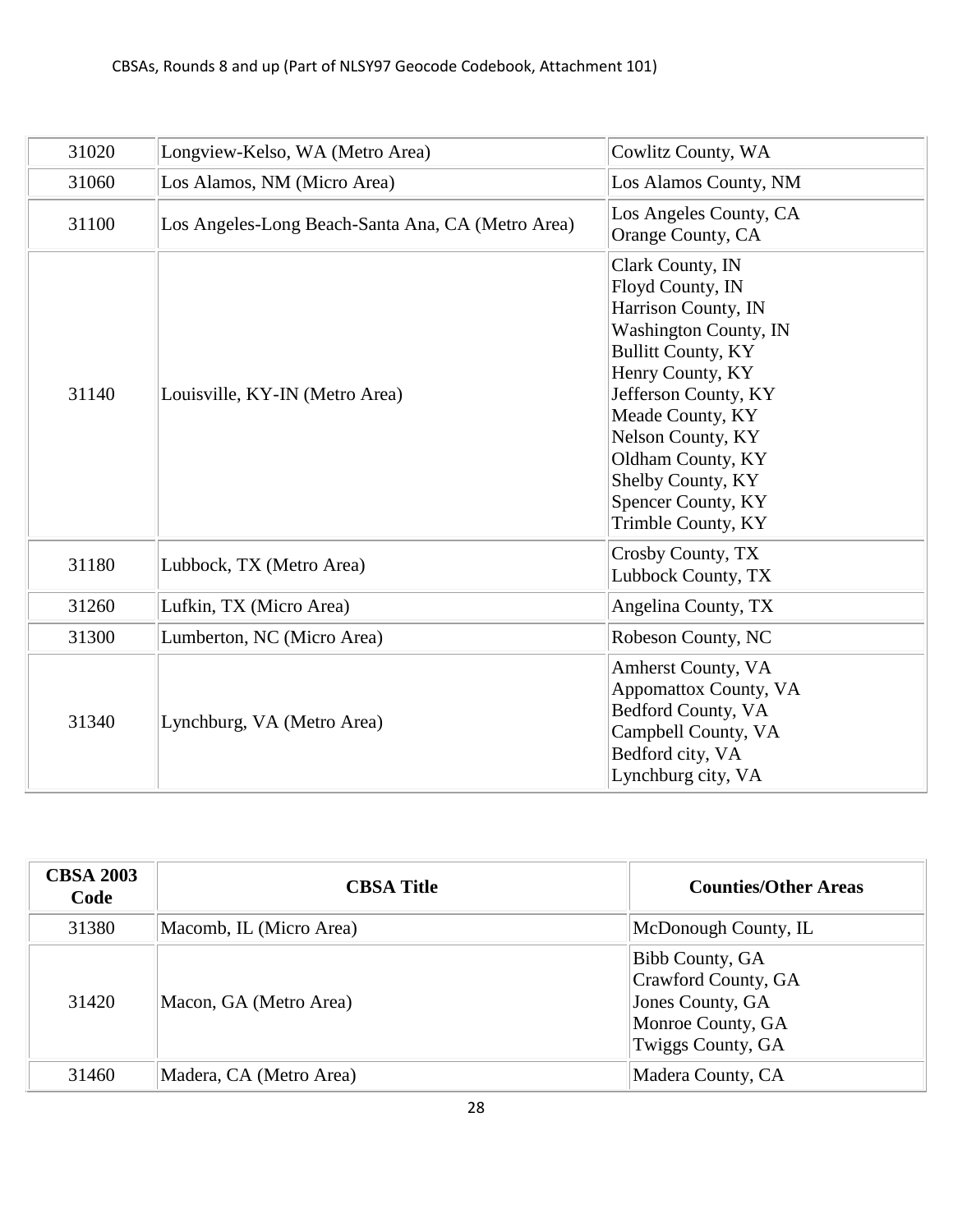| 31500 | Madison, IN (Micro Area)               | Jefferson County, IN                                                   |
|-------|----------------------------------------|------------------------------------------------------------------------|
| 31540 | Madison, WI (Metro Area)               | Columbia County, WI<br>Dane County, WI<br>Iowa County, WI              |
| 31580 | Madisonville, KY (Micro Area)          | Hopkins County, KY                                                     |
| 31620 | Magnolia, AR (Micro Area)              | Columbia County, AR                                                    |
| 31660 | Malone, NY (Micro Area)                | Franklin County, NY                                                    |
| 31700 | Manchester-Nashua, NH (Metro Area)     | Hillsborough County, NH                                                |
| 31740 | Manhattan, KS (Micro Area)             | Geary County, KS<br>Pottawatomie County, KS<br><b>Riley County, KS</b> |
| 31820 | Manitowoc, WI (Micro Area)             | Manitowoc County, WI                                                   |
| 31860 | Mankato-North Mankato, MN (Micro Area) | Blue Earth County, MN<br>Nicollet County, MN                           |
| 31900 | Mansfield, OH (Metro Area)             | <b>Richland County, OH</b>                                             |
| 31940 | Marinette, WI-MI (Micro Area)          | Menominee County, MI<br>Marinette County, WI                           |
| 31980 | Marion, IN (Micro Area)                | <b>Grant County, IN</b>                                                |
| 32020 | Marion, OH (Micro Area)                | Marion County, OH                                                      |
| 32060 | Marion-Herrin, IL (Micro Area)         | Williamson County, IL                                                  |
| 32100 | Marquette, MI (Micro Area)             | Marquette County, MI                                                   |
| 32140 | Marshall, MN (Micro Area)              | Lyon County, MN                                                        |
| 32180 | Marshall, MO (Micro Area)              | Saline County, MO                                                      |
| 32220 | Marshall, TX (Micro Area)              | Harrison County, TX                                                    |
| 32260 | Marshalltown, IA (Micro Area)          | Marshall County, IA                                                    |
| 32300 | Martinsville, VA (Micro Area)          | Henry County, VA<br>Martinsville city, VA                              |
| 32340 | Maryville, MO (Micro Area)             | Nodaway County, MO                                                     |
| 32380 | Mason City, IA (Micro Area)            | Cerro Gordo County, IA<br>Worth County, IA                             |
| 32420 | Mayagüez, PR (Metro Area)              | Hormigueros Municipio, PR<br>Mayagüez Municipio, PR                    |
| 32460 | Mayfield, KY (Micro Area)              | Graves County, KY                                                      |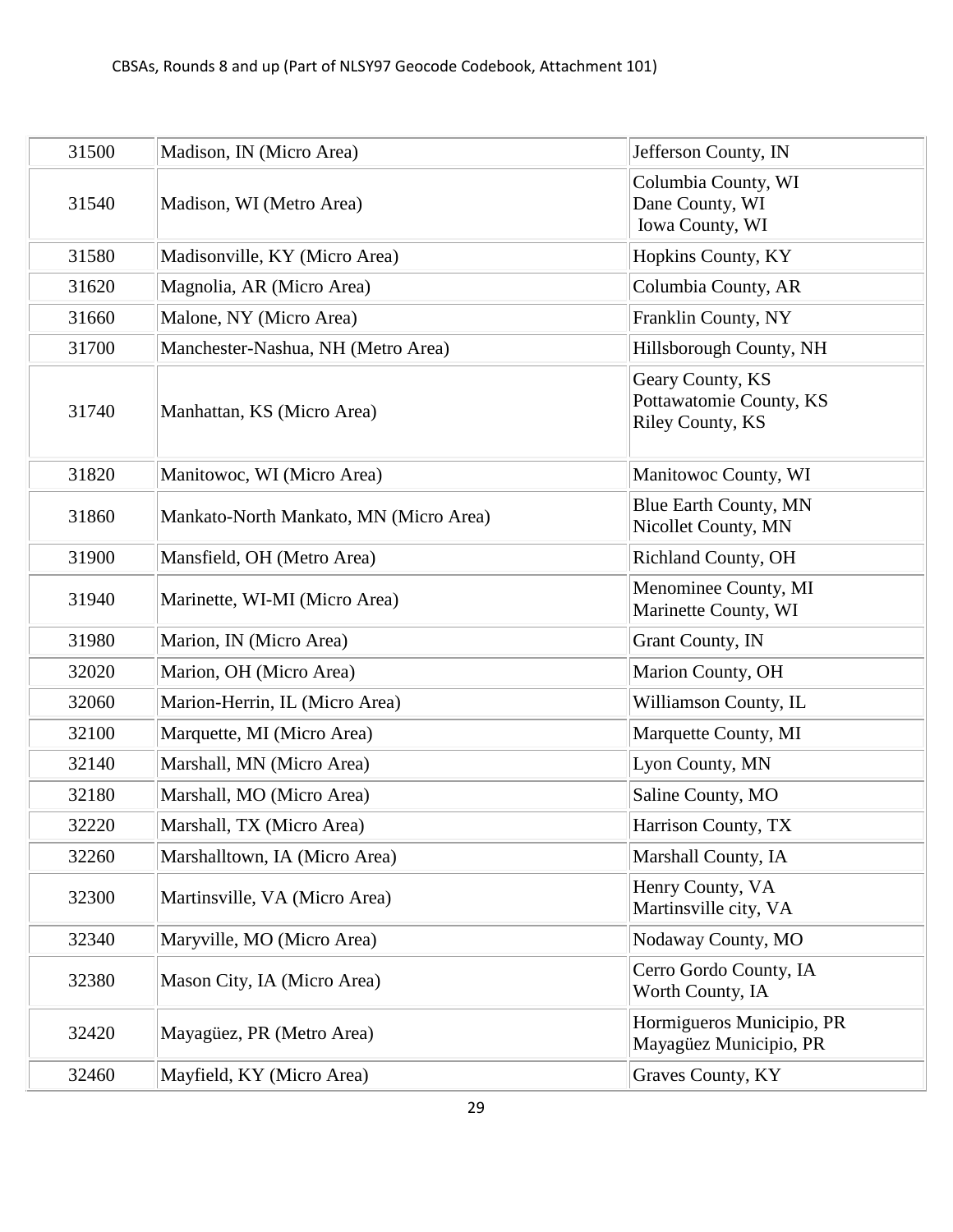| 32500 | Maysville, KY (Micro Area)                         | Lewis County, KY<br>Mason County, KY                                                                                                                                             |
|-------|----------------------------------------------------|----------------------------------------------------------------------------------------------------------------------------------------------------------------------------------|
| 32540 | McAlester, OK (Micro Area)                         | Pittsburg County, OK                                                                                                                                                             |
| 32580 | McAllen-Edinburg-Pharr, TX (Metro Area)            | Hidalgo County, TX                                                                                                                                                               |
| 32620 | McComb, MS (Micro Area)                            | Amite County, MS<br>Pike County, MS                                                                                                                                              |
| 32660 | McMinnville, TN (Micro Area)                       | Warren County, TN                                                                                                                                                                |
| 32700 | McPherson, KS (Micro Area)                         | McPherson County, KS                                                                                                                                                             |
| 32740 | Meadville, PA (Micro Area)                         | Crawford County, PA                                                                                                                                                              |
| 32780 | Medford, OR (Metro Area)                           | Jackson County, OR                                                                                                                                                               |
| 32820 | Memphis, TN-MS-AR (Metro Area)                     | Crittenden County, AR<br>DeSoto County, MS<br>Marshall County, MS<br>Tate County, MS<br>Tunica County, MS<br>Fayette County, TN<br>Shelby County, TN<br><b>Tipton County, TN</b> |
| 32860 | Menomonie, WI (Micro Area)                         | Dunn County, WI                                                                                                                                                                  |
| 32900 | Merced, CA (Metro Area)                            | Merced County, CA                                                                                                                                                                |
| 32940 | Meridian, MS (Micro Area)                          | Clarke County, MS<br>Kemper County, MS<br>Lauderdale County, MS                                                                                                                  |
| 32980 | Merrill, WI (Micro Area)                           | Lincoln County, WI                                                                                                                                                               |
| 33020 | Mexico, MO (Micro Area)                            | Audrain County, MO                                                                                                                                                               |
| 33060 | Miami, OK (Micro Area)                             | Ottawa County, OK                                                                                                                                                                |
| 33100 | Miami-Fort Lauderdale-Miami Beach, FL (Metro Area) | <b>Broward County, FL</b><br>Miami-Dade County, FL<br>Palm Beach County, FL                                                                                                      |
| 33140 | Michigan City-La Porte, IN (Metro Area)            | La Porte County, IN                                                                                                                                                              |
| 33180 | Middlesborough, KY (Micro Area)                    | Bell County, KY                                                                                                                                                                  |
| 33220 | Midland, MI (Micro Area)                           | Midland County, MI                                                                                                                                                               |
| 33260 | Midland, TX (Metro Area)                           | Midland County, TX                                                                                                                                                               |
| 33300 | Milledgeville, GA (Micro Area)                     | Baldwin County, GA<br>Hancock County, GA                                                                                                                                         |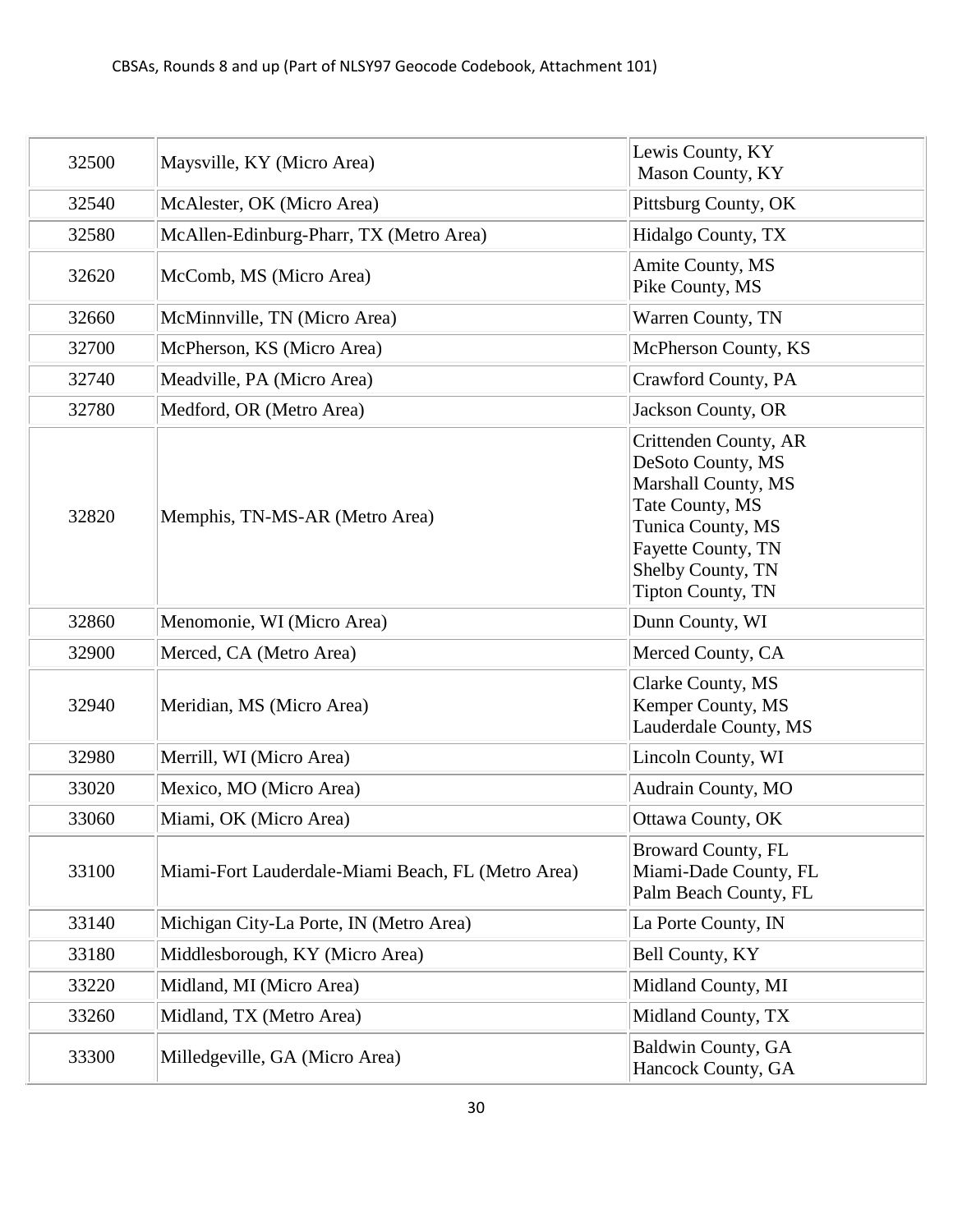| 33340 | Milwaukee-Waukesha-West Allis, WI (Metro Area)       | Milwaukee County, WI<br>Ozaukee County, WI<br><b>Washington County, WI</b><br>Waukesha County, WI                                                                                                                                                                                               |
|-------|------------------------------------------------------|-------------------------------------------------------------------------------------------------------------------------------------------------------------------------------------------------------------------------------------------------------------------------------------------------|
| 33380 | Minden, LA (Micro Area)                              | Webster Parish, LA                                                                                                                                                                                                                                                                              |
| 33420 | Mineral Wells, TX (Micro Area)                       | Palo Pinto County, TX                                                                                                                                                                                                                                                                           |
| 33460 | Minneapolis-St. Paul-Bloomington, MN-WI (Metro Area) | Anoka County, MN<br>Carver County, MN<br>Chisago County, MN<br>Dakota County, MN<br>Hennepin County, MN<br>Isanti County, MN<br>Ramsey County, MN<br>Scott County, MN<br>Sherburne County, MN<br><b>Washington County, MN</b><br>Wright County, MN<br>Pierce County, WI<br>St. Croix County, WI |
| 33500 | Minot, ND (Micro Area)                               | McHenry County, ND<br>Renville County, ND<br>Ward County, ND                                                                                                                                                                                                                                    |
| 33540 | Missoula, MT (Metro Area)                            | Missoula County, MT                                                                                                                                                                                                                                                                             |
| 33580 | Mitchell, SD (Micro Area)                            | Davison County, SD<br>Hanson County, SD                                                                                                                                                                                                                                                         |
| 33620 | Moberly, MO (Micro Area)                             | Randolph County, MO                                                                                                                                                                                                                                                                             |
| 33660 | Mobile, AL (Metro Area)                              | Mobile COuinty, AL                                                                                                                                                                                                                                                                              |
| 33700 | Modesto, CA (Metro Area)                             | Stanislaus County, CA                                                                                                                                                                                                                                                                           |
| 33740 | Monroe, LA (Metro Area)                              | <b>Ouachita Parish, LA</b><br>Union Parish, LA                                                                                                                                                                                                                                                  |
| 33780 | Monroe, MI (Metro Area)                              | Monroe County, MI                                                                                                                                                                                                                                                                               |
| 33820 | Monroe, WI (Micro Area)                              | Green County, WI                                                                                                                                                                                                                                                                                |
| 33860 | Montgomery, AL (Metro Area)                          | Autauga County, AL<br>Elmore County, AL<br>Lowndes County, AL<br>Montgomery County, AL                                                                                                                                                                                                          |
| 33940 | Montrose, CO (Micro Area)                            | Montrose County, CO                                                                                                                                                                                                                                                                             |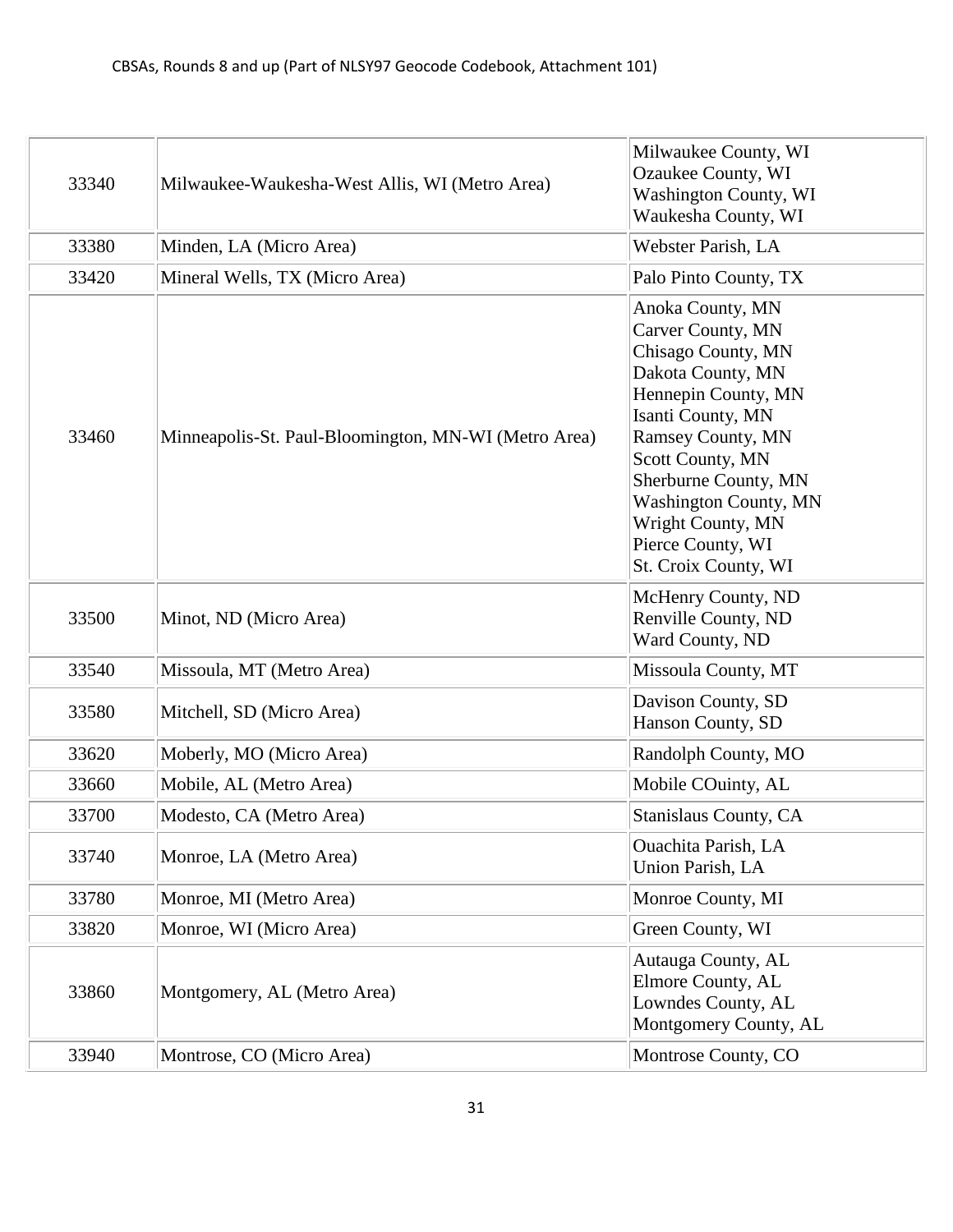| 33980 | Morehead City, NC (Micro Area)                          | <b>Carteret County, NC</b>                                     |
|-------|---------------------------------------------------------|----------------------------------------------------------------|
| 34020 | Morgan City, LA (Micro Area)                            | St. Mary Parish, LA                                            |
| 34060 | Morgantown, WV (Metro Area)                             | Monongalia County, WV<br>Preston County, WV                    |
| 34100 | Morristown, TN (Metro Area)                             | Grainger County, TN<br>Hamblen, TN<br>Jefferson, TN            |
| 34140 | Moscow, ID (Micro Area)                                 | Latah County, ID                                               |
| 34180 | Moses Lake, WA (Micro Area)                             | Grant County, WA                                               |
| 34220 | Moultrie, GA (Micro Area)                               | Colquitt County, GA                                            |
| 34260 | Mountain Home, AR (Micro Area)                          | <b>Baxter County, AR</b>                                       |
| 34300 | Mountain Home, ID (Micro Area)                          | Elmore County, ID                                              |
| 34340 | Mount Airy, NC (Micro Area)                             | <b>Surry County, NC</b>                                        |
| 34380 | Mount Pleasant, MI (Micro Area)                         | Isabella County, MI                                            |
| 34420 | Mount Pleasant, TX (Micro Area)                         | Titus County, TX                                               |
| 34460 | Mount Sterling, KY (Micro Area)                         | Bath County, KY<br>Menifee County, KY<br>Montgomery County, KY |
| 34500 | Mount Vernon, IL (Micro Area)                           | Hamilton County, IL<br>Jefferson County, IL                    |
| 34540 | Mount Vernon, OH (Micro Area)                           | Knox County, OH                                                |
| 34580 | Mount Vernon-Anacortes, WA (Metro Area)                 | Skagit County, WA                                              |
| 34620 | Muncie, IN (Metro Area)                                 | Delaware County, IN                                            |
| 34660 | Murray, KY (Micro Area)                                 | Calloway County, KY                                            |
| 34700 | Muscatine, IA (Micro Area)                              | Louisa County, IA<br>Muscatine County, IA                      |
| 34740 | Muskegon-Norton Shores, MI (Metro Area)                 | Muskegon County, MI                                            |
| 34780 | Muskogee, OK (Micro Area)                               | Muskogee County, OK                                            |
| 34820 | Myrtle Beach-Conway-North Myrtle Beach, SC (Metro Area) | Horry County, SC                                               |
| 34860 | Nacogdoches, TX (Micro Area)                            | Nacogdoches County, TX                                         |
| 34900 | Napa, CA (Metro Area)                                   | Napa County, CA                                                |
| 34940 | Naples-Marco Island, FL (Metro Area)                    | Collier County, FL                                             |
| 34980 | Nashville-Davidson--Murfreesboro, TN (Metro Area)       | Cannon County, TN                                              |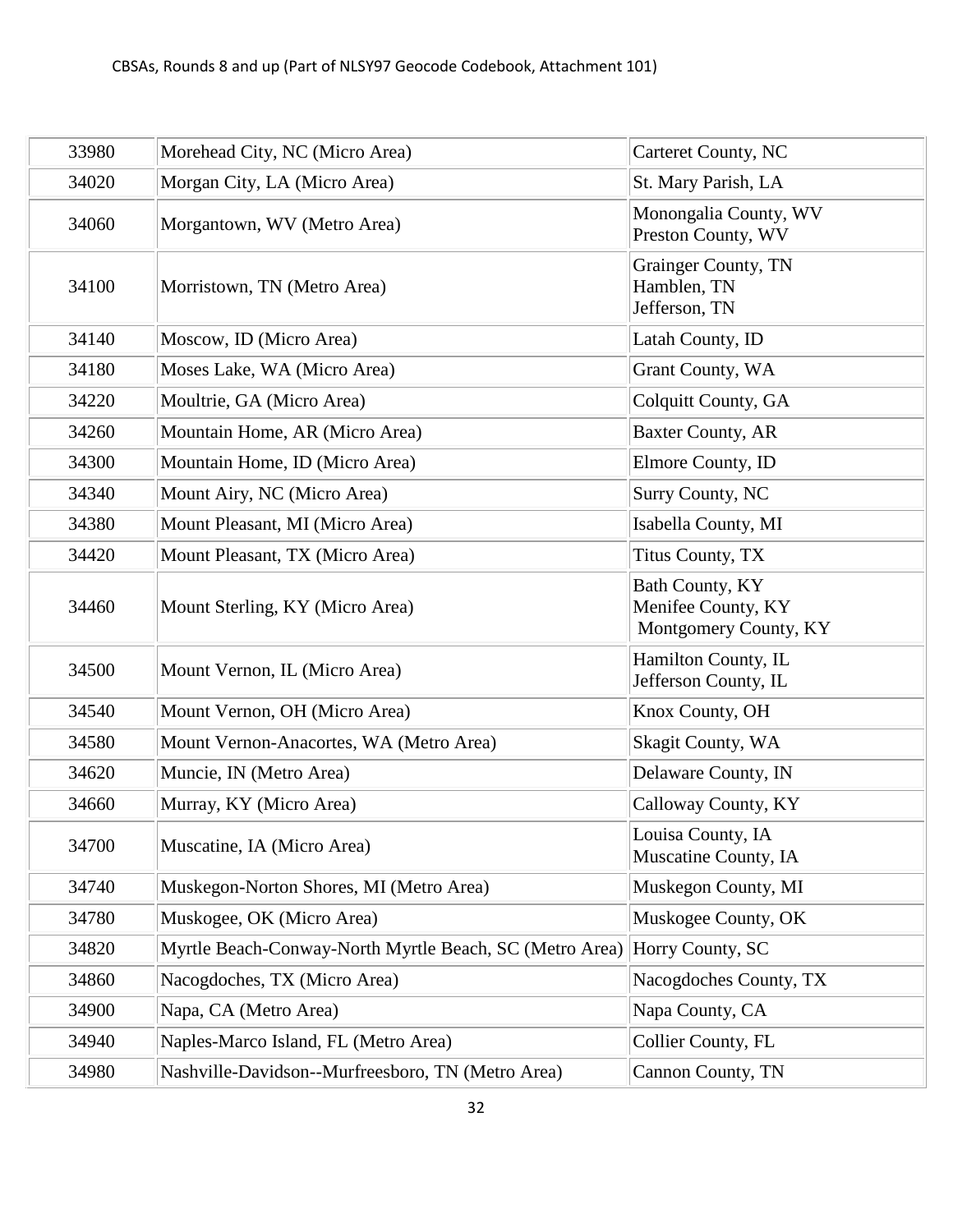|       |                                               | Cheatham County, TN<br>Davidson County, TN<br>Dickson County, TN<br>Hickman County, TN<br>Macon County, TN<br>Robertson County, TN<br>Rutherford County, TN<br>Smith County, TN |
|-------|-----------------------------------------------|---------------------------------------------------------------------------------------------------------------------------------------------------------------------------------|
|       |                                               | <b>Sumner County, TN</b><br>Trousdale County, TN<br>Williamson County, TN<br><b>Wilson County, TN</b>                                                                           |
| 35020 | Natchez, MS-LA (Micro Area)                   | Concordia Parish, LA<br>Adams County, MS                                                                                                                                        |
| 35060 | Natchitoches, LA (Micro Area)                 | Natchitoches Parish, LA                                                                                                                                                         |
| 35100 | New Bern, NC (Micro Area)                     | Craven County, NC<br>Jones County, NC<br>Pamlico County, NC                                                                                                                     |
| 35140 | Newberry, SC (Micro Area)                     | Newberry County, SC                                                                                                                                                             |
| 35220 | New Castle, IN (Micro Area)                   | Henry County, IN                                                                                                                                                                |
| 35260 | New Castle, PA (Micro Area)                   | Lawrence County, PA                                                                                                                                                             |
| 35300 | New Haven-Milford, CT (Metro Area)            | New Haven County, CT                                                                                                                                                            |
| 35340 | New Iberia, LA (Micro Area)                   | Iberia Parish, LA                                                                                                                                                               |
| 35380 | New Orleans-Metairie-Kenner, LA (Metro Area)  | Jefferson Parish, LA<br>Orleans Parish, LA<br>Plaquemines Parish, LA<br>St. Bernard Parish, LA<br>St. Charles Parish, LA<br>St. John the Baptist Parish, LA<br>St. Tammany      |
| 35420 | New Philadelphia-Dover, OH (Micro Area)       | Tuscarawas County, OH                                                                                                                                                           |
| 35460 | Newport, TN (Micro Area)                      | Cocke County, TN                                                                                                                                                                |
| 35500 | Newton, IA (Micro Area)                       | Jasper County, IA                                                                                                                                                               |
| 35580 | New Ulm, MN (Micro Area)                      | Brown County, MN                                                                                                                                                                |
| 35620 | New York-Newark-Edison, NY-NJ-PA (Metro Area) | Bergen County, NJ<br>Essex County, NJ<br>Hudson County, NJ<br>Hunterdon County, NJ                                                                                              |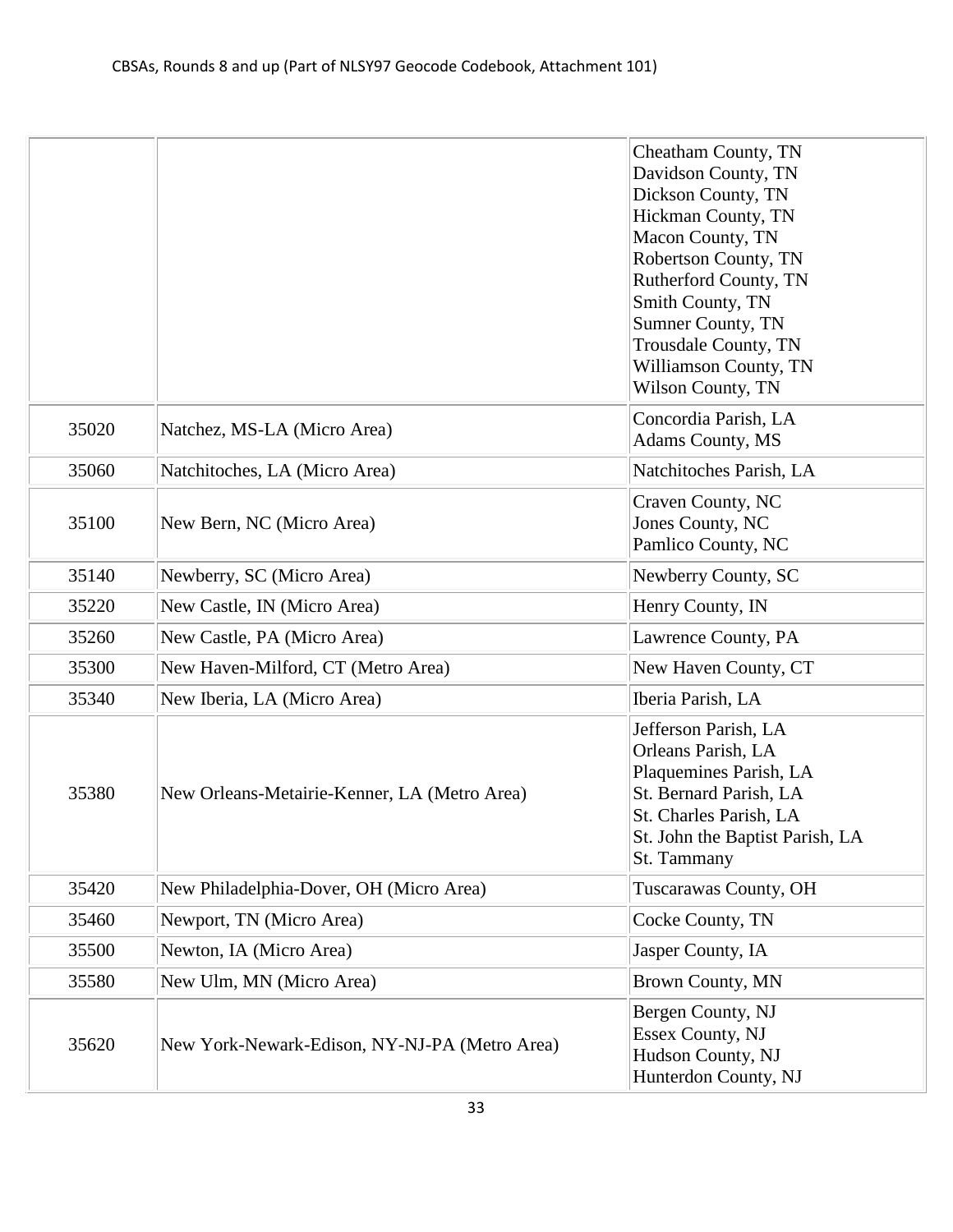|       |                                      | Middlesex County, NJ                            |
|-------|--------------------------------------|-------------------------------------------------|
|       |                                      | Monmouth County, NJ                             |
|       |                                      | Morris County, NJ                               |
|       |                                      | Ocean County, NJ                                |
|       |                                      | Passaic County, NJ                              |
|       |                                      | Somerset County, NJ                             |
|       |                                      | <b>Sussex County, NJ</b>                        |
|       |                                      | <b>Union County, NJ</b>                         |
|       |                                      | <b>Bronx County, NY</b>                         |
|       |                                      | Kings County, NY                                |
|       |                                      | Nassau County, NY                               |
|       |                                      | New York County, NY                             |
|       |                                      | Putnam County, NY                               |
|       |                                      | Queens County, NY<br><b>Richmond County, NY</b> |
|       |                                      | Rockland County, NY                             |
|       |                                      | <b>Suffolk County, NY</b>                       |
|       |                                      | <b>Westchester County, NY</b>                   |
|       |                                      | Pike County, PA                                 |
| 35660 | Niles-Benton Harbor, MI (Metro Area) | Berrien County, MI                              |
| 35700 | Nogales, AZ (Micro Area)             | Santa Cruz County, AZ                           |
|       |                                      | <b>Madison County, NE</b>                       |
| 35740 | Norfolk, NE (Micro Area)             | Pierce County, NE                               |
|       |                                      | <b>Stanton County, NE</b>                       |
|       |                                      |                                                 |
|       |                                      | Lincoln County, NE                              |
| 35820 | North Platte, NE (Micro Area)        | Logan County, NE<br>McPherson County, NE        |
|       |                                      |                                                 |
| 35860 | North Vernon, IN (Micro Area)        | Jennings County, IN                             |
| 35900 | North Wilkesboro, NC (Micro Area)    | Wilkes County, NC                               |
| 35940 | Norwalk, OH (Micro Area)             | Huron County, OH                                |
| 35980 | Norwich-New London, CT (Metro Area)  | New London County, CT                           |
| 36020 | Oak Harbor, WA (Micro Area)          | Island County, WA                               |
| 36060 | Oak Hill, WV (Micro Area)            | Fayette County, WV                              |
| 36100 | Ocala, FL (Metro Area)               | Marion County, FL                               |
| 36140 | Ocean City, NJ (Metro Area)          | Cape May County, NJ                             |
| 36180 | Ocean Pines, MD (Micro Area)         | Worcester County, MD                            |
| 36220 | Odessa, TX (Metro Area)              | Ector County, TX                                |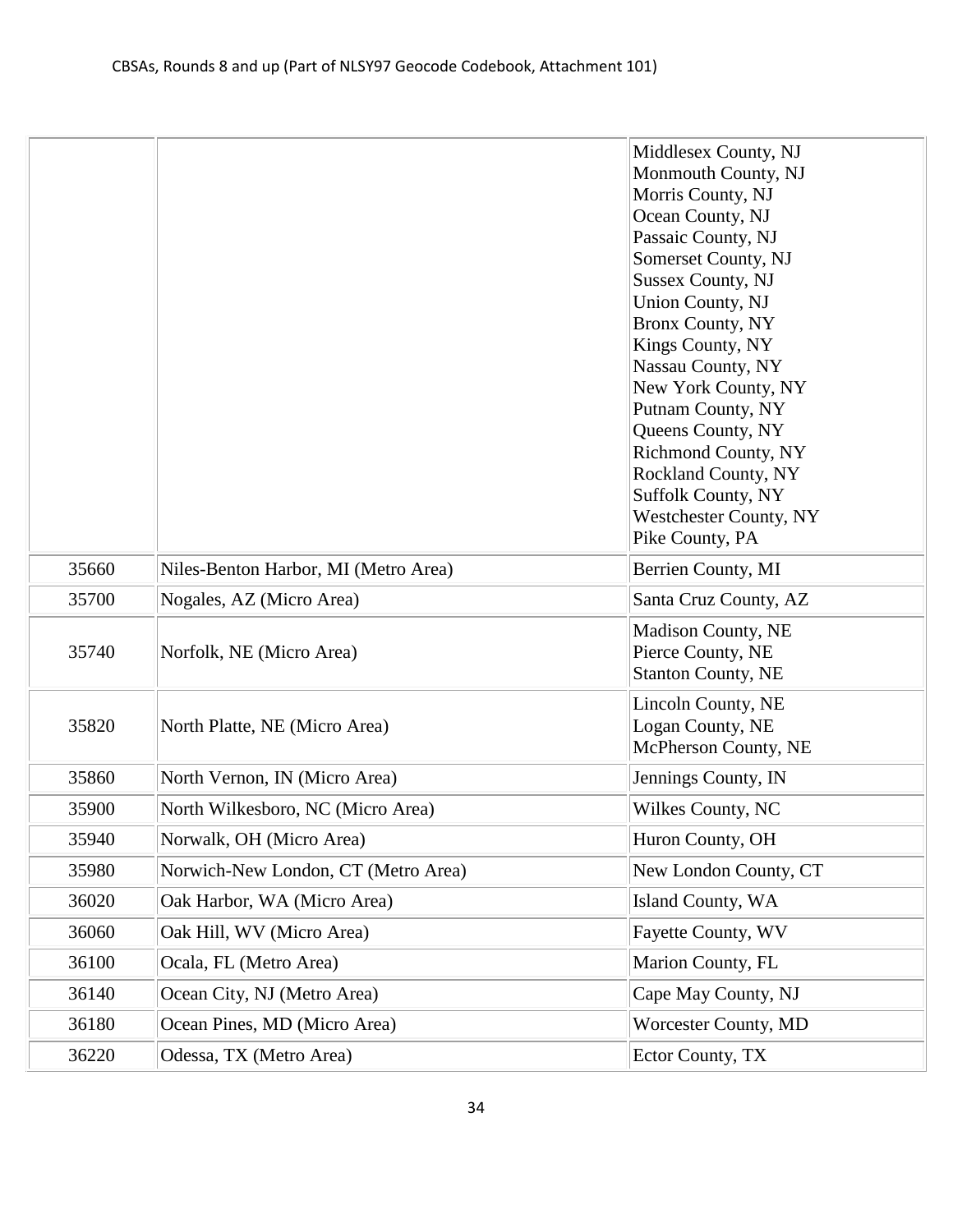| 36260 | Ogden-Clearfield, UT (Metro Area)        | Davis County, UT<br>Morgan County, UT<br>Weber County, UT                                                                                                                               |
|-------|------------------------------------------|-----------------------------------------------------------------------------------------------------------------------------------------------------------------------------------------|
| 36300 | Ogdensburg-Massena, NY (Micro Area)      | St. Lawrence County, NY                                                                                                                                                                 |
| 36340 | Oil City, PA (Micro Area)                | Venango County, PA                                                                                                                                                                      |
| 36380 | Okeechobee, FL (Micro Area)              | Okeechobee County, FL                                                                                                                                                                   |
| 36420 | Oklahoma City, OK (Metro Area)           | Canadian County, OK<br>Cleveland County, OK<br>Grady County, OK<br>Lincoln County, OK<br>Logan County, OK<br>McClain County, OK<br>Oklahoma County, OK                                  |
| 36460 | Olean, NY (Micro Area)                   | Cattaraugus County, NY                                                                                                                                                                  |
| 36500 | Olympia, WA (Metro Area)                 | Thurston County, WA                                                                                                                                                                     |
| 36540 | Omaha-Council Bluffs, NE-IA (Metro Area) | Harrison County, IA<br>Mills County, IA<br>Pottawattamie County, IA<br>Cass County, NE<br>Douglas County, NE<br>Sarpy County, NE<br>Saunders County, NE<br><b>Washington County, NE</b> |
| 36580 | Oneonta, NY (Micro Area)                 | Otsego County, NY                                                                                                                                                                       |
| 36620 | Ontario, OR-ID (Micro Area)              | Payette County, ID<br>Malheur County, OR                                                                                                                                                |
| 36660 | Opelousas-Eunice, LA (Micro Area)        | St. Landry Parish, LA                                                                                                                                                                   |
| 36700 | Orangeburg, SC (Micro Area)              | Orangeburg County, SC                                                                                                                                                                   |
| 36740 | Orlando, FL (Metro Area)                 | Lake County, FL<br>Orange County, FL<br>Osceola County, FL<br>Seminole County, FL                                                                                                       |
| 36780 | Oshkosh-Neenah, WI (Metro Area)          | Winnebago County, WI                                                                                                                                                                    |
| 36820 | Oskaloosa, IA (Micro Area)               | Mahaska County, IA                                                                                                                                                                      |
| 36860 | Ottawa-Streator, IL (Micro Area)         | Bureau County, IL<br>La Salle County, IL<br>Putnam County, IL                                                                                                                           |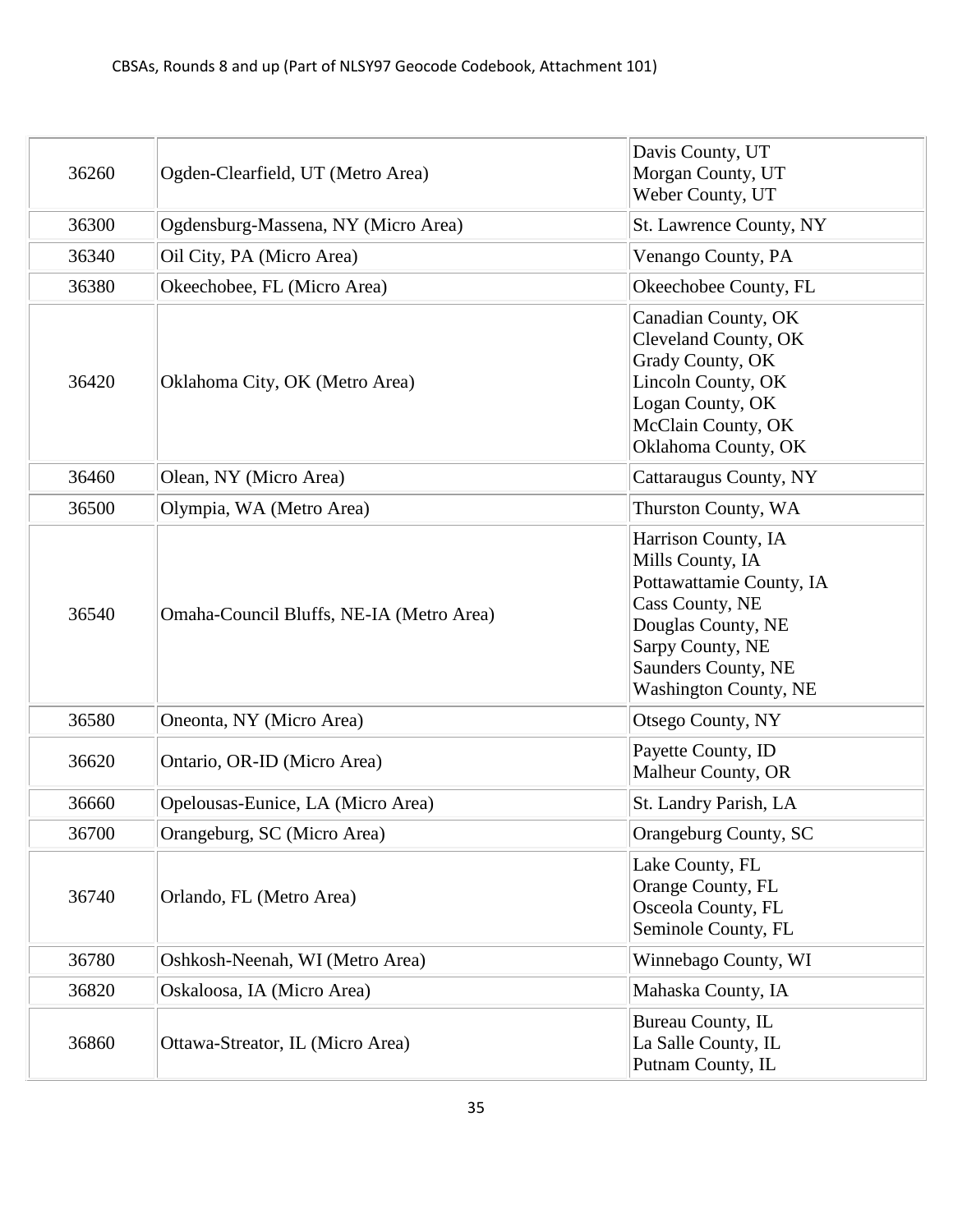| 36900 | Ottumwa, IA (Micro Area)                      | Wapello County, IA                                            |
|-------|-----------------------------------------------|---------------------------------------------------------------|
| 36940 | Owatonna, MN (Micro Area)                     | Steele County, MN                                             |
| 36980 | Owensboro, KY (Metro Area)                    | Daviess County, KY<br>Hancock County, KY<br>McLean County, KY |
| 37020 | Owosso, MI (Micro Area)                       | Shiawassee County, MI                                         |
| 37060 | Oxford, MS (Micro Area)                       | Lafayette County, MS                                          |
| 37100 | Oxnard-Thousand Oaks-Ventura, CA (Metro Area) | Ventura County, CA                                            |

| <b>CBSA 2003</b><br>Code | <b>CBSA Title</b>                              | <b>Counties/Other Areas</b>                                                                     |
|--------------------------|------------------------------------------------|-------------------------------------------------------------------------------------------------|
| 37140                    | Paducah, KY-IL (Micro Area)                    | Massac County, IL<br><b>Ballard County, KY</b><br>Livingston County, KY<br>McCracken County, KY |
| 37220                    | Pahrump, NV (Micro Area)                       | Nye County, NV                                                                                  |
| 37260                    | Palatka, FL (Micro Area)                       | Putnam County, FL                                                                               |
| 37300                    | Palestine, TX (Micro Area)                     | Anderson County, TX                                                                             |
| 37340                    | Palm Bay-Melbourne-Titusville, FL (Metro Area) | <b>Brevard County, FL</b>                                                                       |
| 37380                    | Palm Coast, FL (Micro Area)                    | Flagler County, FL                                                                              |
| 37420                    | Pampa, TX (Micro Area)                         | Gray County, TX<br>Roberts County, TX                                                           |
| 37460                    | Panama City-Lynn Haven, FL (Metro Area)        | Bay County, FL                                                                                  |
| 37500                    | Paragould, AR (Micro Area)                     | Greene County, AR                                                                               |
| 37540                    | Paris, TN (Micro Area)                         | Henry County, TN                                                                                |
| 37580                    | Paris, TX (Micro Area)                         | Lamar County, TX                                                                                |
| 37620                    | Parkersburg-Marietta, WV-OH (Metro Area)       | <b>Washington County, OH</b><br>Pleasants County, WV<br>Wirt County, WV<br>Wood County, WV      |
| 37660                    | Parsons, KS (Micro Area)                       | Labette County, KS                                                                              |
| 37700                    | Pascagoula, MS (Metro Area)                    | GeorgeCounty, MS<br>Jackson County, MS                                                          |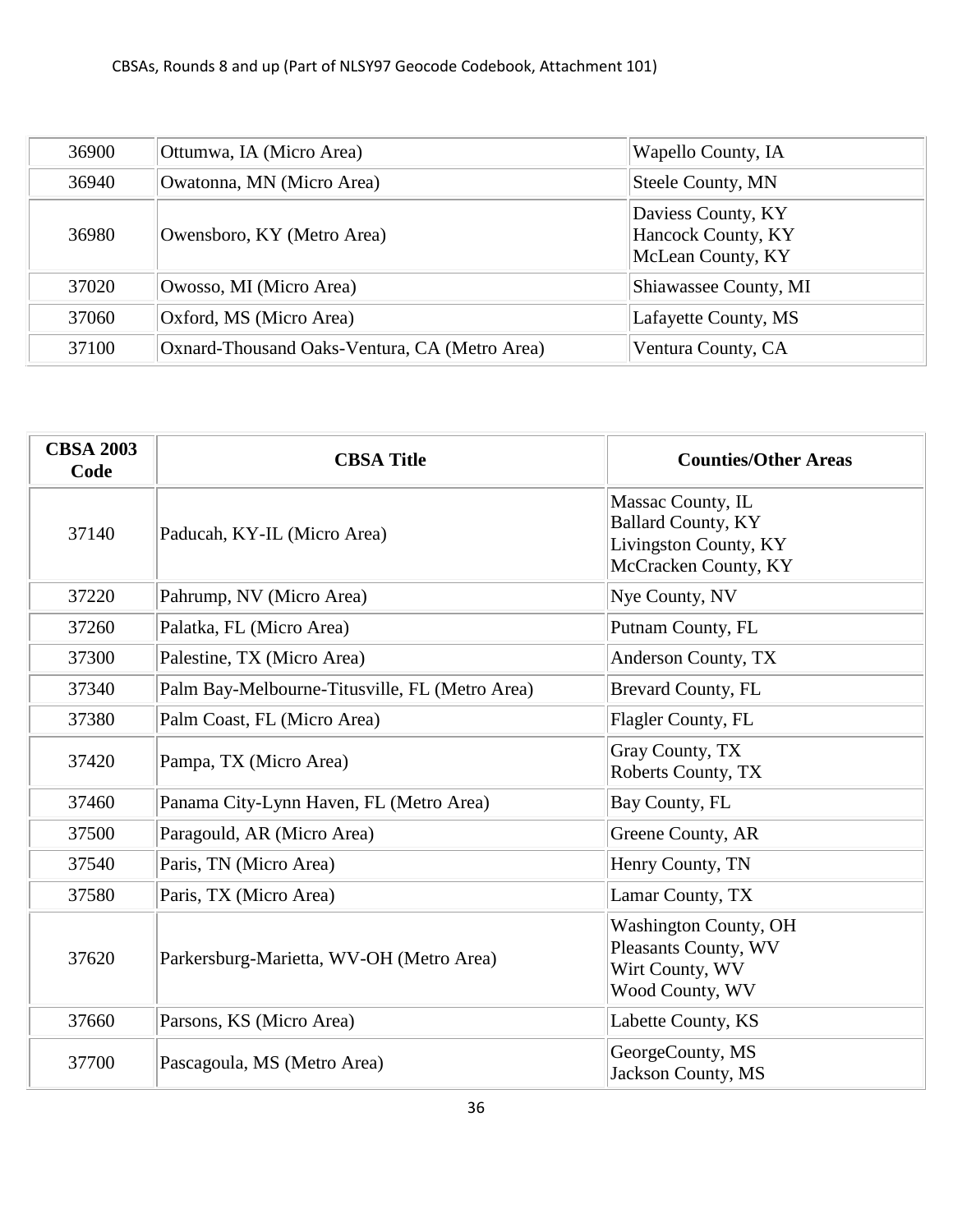| 37740 | Payson, AZ (Micro Area)                                     | Gila County, AZ                                                                                                                                                                                                                                                                       |
|-------|-------------------------------------------------------------|---------------------------------------------------------------------------------------------------------------------------------------------------------------------------------------------------------------------------------------------------------------------------------------|
| 37780 | Pecos, TX (Micro Area)                                      | Reeves County, TX                                                                                                                                                                                                                                                                     |
| 37820 | Pendleton-Hermiston, OR (Micro Area)                        | Morrow County, OR<br><b>Umatilla County, OR</b>                                                                                                                                                                                                                                       |
| 37860 | Pensacola-Ferry Pass-Brent, FL (Metro Area)                 | Escambia County, FL<br>Santa Rosa County, FL                                                                                                                                                                                                                                          |
| 37900 | Peoria, IL (Metro Area)                                     | Marshall County, IL<br>Peoria County, IL<br><b>Stark County, IL</b><br>Tazewell County, IL<br>Woodford County, IL                                                                                                                                                                     |
| 37940 | Peru, IN (Micro Area)                                       | Miami County, IN                                                                                                                                                                                                                                                                      |
| 37980 | Philadelphia-Camden-Wilmington, PA-NJ-DE-MD<br>(Metro Area) | New Castle County, DE<br>Cecil County, MD<br><b>Burlington County, NJ</b><br>Camden County, NJ<br><b>Gloucester County, NJ</b><br>Salem County, NJ<br><b>Bucks County, PA</b><br><b>Chester County, PA</b><br>Delaware County, PA<br>Montgomery County, PA<br>Philadelphia County, PA |
| 38020 | Phoenix Lake-Cedar Ridge, CA (Micro Area)                   | Tuolumne County, CA                                                                                                                                                                                                                                                                   |
| 38060 | Phoenix-Mesa-Scottsdale, AZ (Metro Area)                    | Maricopa County, AZ<br>Pinal County, AZ                                                                                                                                                                                                                                               |
| 38100 | Picayune, MS (Micro Area)                                   | Pearl River County, MS                                                                                                                                                                                                                                                                |
| 38180 | Pierre, SD (Micro Area)                                     | Hughes County, SD<br><b>Stanley County, SD</b>                                                                                                                                                                                                                                        |
| 38200 | Pierre Part, LA (Micro Area)                                | <b>Assumption Parish, LA</b>                                                                                                                                                                                                                                                          |
| 38220 | Pine Bluff, AR (Metro Area)                                 | Cleveland County, AR<br>Jefferson County, AR<br>Lincoln County, AR                                                                                                                                                                                                                    |
| 38260 | Pittsburg, KS (Micro Area)                                  | Crawford County, KS                                                                                                                                                                                                                                                                   |
| 38300 | Pittsburgh, PA (Metro Area)                                 | Allegheny County, PA<br>Armstrong County, PA<br>Beaver County, PA<br>Butler County, PA                                                                                                                                                                                                |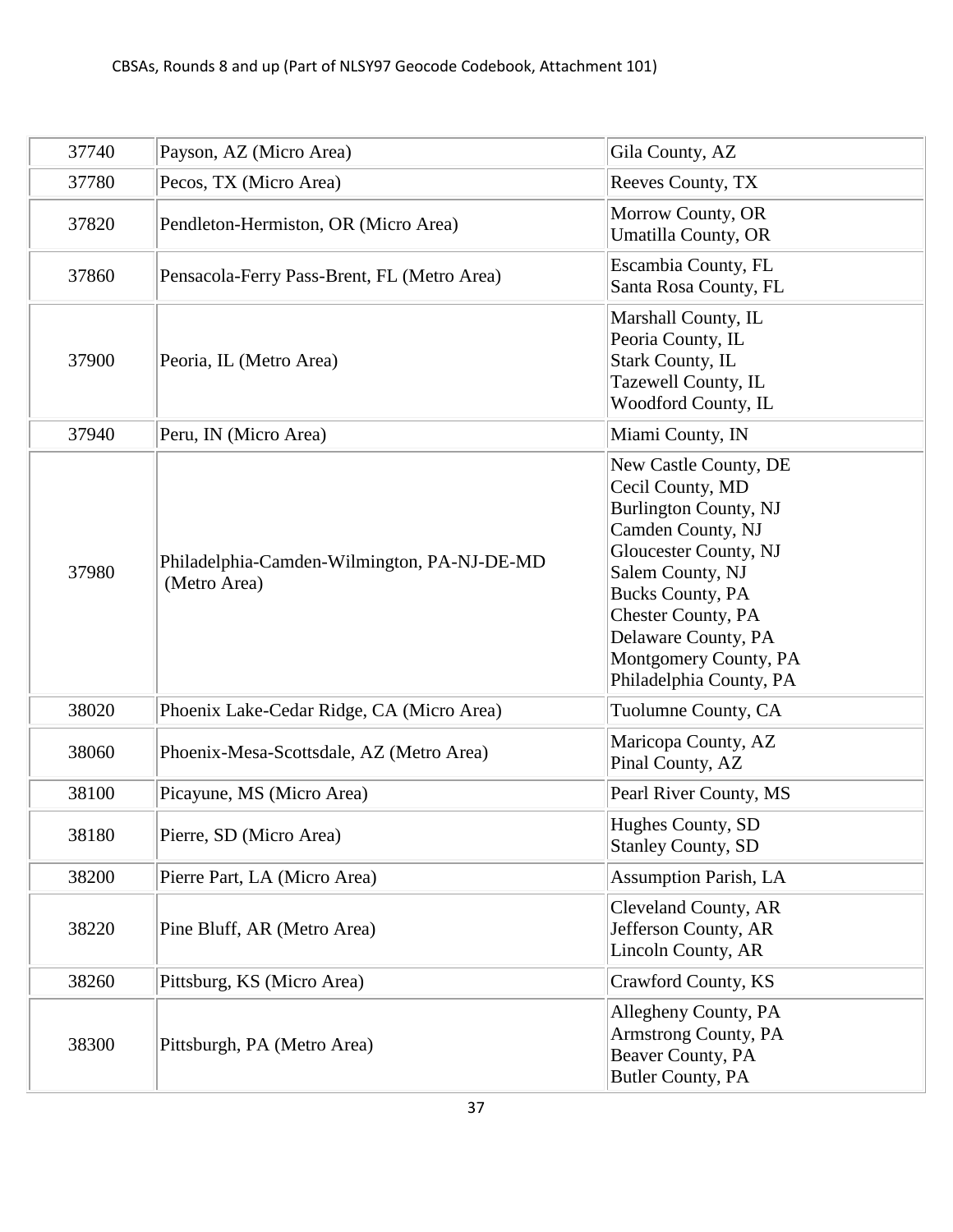|       |                                                   | <b>Fayette County, PA</b><br><b>Washington County, PA</b><br>Westmoreland County, PA                                                                                 |
|-------|---------------------------------------------------|----------------------------------------------------------------------------------------------------------------------------------------------------------------------|
| 38340 | Pittsfield, MA (Metro Area)                       | Berkshire County, MA                                                                                                                                                 |
| 38380 | Plainview, TX (Micro Area)                        | Hale County, TX                                                                                                                                                      |
| 38420 | Platteville, WI (Micro Area)                      | Grant County, WI                                                                                                                                                     |
| 38460 | Plattsburgh, NY (Micro Area)                      | <b>Clinton County, NY</b>                                                                                                                                            |
| 38500 | Plymouth, IN (Micro Area)                         | Marshall County, IN                                                                                                                                                  |
| 38540 | Pocatello, ID (Metro Area)                        | <b>Bannock County, ID</b><br>Power County, ID                                                                                                                        |
| 38580 | Point Pleasant, WV-OH (Micro Area)                | Gallia County, OH<br>Mason County, WV                                                                                                                                |
| 38620 | Ponca City, OK (Micro Area)                       | Kay County, OK                                                                                                                                                       |
| 38660 | Ponce, PR (Metro Area)                            | Juana Díaz Municipio, PR<br>Ponce Municipio, PR<br>Villalba Municipio, PR                                                                                            |
| 38700 | Pontiac, IL (Micro Area)                          | Livingston County, IL                                                                                                                                                |
| 38740 | Poplar Bluff, MO (Micro Area)                     | Butler County, MO                                                                                                                                                    |
| 38780 | Portales, NM (Micro Area)                         | Roosevelt County, NM                                                                                                                                                 |
| 38820 | Port Angeles, WA (Micro Area)                     | Clallam County, WA                                                                                                                                                   |
| 38860 | Portland-South Portland, ME (Metro Area)          | <b>Cumberland County, ME</b><br>Sagadahoc County, ME<br>York County, ME                                                                                              |
| 38900 | Portland-Vancouver-Beaverton, OR-WA (Metro Area)  | Clackamas County, OR<br>Columbia County, OR<br>Multnomah County, OR<br><b>Washington County, OR</b><br>Yamhill County, OR<br>Clark County, WA<br>Skamania County, WA |
| 38940 | Port St. Lucie-Fort Pierce, FL (Metro Area)       | Martin County, FL<br>St. Lucie County, FL                                                                                                                            |
| 39020 | Portsmouth, OH (Micro Area)                       | Scioto County, OH                                                                                                                                                    |
| 39060 | Pottsville, PA (Micro Area)                       | Schuylkill County, PA                                                                                                                                                |
| 39100 | Poughkeepsie-Newburgh-Middletown, NY (Metro Area) | Dutchess County, NY                                                                                                                                                  |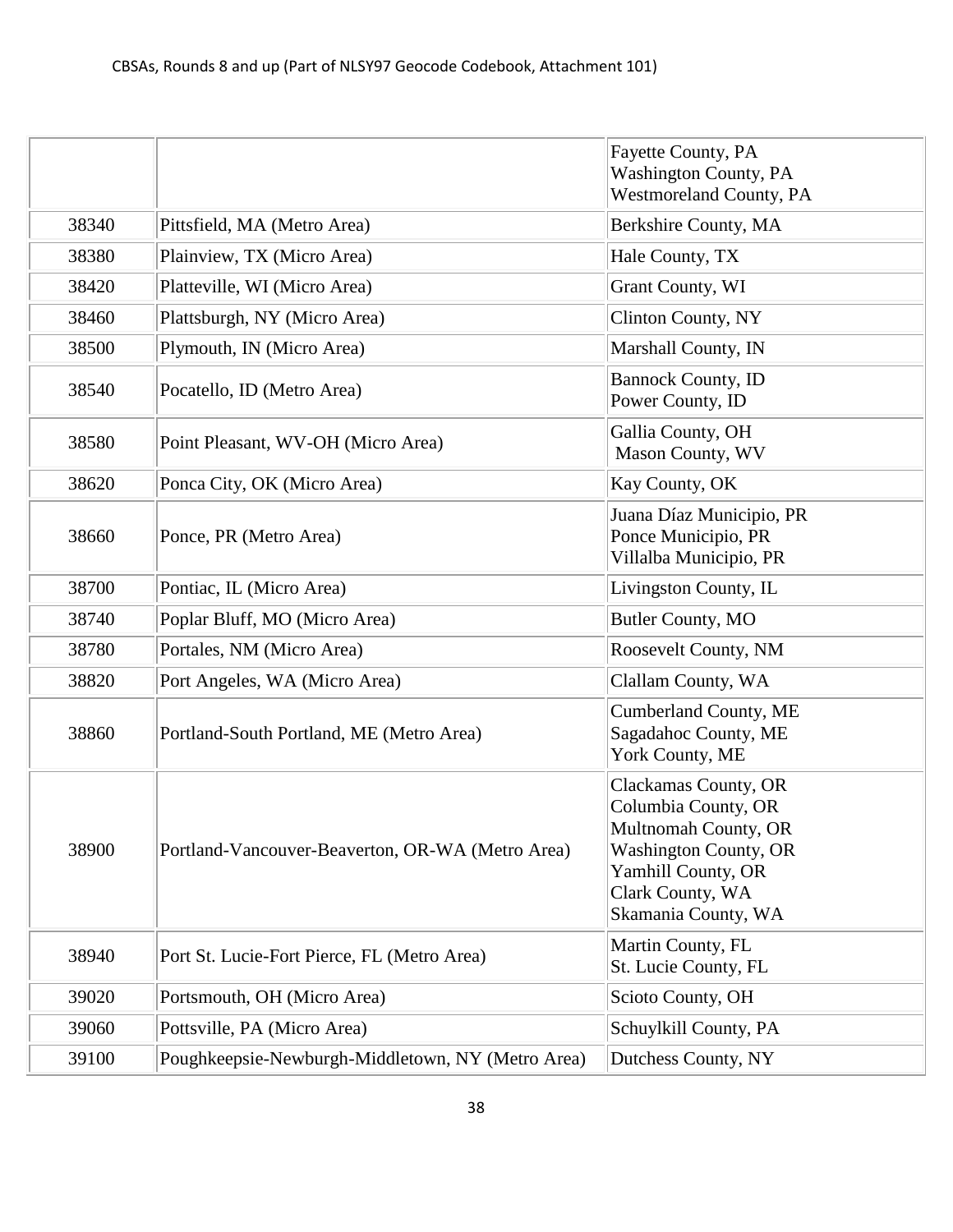|       |                                                       | Orange County, NY                                                                                                                                        |
|-------|-------------------------------------------------------|----------------------------------------------------------------------------------------------------------------------------------------------------------|
| 39140 | Prescott, AZ (Metro Area)                             | Yavapai County, AZ                                                                                                                                       |
| 39220 | Price, UT (Micro Area)                                | Carbon County, UT                                                                                                                                        |
| 39260 | Prineville, OR (Micro Area)                           | Crook County, OR                                                                                                                                         |
| 39300 | Providence-New Bedford-Fall River, RI-MA (Metro Area) | <b>Bristol County, MA</b><br><b>Bristol County, RI</b><br>Kent County, RI<br>Newport County, RI<br>Providence County, RI<br><b>Washington County, RI</b> |
| 39340 | Provo-Orem, UT (Metro Area)                           | Juab County, UT<br>Utah County, UT                                                                                                                       |
| 39380 | Pueblo, CO (Metro Area)                               | Pueblo County, CO                                                                                                                                        |
| 39420 | Pullman, WA (Micro Area)                              | Whitman County, WA                                                                                                                                       |
| 39460 | Punta Gorda, FL (Metro Area)                          | Charlotte County, FL                                                                                                                                     |
| 39500 | Quincy, IL-MO (Micro Area)                            | Adams County, IL<br>Lewis County, MO                                                                                                                     |
| 39540 | Racine, WI (Metro Area)                               | Racine County, WI                                                                                                                                        |
| 39580 | Raleigh-Cary, NC (Metro Area)                         | Franklin County, NC<br>Johnston County, NC<br>Wake County, NC                                                                                            |
| 39660 | Rapid City, SD (Metro Area)                           | Meade County, SD<br>Pennington County, SD                                                                                                                |
| 39700 | Raymondville, TX (Micro Area)                         | Willacy County, TX                                                                                                                                       |
| 39740 | Reading, PA (Metro Area)                              | Berks County, PA                                                                                                                                         |
| 39780 | Red Bluff, CA (Micro Area)                            | Tehama County, CA                                                                                                                                        |
| 39820 | Redding, CA (Metro Area)                              | Shasta County, CA                                                                                                                                        |
| 39860 | Red Wing, MN (Micro Area)                             | Goodhue County, MN                                                                                                                                       |
| 39900 | Reno-Sparks, NV (Metro Area)                          | <b>Storey County, NV</b><br><b>Washoe County, NV</b>                                                                                                     |
| 39940 | Rexburg, ID (Micro Area)                              | Fremont County, ID<br>Madison County, ID                                                                                                                 |
| 39980 | Richmond, IN (Micro Area)                             | Wayne County, IN                                                                                                                                         |
| 40020 | Richmond, KY (Micro Area)                             | Madison County, KY<br>Rockcastle County, KY                                                                                                              |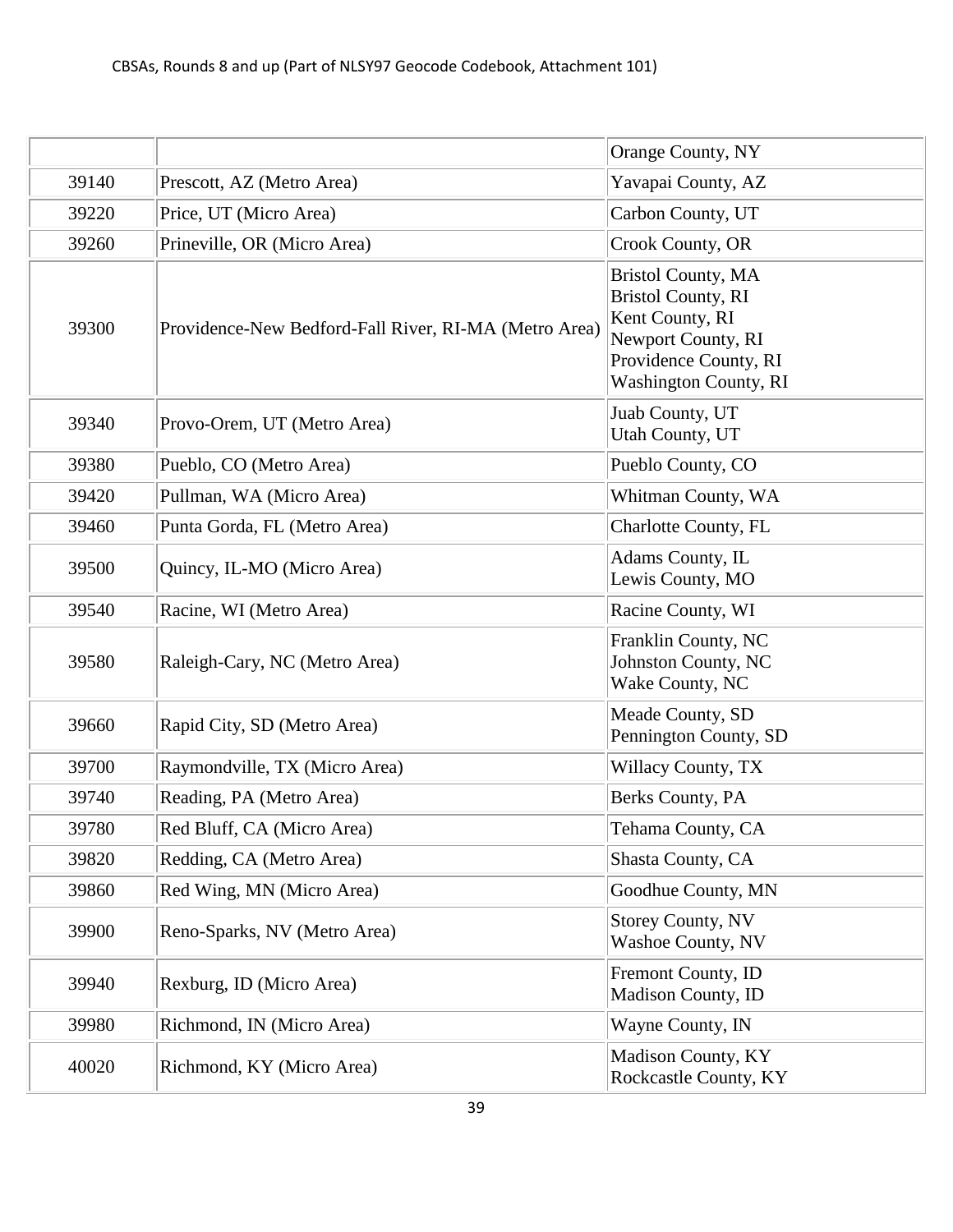| 40060 | Richmond, VA (Metro Area)                         | Amelia County, VA<br>Caroline County, VA<br>Charles City County, VA<br>Chesterfield County, VA<br>Cumberland County, VA<br>Dinwiddie County, VA<br>Goochland County, VA<br>Hanover County, VA<br>Henrico County, VA<br>King and Queen County, VA<br>King William County, VA<br>Louisa County, VA<br>New Kent County, VA<br>Powhatan County, VA<br>Prince George County, VA<br><b>Sussex County, VA</b><br>Colonial Heights city, VA<br>Hopewell city, VA<br>Petersburg city, VA<br>Richmond city, VA |
|-------|---------------------------------------------------|------------------------------------------------------------------------------------------------------------------------------------------------------------------------------------------------------------------------------------------------------------------------------------------------------------------------------------------------------------------------------------------------------------------------------------------------------------------------------------------------------|
| 40100 | Rio Grande City, TX (Micro Area)                  | <b>Starr County, TX</b>                                                                                                                                                                                                                                                                                                                                                                                                                                                                              |
| 40140 | Riverside-San Bernardino-Ontario, CA (Metro Area) | Riverside County, CA<br>San Bernardino County, CA                                                                                                                                                                                                                                                                                                                                                                                                                                                    |
| 40180 | Riverton, WY (Micro Area)                         | Fremont County, WY                                                                                                                                                                                                                                                                                                                                                                                                                                                                                   |
| 40220 | Roanoke, VA (Metro Area)                          | <b>Botetourt County, VA</b><br>Craig County, VA<br>Franklin County, VA<br>Roanoke County, VA<br>Roanoke city, VA<br>Salem city, VA                                                                                                                                                                                                                                                                                                                                                                   |
| 40260 | Roanoke Rapids, NC (Micro Area)                   | Halifax County, NC<br>Northampton County, NC                                                                                                                                                                                                                                                                                                                                                                                                                                                         |
| 40300 | Rochelle, IL (Micro Area)                         | Ogle County, IL                                                                                                                                                                                                                                                                                                                                                                                                                                                                                      |
| 40340 | Rochester, MN (Metro Area)                        | Dodge County, MN<br><b>Olmsted County, MN</b><br>Wabasha, County, MN                                                                                                                                                                                                                                                                                                                                                                                                                                 |
| 40380 | Rochester, NY (Metro Area)                        | Livingston County, NY<br>Monroe County, NY<br><b>Ontario County, NY</b><br>Orleans County, NY                                                                                                                                                                                                                                                                                                                                                                                                        |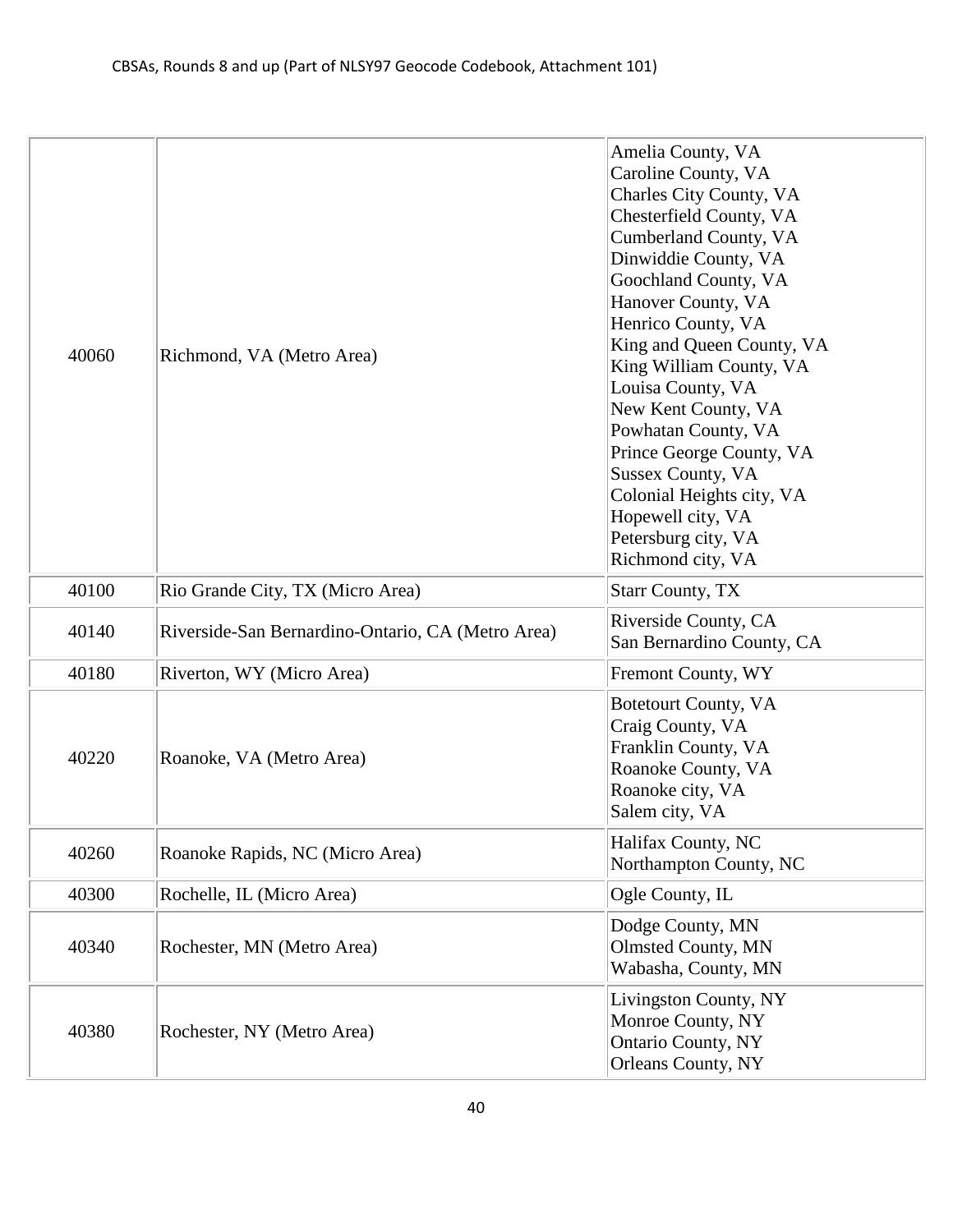|       |                               | Wayne County, NY                          |
|-------|-------------------------------|-------------------------------------------|
| 40420 | Rockford, IL (Metro Area)     | Boone County, IL<br>Winnebago County, IL  |
| 40460 | Rockingham, NC (Micro Area)   | <b>Richmond County, NC</b>                |
| 40500 | Rockland, ME (Micro Area)     | Knox County, ME                           |
| 40540 | Rock Springs, WY (Micro Area) | Sweetwater County, WY                     |
| 40580 | Rocky Mount, NC (Metro Area)  | Edgecombe County, NC<br>Nash County, NC   |
| 40620 | Rolla, MO (Micro Area)        | Phelps County, MO                         |
| 40660 | Rome, GA (Metro Area)         | Floyd County, GA                          |
| 40700 | Roseburg, OR (Micro Area)     | Douglas County, OR                        |
| 40740 | Roswell, NM (Micro Area)      | Chaves County, NM                         |
| 40780 | Russellville, AR (Micro Area) | Pope County, AR<br><b>Yell County, AR</b> |
| 40820 | Ruston, LA (Micro Area)       | Jackson Parish, LA<br>Lincoln Parish, LA  |
| 40860 | Rutland, VT (Micro Area)      | <b>Rutland County, VT</b>                 |

| <b>CBSA 2003</b><br>Code | <b>CBSA Title</b>                                    | <b>Counties/Other Areas</b>                                                           |
|--------------------------|------------------------------------------------------|---------------------------------------------------------------------------------------|
| 40900                    | Sacramento--Arden-Arcade--Roseville, CA (Metro Area) | El Dorado County, CA<br>Placer County, CA<br>Sacramento County, CA<br>Yolo County, CA |
| 40940                    | Safford, AZ (Micro Area)                             | Graham County, AZ<br>Greenlee County, AZ                                              |
| 40980                    | Saginaw-Saginaw Township North, MI (Metro Area)      | Saginaw County, MI                                                                    |
| 41060                    | St. Cloud, MN (Metro Area)                           | Benton County, MN<br><b>Stearns County, MN</b>                                        |
| 41100                    | St. George, UT (Metro Area)                          | Washington County, UT                                                                 |
| 41140                    | St. Joseph, MO-KS (Metro Area)                       | Doniphan County, KS<br>Andrew County, MO<br>Buchanan County, MO                       |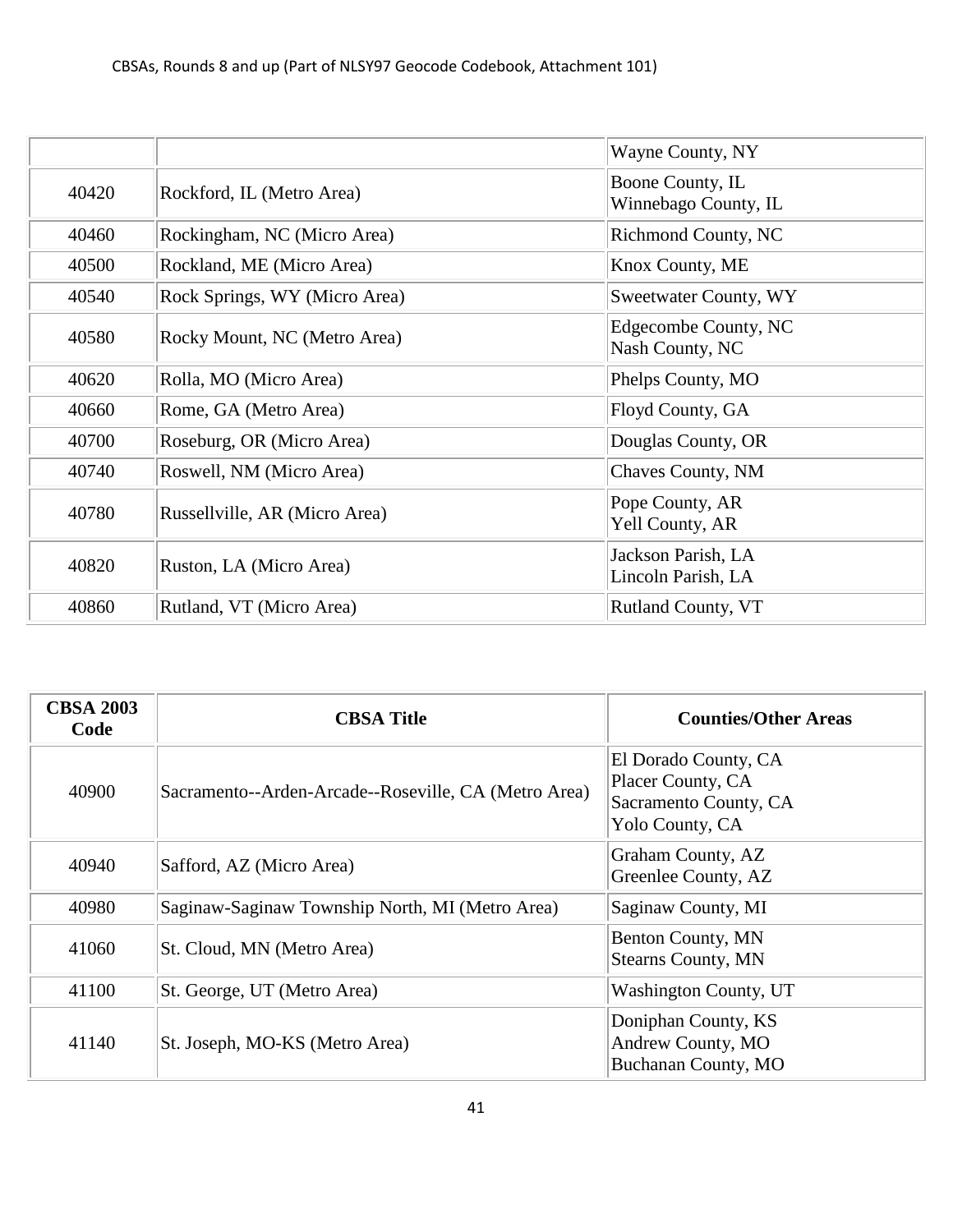|       |                                 | DeKalb County, MO                                                                                                                                                                                                                                                                                                                                                            |
|-------|---------------------------------|------------------------------------------------------------------------------------------------------------------------------------------------------------------------------------------------------------------------------------------------------------------------------------------------------------------------------------------------------------------------------|
| 41180 | St. Louis, MO-IL (Metro Area)   | Bond County, IL<br>Calhoun County, IL<br>Clinton County, IL<br>Jersey County, IL<br>Macoupin County, IL<br>Madison County, IL<br>Monroe County, IL<br>St. Clair County, IL<br>Franklin County, MO<br>Jefferson County, MO<br>Lincoln County, MO<br>St. Charles County, MO<br>St. Louis County, MO<br>Warren County, MO<br><b>Washington County, MO</b><br>St. Louis city, MO |
| 41220 | St. Marys, GA (Micro Area)      | Camden County, GA                                                                                                                                                                                                                                                                                                                                                            |
| 41260 | St. Marys, PA (Micro Area)      | Elk County, PA                                                                                                                                                                                                                                                                                                                                                               |
| 41420 | Salem, OR (Metro Area)          | Marion County, OR<br>Polk County, OR                                                                                                                                                                                                                                                                                                                                         |
| 41460 | Salina, KS (Micro Area)         | <b>Ottawa County, KS</b><br>Saline County, KS                                                                                                                                                                                                                                                                                                                                |
| 41500 | Salinas, CA (Metro Area)        | Monterey County, CA                                                                                                                                                                                                                                                                                                                                                          |
| 41540 | Salisbury, MD (Metro Area)      | Somerset County, MD<br>Wicomico County, MD                                                                                                                                                                                                                                                                                                                                   |
| 41580 | Salisbury, NC (Micro Area)      | Rowan County, NC                                                                                                                                                                                                                                                                                                                                                             |
| 41620 | Salt Lake City, UT (Metro Area) | Salt Lake County, UT<br>Summit County, UT<br>Tooele County, UT                                                                                                                                                                                                                                                                                                               |
| 41660 | San Angelo, TX (Metro Area)     | Irion County, TX<br>Tom Green County, TX<br>Atascosa County, TX<br>Bandera County, TX<br>Bexar County, TX<br>Comal County, TX<br>Guadalupe County, TX<br>Kendall County, TX<br>Medina County, TX                                                                                                                                                                             |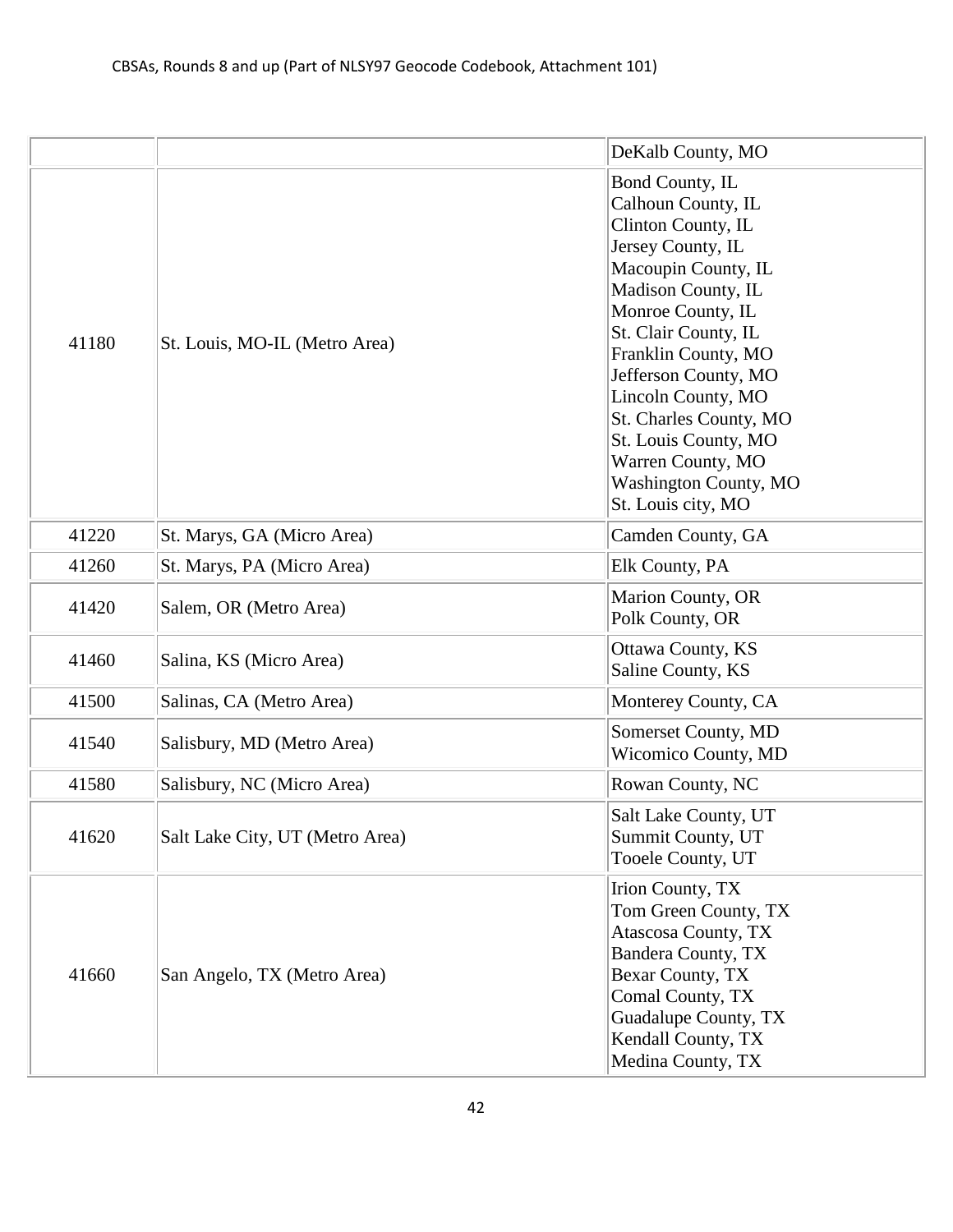|       |                                                 | Wilson County, TX                                                                                                                                                                                                                                                                                                                                                                                                                                                                                                                                                                                                                                                              |
|-------|-------------------------------------------------|--------------------------------------------------------------------------------------------------------------------------------------------------------------------------------------------------------------------------------------------------------------------------------------------------------------------------------------------------------------------------------------------------------------------------------------------------------------------------------------------------------------------------------------------------------------------------------------------------------------------------------------------------------------------------------|
| 41740 | San Diego-Carlsbad-San Marcos, CA (Metro Area)  | San Diego County, CA                                                                                                                                                                                                                                                                                                                                                                                                                                                                                                                                                                                                                                                           |
| 41780 | Sandusky, OH (Metro Area)                       | Erie County, OH                                                                                                                                                                                                                                                                                                                                                                                                                                                                                                                                                                                                                                                                |
| 41820 | Sanford, NC (Micro Area)                        | Lee County. NC                                                                                                                                                                                                                                                                                                                                                                                                                                                                                                                                                                                                                                                                 |
| 41860 | San Francisco-Oakland-Fremont, CA (Metro Area)  | Alameda County, CA<br>Contra Costa County, CA<br>Marin County, CA<br>San Francisco County, CA<br>San Mateo County, CA                                                                                                                                                                                                                                                                                                                                                                                                                                                                                                                                                          |
| 41900 | San Germán-Cabo Rojo, PR (Metro Area)           | Cabo Rojo Municipio, PR<br>Lajas Municipio, PR<br>Sabana Grande Municipio, PR<br>San Germán Municipio, PR                                                                                                                                                                                                                                                                                                                                                                                                                                                                                                                                                                      |
| 41940 | San Jose-Sunnyvale-Santa Clara, CA (Metro Area) | San Benito County, CA<br>Santa Clara County, CA                                                                                                                                                                                                                                                                                                                                                                                                                                                                                                                                                                                                                                |
| 41980 | San Juan-Caguas-Guaynabo, PR (Metro Area)       | Aguas Buenas Municipio, PR<br>Aibonito Municipio, PR<br>Arecibo Municipio, PR<br>Barceloneta Municipio, PR<br>Barranquitas Municipio, PR<br>Bayamón Municipio, PR<br>Caguas Municipio, PR<br>Camuy Municipio, PR<br>Canóvanas Municipio, PR<br>Carolina Municipio, PR<br>Cataño Municipio, PR<br>Cayey Municipio, PR<br>Ciales Municipio, PR<br>Cidra Municipio, PR<br>Comerio Municipio, PR<br>Corozal Municipio, PR<br>Dorado Municipio, PR<br>Florida Municipio, PR<br>Guaynabo Municipio, PR<br>Gurabo Municipio, PR<br>Hatillo Municipio, PR<br>Humacao Municipio, PR<br>Juncos Municipio, PR<br>Las Piedras Municipio, PR<br>Loíza Municipio, PR<br>Manatí Municipio, PR |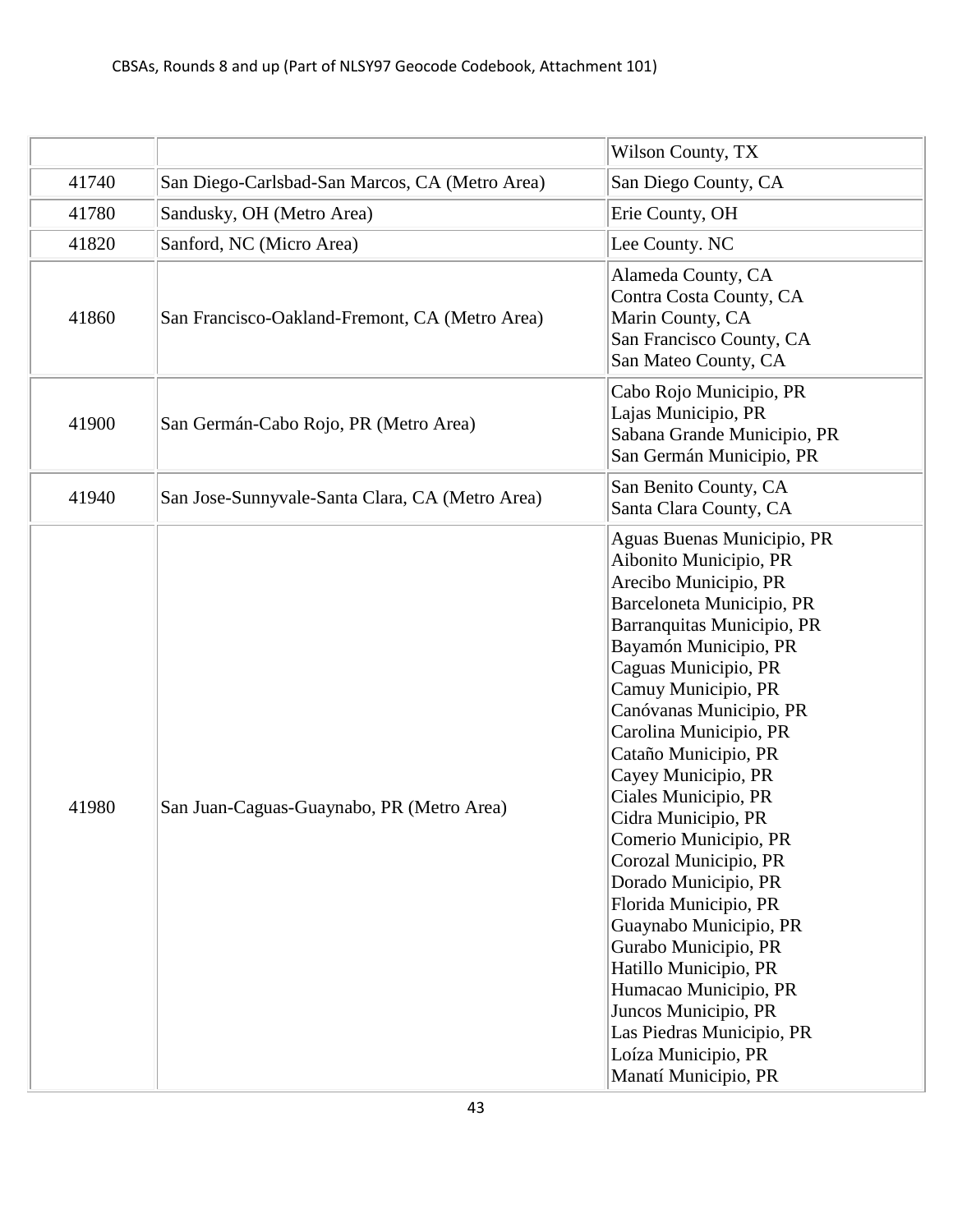| Naguabo Municipio, PR<br>Naranjito Municipio, PR<br>Orocovis Municipio, PR<br>Quebradillas Municipio, PR<br>Río Grande Municipio, PR<br>San Juan Municipio, PR<br>San Lorenzo Municipio, PR<br>Toa Alta Municipio, PR<br>Toa Baja Municipio, PR<br>Trujillo Alto Municipio, PR<br>Vega Alta Municipio, PR<br>Vega Baja Municipio, PR<br>Yabucoa Municipio, PR<br>42020<br>San Luis Obispo-Paso Robles, CA (Metro Area)<br>San Luis Obispo County, CA<br>42060<br>Santa Barbara-Santa Maria-Goleta, CA (Metro Area)<br>Santa Barbara County, CA<br>42100<br>Santa Cruz-Watsonville, CA (Metro Area)<br>Santa Cruz County, CA<br>42140<br>Santa Fe, NM (Metro Area)<br>Santa Fe County, NM<br>42180<br>Santa Isabel, PR (Micro Area)<br>Santa Isabel Municipio, PR<br>42220<br>Santa Rosa-Petaluma, CA (Metro Area)<br>Sonoma County, CA<br>Manatee County, FL<br>42260<br>Sarasota-Bradenton-Venice, FL (Metro Area)<br>Sarasota County, FL<br>42300<br>Sault Ste. Marie, MI (Micro Area)<br>Chippewa County, MI<br>Bryan County, GA<br>Chatham County, GA<br>42340<br>Savannah, GA (Metro Area)<br>Effingham County, GA<br>42380<br>Sayre, PA (Micro Area)<br><b>Bradford County, PA</b><br><b>Banner County, NE</b><br>Scottsbluff, NE (Micro Area)<br>42420<br><b>Scotts Bluff County, NE</b><br>42460<br>Scottsboro, AL (Micro Area)<br>Jackson County, AL<br>42500<br>Scottsburg, IN (Micro Area)<br>Scott County, IN<br>Lackawanna County, PA<br>Luzerne County, PA<br>Scranton--Wilkes-Barre, PA (Metro Area)<br>42540<br><b>Wyoming County, PA</b><br><b>Sussex County, DE</b><br>42580<br>Seaford, DE (Micro Area)<br>42620<br>White County, AR<br>Searcy, AR (Micro Area) |  | Maunabo Municipio, PR |
|------------------------------------------------------------------------------------------------------------------------------------------------------------------------------------------------------------------------------------------------------------------------------------------------------------------------------------------------------------------------------------------------------------------------------------------------------------------------------------------------------------------------------------------------------------------------------------------------------------------------------------------------------------------------------------------------------------------------------------------------------------------------------------------------------------------------------------------------------------------------------------------------------------------------------------------------------------------------------------------------------------------------------------------------------------------------------------------------------------------------------------------------------------------------------------------------------------------------------------------------------------------------------------------------------------------------------------------------------------------------------------------------------------------------------------------------------------------------------------------------------------------------------------------------------------------------------------------------------------------------------------------------------------------------------------|--|-----------------------|
|                                                                                                                                                                                                                                                                                                                                                                                                                                                                                                                                                                                                                                                                                                                                                                                                                                                                                                                                                                                                                                                                                                                                                                                                                                                                                                                                                                                                                                                                                                                                                                                                                                                                                    |  | Morovis Municipio, PR |
|                                                                                                                                                                                                                                                                                                                                                                                                                                                                                                                                                                                                                                                                                                                                                                                                                                                                                                                                                                                                                                                                                                                                                                                                                                                                                                                                                                                                                                                                                                                                                                                                                                                                                    |  |                       |
|                                                                                                                                                                                                                                                                                                                                                                                                                                                                                                                                                                                                                                                                                                                                                                                                                                                                                                                                                                                                                                                                                                                                                                                                                                                                                                                                                                                                                                                                                                                                                                                                                                                                                    |  |                       |
|                                                                                                                                                                                                                                                                                                                                                                                                                                                                                                                                                                                                                                                                                                                                                                                                                                                                                                                                                                                                                                                                                                                                                                                                                                                                                                                                                                                                                                                                                                                                                                                                                                                                                    |  |                       |
|                                                                                                                                                                                                                                                                                                                                                                                                                                                                                                                                                                                                                                                                                                                                                                                                                                                                                                                                                                                                                                                                                                                                                                                                                                                                                                                                                                                                                                                                                                                                                                                                                                                                                    |  |                       |
|                                                                                                                                                                                                                                                                                                                                                                                                                                                                                                                                                                                                                                                                                                                                                                                                                                                                                                                                                                                                                                                                                                                                                                                                                                                                                                                                                                                                                                                                                                                                                                                                                                                                                    |  |                       |
|                                                                                                                                                                                                                                                                                                                                                                                                                                                                                                                                                                                                                                                                                                                                                                                                                                                                                                                                                                                                                                                                                                                                                                                                                                                                                                                                                                                                                                                                                                                                                                                                                                                                                    |  |                       |
|                                                                                                                                                                                                                                                                                                                                                                                                                                                                                                                                                                                                                                                                                                                                                                                                                                                                                                                                                                                                                                                                                                                                                                                                                                                                                                                                                                                                                                                                                                                                                                                                                                                                                    |  |                       |
|                                                                                                                                                                                                                                                                                                                                                                                                                                                                                                                                                                                                                                                                                                                                                                                                                                                                                                                                                                                                                                                                                                                                                                                                                                                                                                                                                                                                                                                                                                                                                                                                                                                                                    |  |                       |
|                                                                                                                                                                                                                                                                                                                                                                                                                                                                                                                                                                                                                                                                                                                                                                                                                                                                                                                                                                                                                                                                                                                                                                                                                                                                                                                                                                                                                                                                                                                                                                                                                                                                                    |  |                       |
|                                                                                                                                                                                                                                                                                                                                                                                                                                                                                                                                                                                                                                                                                                                                                                                                                                                                                                                                                                                                                                                                                                                                                                                                                                                                                                                                                                                                                                                                                                                                                                                                                                                                                    |  |                       |
|                                                                                                                                                                                                                                                                                                                                                                                                                                                                                                                                                                                                                                                                                                                                                                                                                                                                                                                                                                                                                                                                                                                                                                                                                                                                                                                                                                                                                                                                                                                                                                                                                                                                                    |  |                       |
|                                                                                                                                                                                                                                                                                                                                                                                                                                                                                                                                                                                                                                                                                                                                                                                                                                                                                                                                                                                                                                                                                                                                                                                                                                                                                                                                                                                                                                                                                                                                                                                                                                                                                    |  |                       |
|                                                                                                                                                                                                                                                                                                                                                                                                                                                                                                                                                                                                                                                                                                                                                                                                                                                                                                                                                                                                                                                                                                                                                                                                                                                                                                                                                                                                                                                                                                                                                                                                                                                                                    |  |                       |
|                                                                                                                                                                                                                                                                                                                                                                                                                                                                                                                                                                                                                                                                                                                                                                                                                                                                                                                                                                                                                                                                                                                                                                                                                                                                                                                                                                                                                                                                                                                                                                                                                                                                                    |  |                       |
|                                                                                                                                                                                                                                                                                                                                                                                                                                                                                                                                                                                                                                                                                                                                                                                                                                                                                                                                                                                                                                                                                                                                                                                                                                                                                                                                                                                                                                                                                                                                                                                                                                                                                    |  |                       |
|                                                                                                                                                                                                                                                                                                                                                                                                                                                                                                                                                                                                                                                                                                                                                                                                                                                                                                                                                                                                                                                                                                                                                                                                                                                                                                                                                                                                                                                                                                                                                                                                                                                                                    |  |                       |
|                                                                                                                                                                                                                                                                                                                                                                                                                                                                                                                                                                                                                                                                                                                                                                                                                                                                                                                                                                                                                                                                                                                                                                                                                                                                                                                                                                                                                                                                                                                                                                                                                                                                                    |  |                       |
|                                                                                                                                                                                                                                                                                                                                                                                                                                                                                                                                                                                                                                                                                                                                                                                                                                                                                                                                                                                                                                                                                                                                                                                                                                                                                                                                                                                                                                                                                                                                                                                                                                                                                    |  |                       |
|                                                                                                                                                                                                                                                                                                                                                                                                                                                                                                                                                                                                                                                                                                                                                                                                                                                                                                                                                                                                                                                                                                                                                                                                                                                                                                                                                                                                                                                                                                                                                                                                                                                                                    |  |                       |
|                                                                                                                                                                                                                                                                                                                                                                                                                                                                                                                                                                                                                                                                                                                                                                                                                                                                                                                                                                                                                                                                                                                                                                                                                                                                                                                                                                                                                                                                                                                                                                                                                                                                                    |  |                       |
|                                                                                                                                                                                                                                                                                                                                                                                                                                                                                                                                                                                                                                                                                                                                                                                                                                                                                                                                                                                                                                                                                                                                                                                                                                                                                                                                                                                                                                                                                                                                                                                                                                                                                    |  |                       |
|                                                                                                                                                                                                                                                                                                                                                                                                                                                                                                                                                                                                                                                                                                                                                                                                                                                                                                                                                                                                                                                                                                                                                                                                                                                                                                                                                                                                                                                                                                                                                                                                                                                                                    |  |                       |
|                                                                                                                                                                                                                                                                                                                                                                                                                                                                                                                                                                                                                                                                                                                                                                                                                                                                                                                                                                                                                                                                                                                                                                                                                                                                                                                                                                                                                                                                                                                                                                                                                                                                                    |  |                       |
|                                                                                                                                                                                                                                                                                                                                                                                                                                                                                                                                                                                                                                                                                                                                                                                                                                                                                                                                                                                                                                                                                                                                                                                                                                                                                                                                                                                                                                                                                                                                                                                                                                                                                    |  |                       |
|                                                                                                                                                                                                                                                                                                                                                                                                                                                                                                                                                                                                                                                                                                                                                                                                                                                                                                                                                                                                                                                                                                                                                                                                                                                                                                                                                                                                                                                                                                                                                                                                                                                                                    |  |                       |
|                                                                                                                                                                                                                                                                                                                                                                                                                                                                                                                                                                                                                                                                                                                                                                                                                                                                                                                                                                                                                                                                                                                                                                                                                                                                                                                                                                                                                                                                                                                                                                                                                                                                                    |  |                       |
|                                                                                                                                                                                                                                                                                                                                                                                                                                                                                                                                                                                                                                                                                                                                                                                                                                                                                                                                                                                                                                                                                                                                                                                                                                                                                                                                                                                                                                                                                                                                                                                                                                                                                    |  |                       |
|                                                                                                                                                                                                                                                                                                                                                                                                                                                                                                                                                                                                                                                                                                                                                                                                                                                                                                                                                                                                                                                                                                                                                                                                                                                                                                                                                                                                                                                                                                                                                                                                                                                                                    |  |                       |
|                                                                                                                                                                                                                                                                                                                                                                                                                                                                                                                                                                                                                                                                                                                                                                                                                                                                                                                                                                                                                                                                                                                                                                                                                                                                                                                                                                                                                                                                                                                                                                                                                                                                                    |  |                       |
|                                                                                                                                                                                                                                                                                                                                                                                                                                                                                                                                                                                                                                                                                                                                                                                                                                                                                                                                                                                                                                                                                                                                                                                                                                                                                                                                                                                                                                                                                                                                                                                                                                                                                    |  |                       |
|                                                                                                                                                                                                                                                                                                                                                                                                                                                                                                                                                                                                                                                                                                                                                                                                                                                                                                                                                                                                                                                                                                                                                                                                                                                                                                                                                                                                                                                                                                                                                                                                                                                                                    |  |                       |
|                                                                                                                                                                                                                                                                                                                                                                                                                                                                                                                                                                                                                                                                                                                                                                                                                                                                                                                                                                                                                                                                                                                                                                                                                                                                                                                                                                                                                                                                                                                                                                                                                                                                                    |  |                       |
|                                                                                                                                                                                                                                                                                                                                                                                                                                                                                                                                                                                                                                                                                                                                                                                                                                                                                                                                                                                                                                                                                                                                                                                                                                                                                                                                                                                                                                                                                                                                                                                                                                                                                    |  |                       |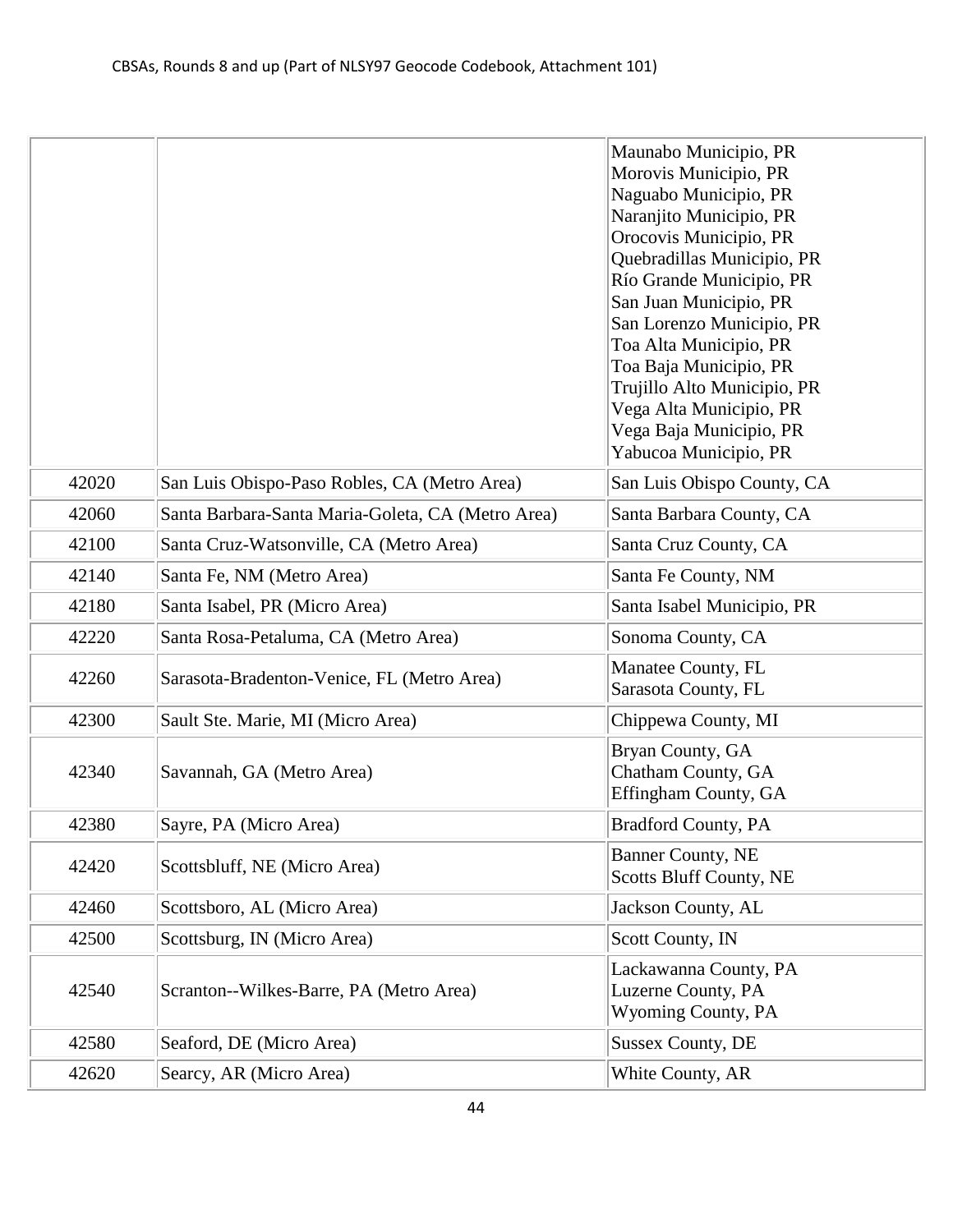| 42660 | Seattle-Tacoma-Bellevue, WA (Metro Area) | King County, WA<br>Pierce County, WA<br>Snohomish County, WA                                   |
|-------|------------------------------------------|------------------------------------------------------------------------------------------------|
| 42700 | Sebring, FL (Micro Area)                 | <b>Highlands County, FL</b>                                                                    |
| 42740 | Sedalia, MO (Micro Area)                 | Pettis County, MO                                                                              |
| 42780 | Selinsgrove, PA (Micro Area)             | Snyder County, PA                                                                              |
| 42820 | Selma, AL (Micro Area)                   | Dallas County, AL                                                                              |
| 42860 | Seneca, SC (Micro Area)                  | Oconee County, SC                                                                              |
| 42900 | Seneca Falls, NY (Micro Area)            | Seneca County, NY                                                                              |
| 42940 | Sevierville, TN (Micro Area)             | Sevier County, TN                                                                              |
| 42980 | Seymour, IN (Micro Area)                 | Jackson County, IN                                                                             |
| 43060 | Shawnee, OK (Micro Area)                 | Pottawatomie County, OK                                                                        |
| 43100 | Sheboygan, WI (Metro Area)               | Sheboygan County, WI                                                                           |
| 43140 | Shelby, NC (Micro Area)                  | Cleveland County, NC                                                                           |
| 43180 | Shelbyville, TN (Micro Area)             | Bedford County, TN                                                                             |
| 43220 | Shelton, WA (Micro Area)                 | Mason County, WA                                                                               |
| 43260 | Sheridan, WY (Micro Area)                | Sheridan County, WY                                                                            |
| 43300 | Sherman-Denison, TX (Metro Area)         | Grayson County, TX                                                                             |
| 43340 | Shreveport-Bossier City, LA (Metro Area) | Bossier Parish, LA<br>Caddo Parish, LA<br>De Soto Parish, LA                                   |
| 43380 | Sidney, OH (Micro Area)                  | Shelby County, OH                                                                              |
| 43420 | Sierra Vista-Douglas, AZ (Micro Area)    | Cochise County, AZ                                                                             |
| 43460 | Sikeston, MO (Micro Area)                | Scott County, MO                                                                               |
| 43500 | Silver City, NM (Micro Area)             | <b>Grant County, NM</b>                                                                        |
| 43540 | Silverthorne, CO (Micro Area)            | Summit County, CO                                                                              |
| 43580 | Sioux City, IA-NE-SD (Metro Area)        | <b>Woodbury County, IA</b><br>Dakota County, NE<br>Dixon County, NE<br><b>Union County, SD</b> |
| 43620 | Sioux Falls, SD (Metro Area)             | Lincoln County, SD<br>McCook County, SD<br>Minnehaha County, SD<br>Turner County, SD           |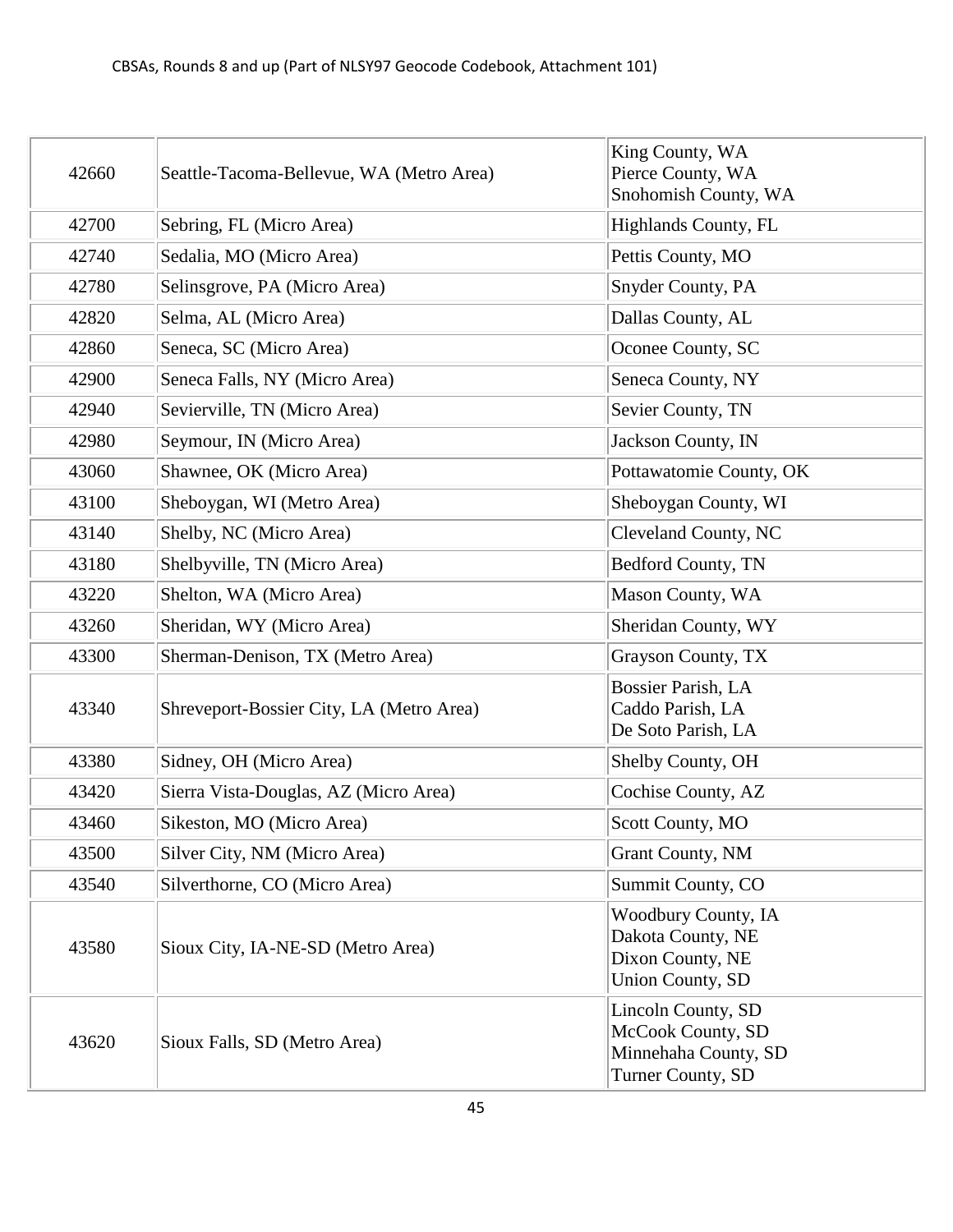| 43660 | Snyder, TX (Micro Area)                  | Scurry County, TX                                                                                       |
|-------|------------------------------------------|---------------------------------------------------------------------------------------------------------|
| 43700 | Somerset, KY (Micro Area)                | Pulaski County, KY                                                                                      |
| 43740 | Somerset, PA (Micro Area)                | Somerset County, PA                                                                                     |
| 43780 | South Bend-Mishawaka, IN-MI (Metro Area) | St. Joseph County, IN<br>Cass County, MI                                                                |
| 43860 | Southern Pines, NC (Micro Area)          | Moore County, NC                                                                                        |
| 43900 | Spartanburg, SC (Metro Area)             | Spartanburg County, SC                                                                                  |
| 43940 | Spearfish, SD (Micro Area)               | Lawrence County, SD                                                                                     |
| 43980 | Spencer, IA (Micro Area)                 | Clay County, IA                                                                                         |
| 44020 | Spirit Lake, IA (Micro Area)             | Dickinson County, IA                                                                                    |
| 44060 | Spokane, WA (Metro Area)                 | Spokane County, WA                                                                                      |
| 44100 | Springfield, IL (Metro Area)             | Menard County, IL<br>Sangamon County, IL                                                                |
| 44140 | Springfield, MA (Metro Area)             | Franklin County, MA<br>Hampden County, MA<br>Hampshire County, MA                                       |
| 44180 | Springfield, MO (Metro Area)             | Christian County, MO<br>Dallas County, MO<br>Greene County, MO<br>Polk County, MO<br>Webster County, MO |
| 44220 | Springfield, OH (Metro Area)             | Clark County, OH                                                                                        |
| 44260 | Starkville, MS (Micro Area)              | Oktibbeha County, MS                                                                                    |
| 44300 | State College, PA (Metro Area)           | Centre County, PA                                                                                       |
| 44340 | Statesboro, GA (Micro Area)              | <b>Bulloch County, GA</b>                                                                               |
| 44380 | Statesville-Mooresville, NC (Micro Area) | Iredell County, NC                                                                                      |
| 44420 | Staunton-Waynesboro, VA (Micro Area)     | Augusta County, VA<br>Staunton city, VA<br>Waynesboro city, VA                                          |
| 44500 | Stephenville, TX (Micro Area)            | Erath County, TX                                                                                        |
| 44540 | Sterling, CO (Micro Area)                | Logan County, CO                                                                                        |
| 44580 | Sterling, IL (Micro Area)                | Whiteside County, IL                                                                                    |
| 44620 | Stevens Point, WI (Micro Area)           | Portage County, WI                                                                                      |
|       |                                          |                                                                                                         |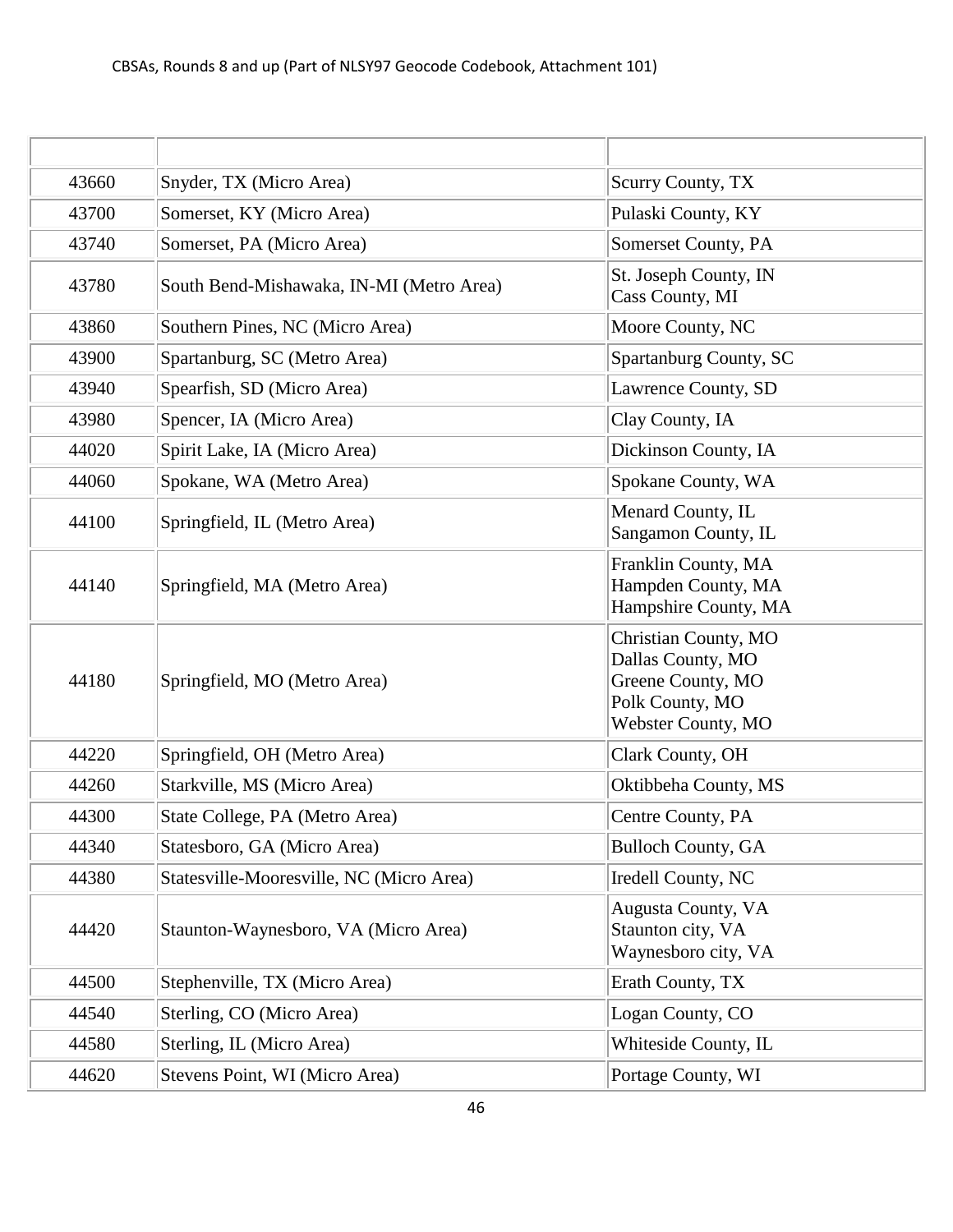| 44660 | Stillwater, OK (Micro Area)      | Payne County, OK                                                      |
|-------|----------------------------------|-----------------------------------------------------------------------|
| 44700 | Stockton, CA (Metro Area)        | San Joaquin County, CA                                                |
| 44740 | Storm Lake, IA (Micro Area)      | Buena Vista County, IA                                                |
| 44780 | Sturgis, MI (Micro Area)         | St. Joseph County, MI                                                 |
| 44860 | Sulphur Springs, TX (Micro Area) | Hopkins County, TX                                                    |
| 44900 | Summerville, GA (Micro Area)     | Chattooga County, GA                                                  |
| 44940 | Sumter, SC (Metro Area)          | Sumter County, SC                                                     |
| 44980 | Sunbury, PA (Micro Area)         | Northumberland County, PA                                             |
| 45020 | Sweetwater, TX (Micro Area)      | Nolan County, TX                                                      |
| 45060 | Syracuse, NY (Metro Area)        | <b>Madison County, NY</b><br>Onondaga County, NY<br>Oswego County, NY |

| <b>CBSA 2003</b><br>Code | <b>CBSA Title</b>                                | <b>Counties/Other Areas</b>                                                               |
|--------------------------|--------------------------------------------------|-------------------------------------------------------------------------------------------|
| 45140                    | Tahlequah, OK (Micro Area)                       | Cherokee County, OK                                                                       |
| 45180                    | Talladega-Sylacauga, AL (Micro Area)             | Talladega County, AL                                                                      |
| 45220                    | Tallahassee, FL (Metro Area)                     | Gadsden County, FL<br>Jefferson County, FL<br>Leon County, FL<br>Wakulla County, FL       |
| 45260                    | Tallulah, LA (Micro Area)                        | Madison Parish, LA                                                                        |
| 45300                    | Tampa-St. Petersburg-Clearwater, FL (Metro Area) | Hernando County, FL<br>Hillsborough County, FL<br>Pasco County, FL<br>Pinellas County, FL |
| 45340                    | Taos, NM (Micro Area)                            | Taos County, NM                                                                           |
| 45380                    | Taylorville, IL (Micro Area)                     | Christian County, IL                                                                      |
| 45460                    | Terre Haute, IN (Metro Area)                     | Clay County, IN<br>Sullivan County, IN<br>Vermillion County, IN<br>Vigo County, IN        |
| 45500                    | Texarkana, TX-Texarkana, AR (Metro Area)         | Miller County, AR                                                                         |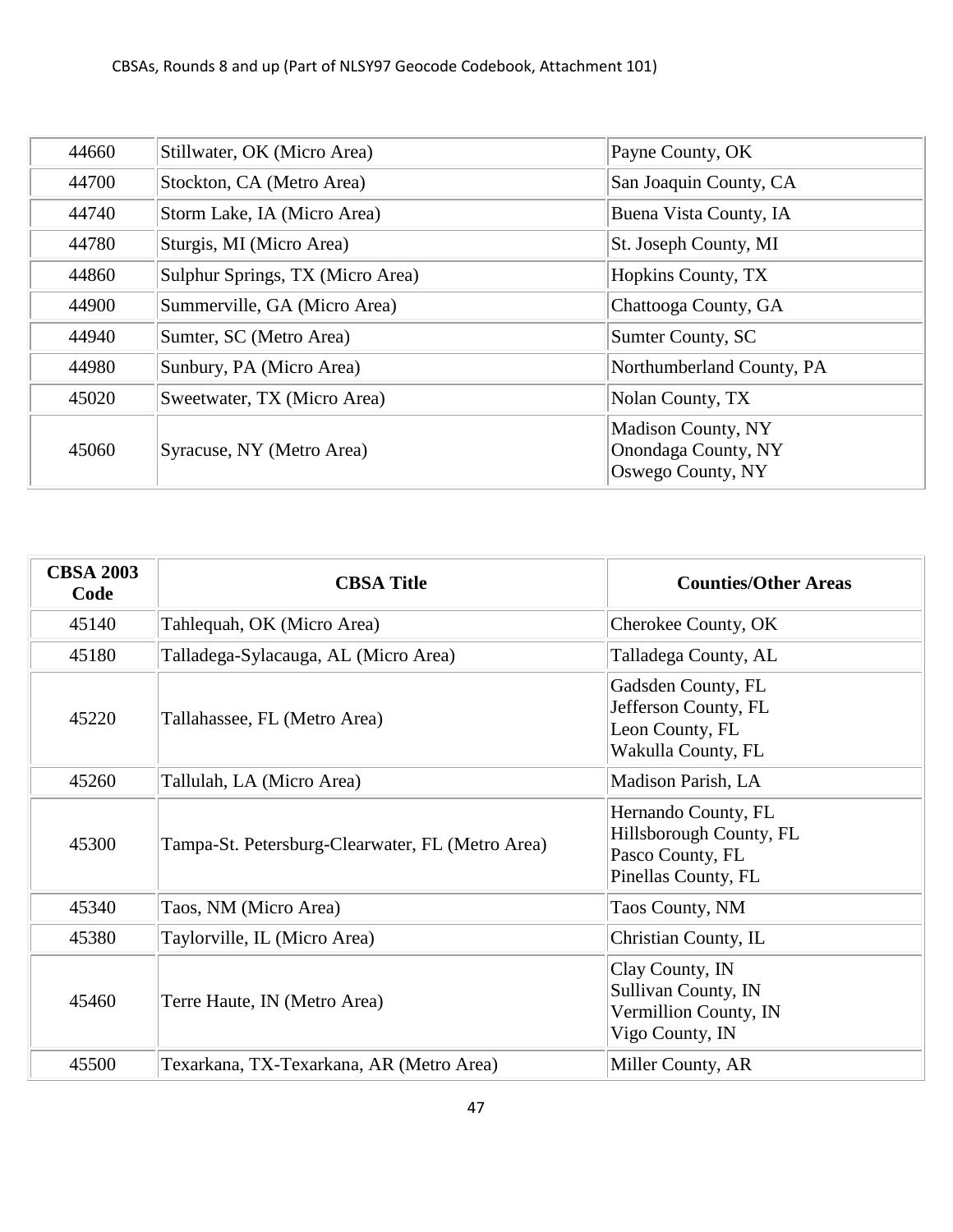|       |                                       | Bowie County, TX                                                                                                                                |
|-------|---------------------------------------|-------------------------------------------------------------------------------------------------------------------------------------------------|
| 45540 | The Villages, FL (Micro Area)         | Sumter County, FL                                                                                                                               |
| 45580 | Thomaston, GA (Micro Area)            | <b>Upson County, GA</b>                                                                                                                         |
| 45620 | Thomasville, GA (Micro Area)          | Thomas County, GA                                                                                                                               |
| 45660 | Tiffin-Fostoria, OH (Micro Area)      | Seneca County, OH                                                                                                                               |
| 45700 | Tifton, GA (Micro Area)               | Tift County, GA                                                                                                                                 |
| 45740 | Toccoa, GA (Micro Area)               | Stephens County, GA                                                                                                                             |
| 45780 | Toledo, OH (Metro Area)               | Fulton County, OH<br>Lucas County, OH<br>Ottawa County, OH<br>Wood County, OH                                                                   |
| 45820 | Topeka, KS (Metro Area)               | Jackson County, KS<br>Jefferson County, KS<br>Osage County, KS<br>Shawnee County, KS<br>Wabaunsee County, KS                                    |
| 45860 | Torrington, CT (Micro Area)           | Litchfield COunth, CT                                                                                                                           |
| 45900 | Traverse City, MI (Micro Area)        | Benzie County, MI<br>Grand Traverse County, MI<br>Kalkaska County, MI<br>Leelanau County, MI                                                    |
| 45940 | Trenton-Ewing, NJ (Metro Area)        | Mercer County, NJ                                                                                                                               |
| 45980 | Troy, AL (Micro Area)                 | Pike County, AL                                                                                                                                 |
| 46020 | Truckee-Grass Valley, CA (Micro Area) | Nevada County, CA                                                                                                                               |
| 46060 | Tucson, AZ (Metro Area)               | Pima County, AZ                                                                                                                                 |
| 46100 | Tullahoma, TN (Micro Area)            | Coffee County, TN<br>Franklin County, TN<br>Moore County, TN                                                                                    |
| 46140 | Tulsa, OK (Metro Area)                | Creek County, OK<br>Okmulgee County, OK<br>Osage County, OK<br>Pawnee County, OK<br>Rogers County, OK<br>Tulsa County, OK<br>Wagoner County, OK |
| 46180 | Tupelo, MS (Micro Area)               | Itawamba County, MS                                                                                                                             |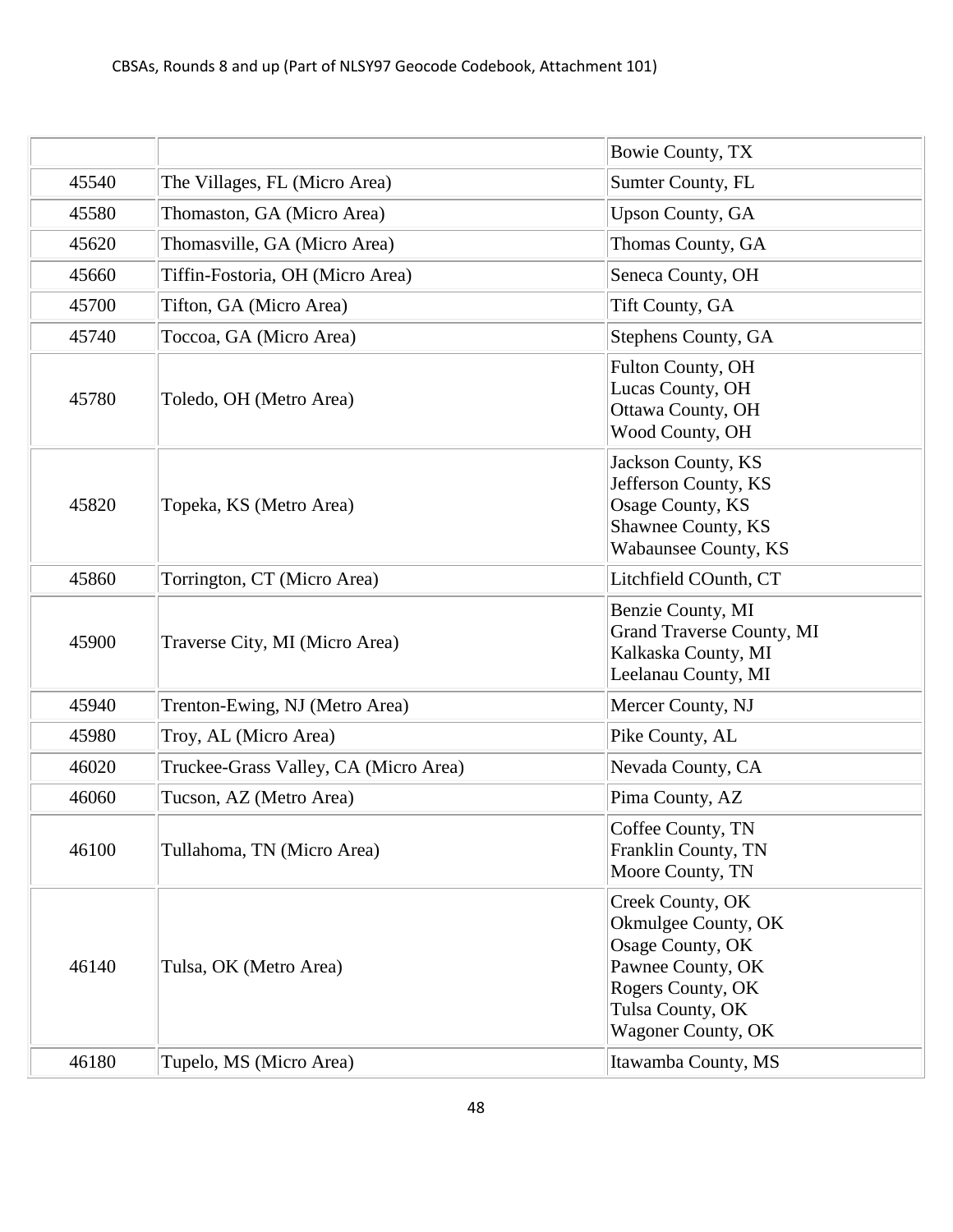|       |                                    | Lee County, MS<br>Pontotoc County, MS                                                    |
|-------|------------------------------------|------------------------------------------------------------------------------------------|
| 46220 | Tuscaloosa, AL (Metro Area)        | Greene County, AL<br>Hale County, AL<br>Tuscaloosa County, AL                            |
| 46260 | Tuskegee, AL (Micro Area)          | Macon County, AL                                                                         |
| 46300 | Twin Falls, ID (Micro Area)        | Jerome County, ID<br>Twin Falls, ID                                                      |
| 46340 | Tyler, TX (Metro Area)             | Smith County, TX                                                                         |
| 46380 | Ukiah, CA (Micro Area)             | Mendocino County, CA                                                                     |
| 46420 | Union, SC (Micro Area)             | <b>Union County, SC</b>                                                                  |
| 46460 | Union City, TN-KY (Micro Area)     | Fulton County, KY<br>Obion County, KY                                                    |
| 46500 | Urbana, OH (Micro Area)            | Champaign County, OH                                                                     |
| 46540 | Utica-Rome, NY (Metro Area)        | Herkimer County, NY<br>Oneida County, NY                                                 |
| 46580 | Utuado, PR (Micro Area)            | Utuado Municipio, PR                                                                     |
| 46620 | Uvalde, TX (Micro Area)            | <b>Uvalde County, TX</b>                                                                 |
| 46660 | Valdosta, GA (Metro Area)          | <b>Brooks County, GA</b><br>Echols County, GA<br>Lanier County, GA<br>Lowndes County, GA |
| 46700 | Vallejo-Fairfield, CA (Metro Area) | Solano County, CA                                                                        |
| 46740 | Valley, AL (Micro Area)            | Chambers County, AL                                                                      |
| 46780 | Van Wert, OH (Micro Area)          | Van Wert County, OH                                                                      |
| 46820 | Vermillion, SD (Micro Area)        | Clay County, SD                                                                          |
| 46860 | Vernal, UT (Micro Area)            | Uintah County, UT                                                                        |
| 46900 | Vernon, TX (Micro Area)            | Wilbarger County, TX                                                                     |
| 46940 | Vero Beach, FL (Metro Area)        | Indian River County, FL                                                                  |
| 46980 | Vicksburg, MS (Micro Area)         | Warren County, MS                                                                        |
| 47020 | Victoria, TX (Metro Area)          | Calhoun County, TX<br>Goliad County, TX<br>Victoria County, TX                           |
| 47180 | Vincennes, IN (Micro Area)         | Knox County, IN                                                                          |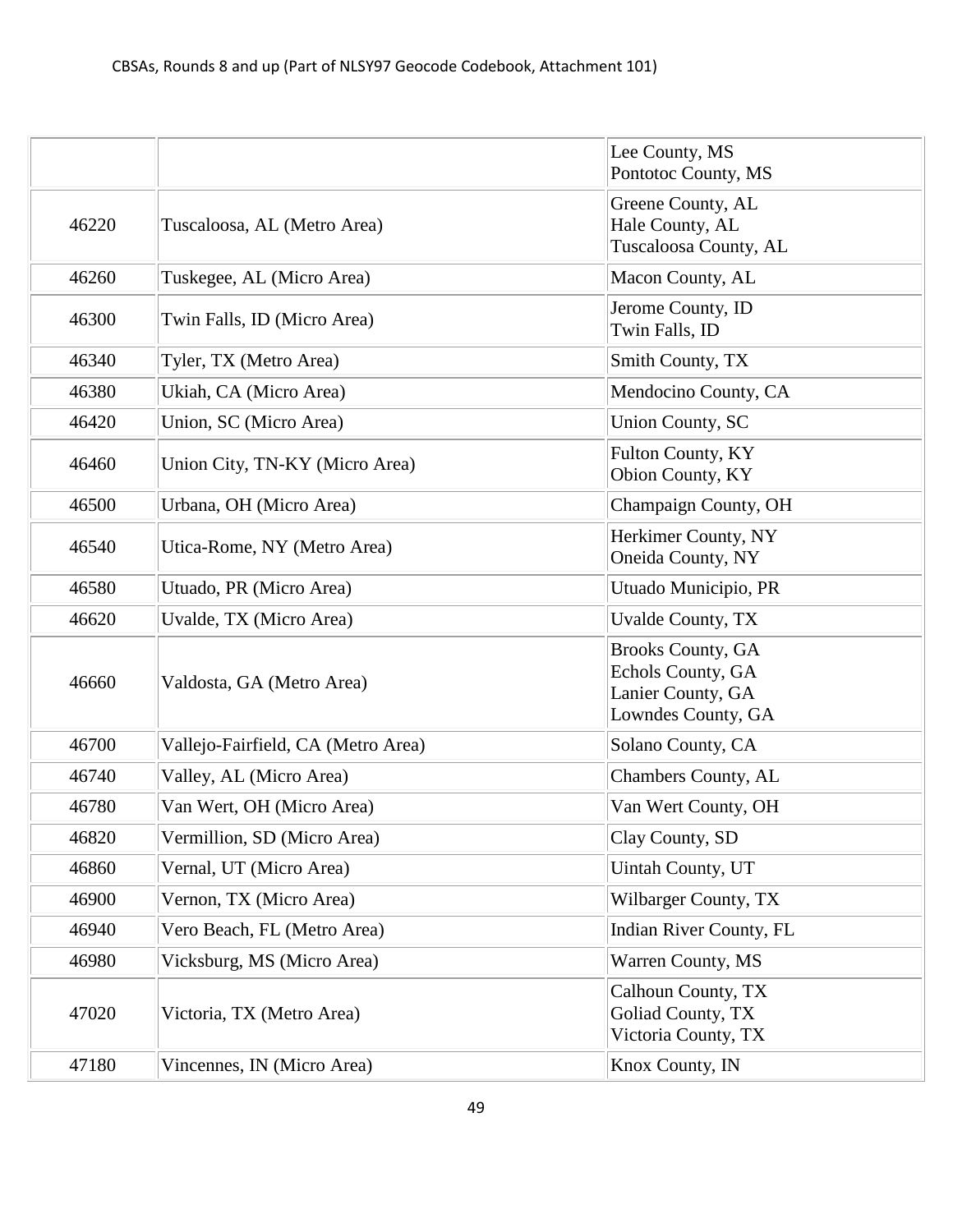| 47220 | Vineland-Millville-Bridgeton, NJ (Metro Area)                | Cumberland County, NJ                                                                                                                                                                                                                                                                                                                                                       |
|-------|--------------------------------------------------------------|-----------------------------------------------------------------------------------------------------------------------------------------------------------------------------------------------------------------------------------------------------------------------------------------------------------------------------------------------------------------------------|
| 47260 | Virginia Beach-Norfolk-Newport News, VA-NC<br>(Metro Area)   | Currituck County, NC<br>Gloucester County, VA<br>Isle of Wight County, VA<br>James City County, VA<br>Mathews County, VA<br>Surry County, VA<br>York County, VA<br>Chesapeake city, VA<br>Hampton city, VA<br>Newport News city, VA<br>Norfolk city, VA<br>Poquoson city, VA<br>Portsmouth city, VA<br>Suffolk city, VA<br>Virginia Beach city, VA<br>Williamsburg city, VA |
| 47300 | Visalia-Porterville, CA (Metro Area)                         | Tulare County, CA                                                                                                                                                                                                                                                                                                                                                           |
| 47340 | Wabash, IN (Micro Area)                                      | Wabash County, IN                                                                                                                                                                                                                                                                                                                                                           |
| 47380 | Waco, TX (Metro Area)                                        | McLennan County, TX                                                                                                                                                                                                                                                                                                                                                         |
| 47420 | Wahpeton, ND-MN (Micro Area)                                 | Wilkin County, MN<br><b>Richland County, ND</b>                                                                                                                                                                                                                                                                                                                             |
| 47460 | Walla Walla, WA (Micro Area)                                 | Walla Walla County, WA                                                                                                                                                                                                                                                                                                                                                      |
| 47500 | Walterboro, SC (Micro Area)                                  | Colleton County, SC                                                                                                                                                                                                                                                                                                                                                         |
| 47540 | Wapakoneta, OH (Micro Area)                                  | <b>Auglaize County, OH</b>                                                                                                                                                                                                                                                                                                                                                  |
| 47580 | Warner Robins, GA (Metro Area)                               | Houston County, GA                                                                                                                                                                                                                                                                                                                                                          |
| 47620 | Warren, PA (Micro Area)                                      | Warren County, PA                                                                                                                                                                                                                                                                                                                                                           |
| 47660 | Warrensburg, MO (Micro Area)                                 | Johnson County, MO                                                                                                                                                                                                                                                                                                                                                          |
| 47700 | Warsaw, IN (Micro Area)                                      | Kosciusko County, IN                                                                                                                                                                                                                                                                                                                                                        |
| 47780 | Washington, IN (Micro Area)                                  | Daviess County, IN                                                                                                                                                                                                                                                                                                                                                          |
| 47820 | Washington, NC (Micro Area)                                  | <b>Beaufort County, NC</b>                                                                                                                                                                                                                                                                                                                                                  |
| 47860 | Washington, OH (Micro Area)                                  | Fayette County, OH                                                                                                                                                                                                                                                                                                                                                          |
| 47900 | Washington-Arlington-Alexandria, DC-VA-MD-WV<br>(Metro Area) | District of Columbia<br><b>Calvert County, MD</b><br>Charles County, MD<br>Frederick County, MD<br>Montgomery County, MD                                                                                                                                                                                                                                                    |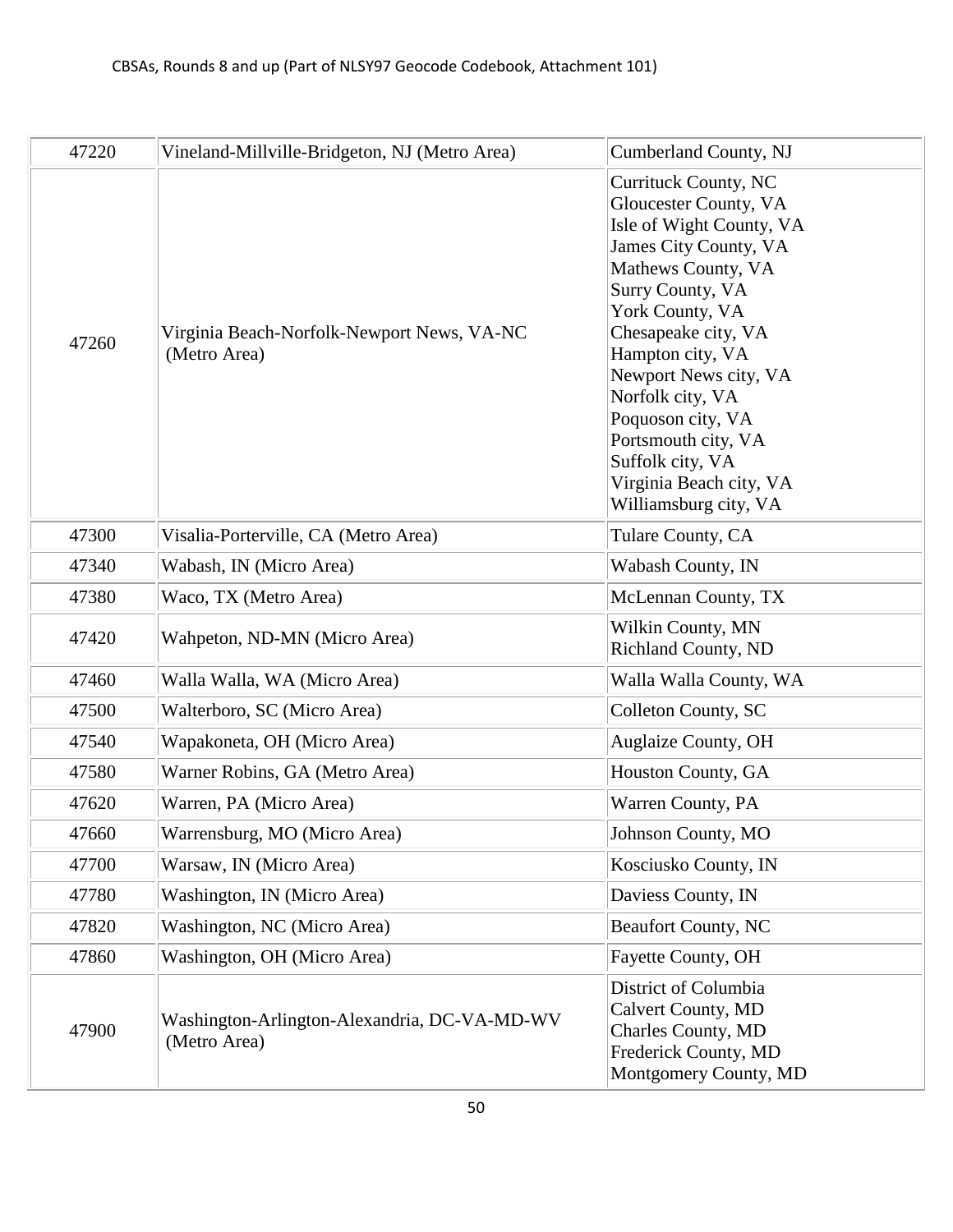|       |                                          | Prince George's County, MD<br>Arlington County, VA<br>Clarke County, VA<br>Fairfax County, VA<br>Fauquier County, VA<br>Loudoun County, VA<br>Prince William County, VA<br>Spotsylvania County, VA<br><b>Stafford County, VA</b><br>Warren County, VA<br>Alexandria city, VA<br>Fairfax city, VA<br>Falls Church city, VA<br>Fredericksburg city, VA<br>Manassas city, VA<br>Manassas Park city, VA<br>Jefferson County, WV |
|-------|------------------------------------------|-----------------------------------------------------------------------------------------------------------------------------------------------------------------------------------------------------------------------------------------------------------------------------------------------------------------------------------------------------------------------------------------------------------------------------|
| 47940 | Waterloo-Cedar Falls, IA (Metro Area)    | <b>Black Hawk County, IA</b><br><b>Bremer County, IA</b><br>Grundy County, IA                                                                                                                                                                                                                                                                                                                                               |
| 47980 | Watertown, SD (Micro Area)               | Codington County, SD<br>Hamlin County, SD                                                                                                                                                                                                                                                                                                                                                                                   |
| 48020 | Watertown-Fort Atkinson, WI (Micro Area) | Jefferson County, WI                                                                                                                                                                                                                                                                                                                                                                                                        |
| 48060 | Watertown-Fort Drum, NY (Micro Area)     | Jefferson County, NY                                                                                                                                                                                                                                                                                                                                                                                                        |
| 48100 | Wauchula, FL (Micro Area)                | Hardee County, FL                                                                                                                                                                                                                                                                                                                                                                                                           |
| 48140 | Wausau, WI (Metro Area)                  | Marathon County, WI                                                                                                                                                                                                                                                                                                                                                                                                         |
| 48180 | Waycross, GA (Micro Area)                | Pierce County, GA<br>Ware County, GA                                                                                                                                                                                                                                                                                                                                                                                        |
| 48260 | Weirton-Steubenville, WV-OH (Metro Area) | Jefferson County, OH<br><b>Brooke County, WV</b><br>Hancock County, WV                                                                                                                                                                                                                                                                                                                                                      |
| 48300 | Wenatchee, WA (Metro Area)               | Chelan County, WA<br>Douglas County, WA                                                                                                                                                                                                                                                                                                                                                                                     |
| 48340 | West Helena, AR (Micro Area)             | Phillips County, AR                                                                                                                                                                                                                                                                                                                                                                                                         |
| 48460 | West Plains, MO (Micro Area)             | Howell County, MO                                                                                                                                                                                                                                                                                                                                                                                                           |
| 48540 | Wheeling, WV-OH (Metro Area)             | <b>Belmont County, OH</b><br>Marshall County, WV<br>Ohio County, WV                                                                                                                                                                                                                                                                                                                                                         |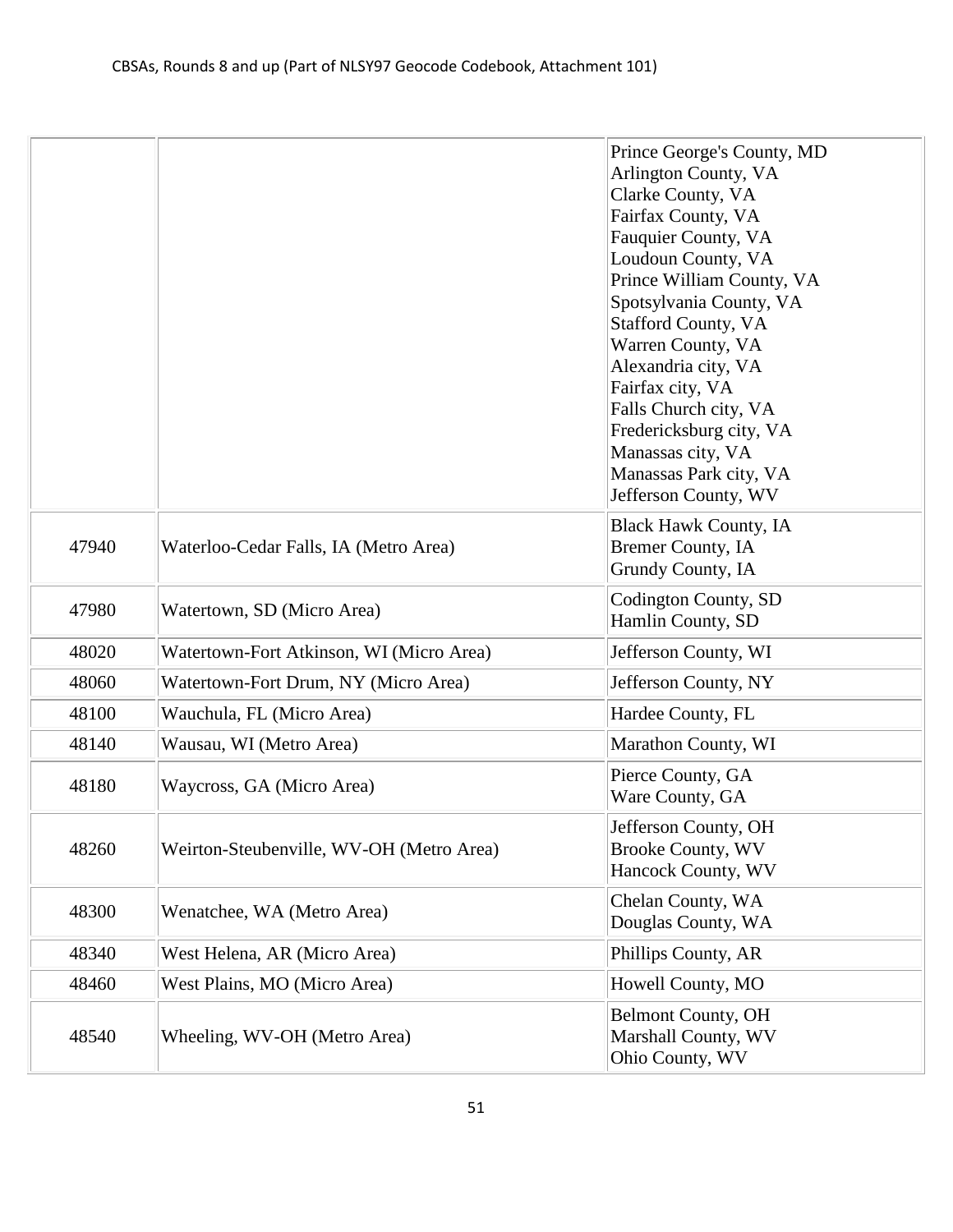| 48580 | Whitewater, WI (Micro Area)                  | Walworth County, WI                                                                       |
|-------|----------------------------------------------|-------------------------------------------------------------------------------------------|
| 48620 | Wichita, KS (Metro Area)                     | <b>Butler County, KS</b><br>Harvey County, KS<br>Sedgwick County, KS<br>Sumner County, KS |
| 48660 | Wichita Falls, TX (Metro Area)               | Archer County, TX<br>Clay County, TX<br>Wichita County, TX                                |
| 48700 | Williamsport, PA (Metro Area)                | Lycoming County, PA                                                                       |
| 48740 | Willimantic, CT (Micro Area)                 | Windham County, CT                                                                        |
| 48780 | Williston, ND (Micro Area)                   | Williams County, ND                                                                       |
| 48820 | Willmar, MN (Micro Area)                     | Kandiyohi County, MN                                                                      |
| 48900 | Wilmington, NC (Metro Area)                  | <b>Brunswick County, NC</b><br>New Hanover County, NC<br>Pender County, NC                |
| 48940 | Wilmington, OH (Micro Area)                  | Clinton County, OH                                                                        |
| 48980 | Wilson, NC (Micro Area)                      | Wilson County, NC                                                                         |
| 49020 | Winchester, VA-WV (Metro Area)               | Frederick County, VA<br>Winchester city, VA<br>Hampshire County, WV                       |
| 49060 | Winfield, KS (Micro Area)                    | Cowley County, KS                                                                         |
| 49100 | Winona, MN (Micro Area)                      | Winona County, MN                                                                         |
| 49180 | Winston-Salem, NC (Metro Area)               | Davie County, NC<br>Forsyth County, NC<br><b>Stokes County, NC</b><br>Yadkin County, NC   |
| 49220 | Wisconsin Rapids-Marshfield, WI (Micro Area) | Wood County, WI                                                                           |
| 49260 | Woodward, OK (Micro Area)                    | <b>Woodward County, OK</b>                                                                |
| 49300 | Wooster, OH (Micro Area)                     | Wayne County, OH                                                                          |
| 49340 | Worcester, MA (Metro Area)                   | Worcester County, MA                                                                      |
| 49380 | Worthington, MN (Micro Area)                 | Nobles County, MN                                                                         |
| 49420 | Yakima, WA (Metro Area)                      | Yakima County, WA                                                                         |
| 49460 | Yankton, SD (Micro Area)                     | <b>Yankton County, SD</b>                                                                 |
| 49500 | Yauco, PR (Metro Area)                       | Guánica Municipio, PR<br>Guayanilla Municipio, PR                                         |